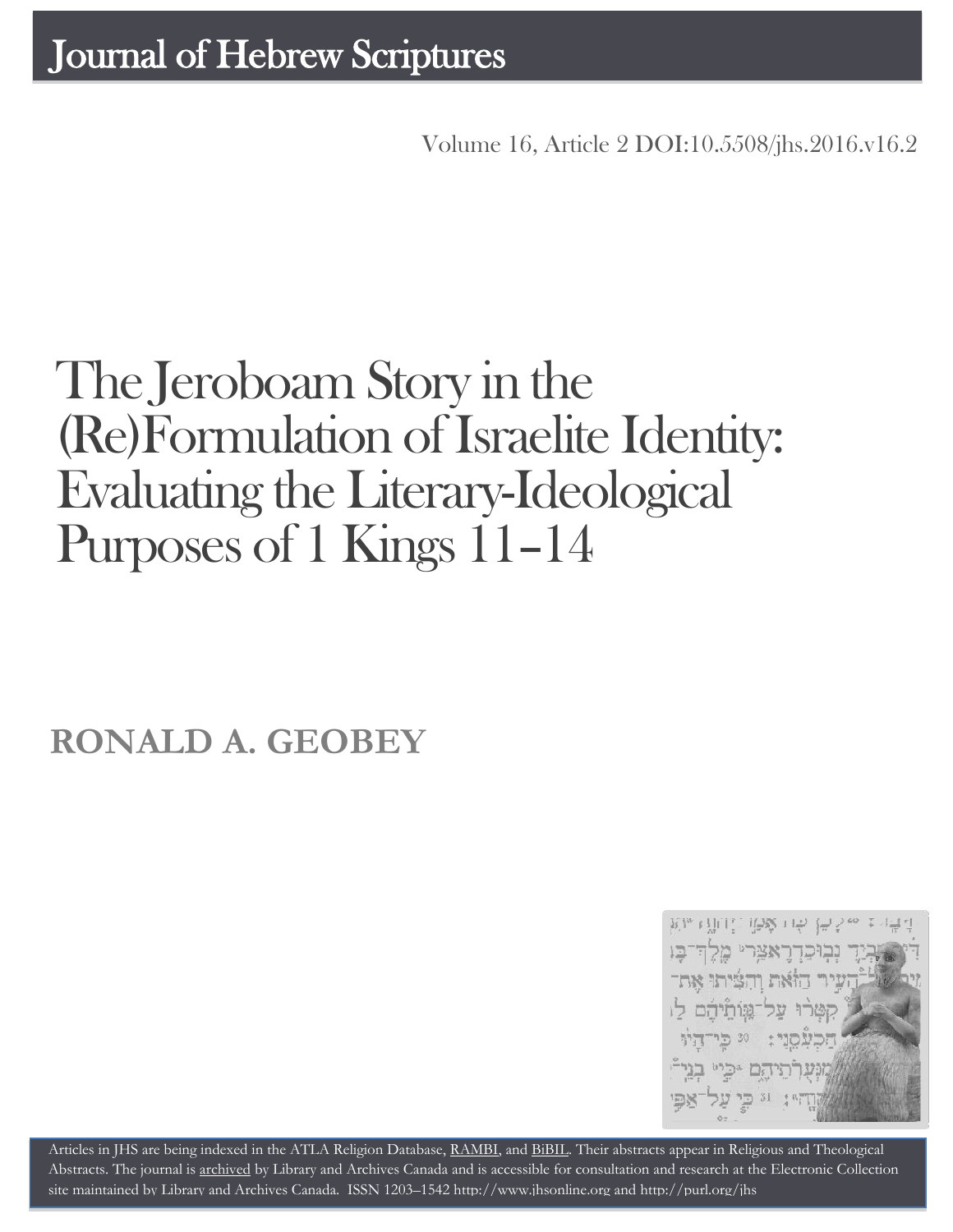# **THE JEROBOAM STORY IN THE (RE)FORMULATION OF ISRAELITE IDENTITY: EVALUATING THE LITERARY-IDEOLOGICAL PURPOSES OF 1 KINGS 11–14**

## RONALD A. GEOBEY BALREASK MANOR, IRELAND

### **1. INTRODUCTION**

 $\overline{\phantom{a}}$ 

Told amidst stock motifs of oppression and liberation, the circumstances from which a new "Israel" emerges in 1 Kgs 11– 14 bear many similarities to those found in Exodus, that "grand narrative" integral to Israelite identity. This similarity in literaryideological terms certainly poses a challenge to the historicity of both, but it also highlights that memories of interaction with Egypt were central to the (developing) identity of "Biblical Israel." In this article, the story of Jeroboam's foundation of the kingdom of Israel is assessed, highlighting its complexity and seeing it as an accretion of accounts of Israel's formative years which has ultimately been subsumed by much later historiographical (ideological) concerns. The methodologies and conclusions of this article arose from my research into the growing interest in "Memory Studies" as a vehicle for appreciating biblical historiography, particularly in terms of how collective memories specific to the preservation of perceptions and expressions of group identity—a loose and by no means expansive definition of "cultural" memory—contribute towards the "historicisation" of the past (generally speaking, the positioning of past events along a literary chain of "causeeffect" sequences). 1

When I speak of (collective) memories, I mainly refer to perceptions of a shared past surviving in oral tradition, although the relationship between history and memory is con-

<sup>&</sup>lt;sup>1</sup> A cultural memory is a codified or "sacralised" account of a past event through which a group defines and distinguishes itself. Cultural memory is that which makes the past present, and its most tangible manifestations can be seen in ritual, ceremony and (religious) festivals. For a practicable approach to cultural memory, see especially Assmann 2006; while "Memory Studies" in general is the subject of an important collection of essays and extracts compiled in Olick et al. 2011.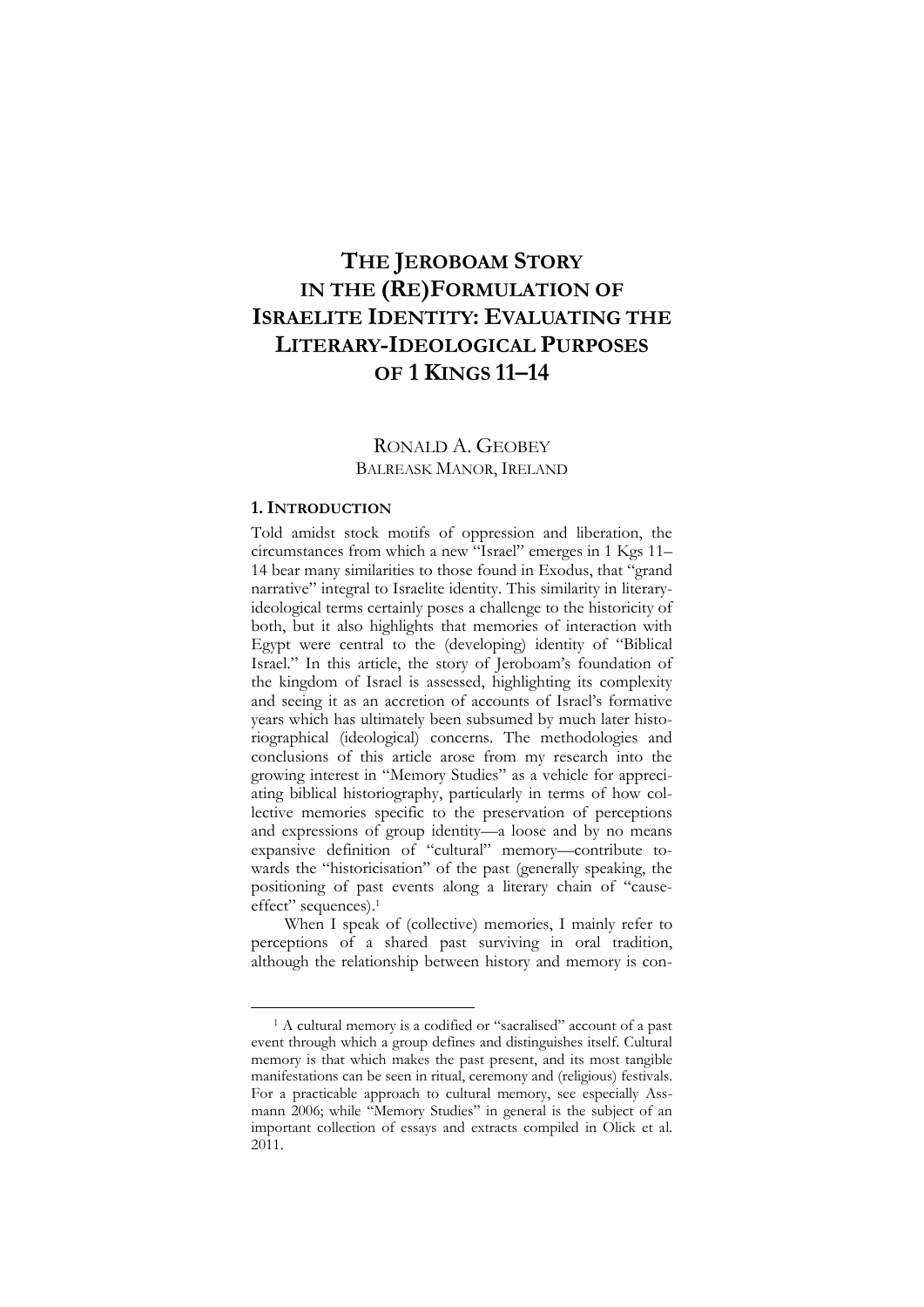siderably more complicated.<sup>2</sup> Cultural memories are those which have survived the "limited temporal horizon" of collective memories (which generally survive three or four generations of transmission), essentially transcending the significance of the latter in terms of protecting group (for our purposes, ethno-religious) identity. <sup>3</sup> I will come to use the term "memory context" further below, and I use this term to refer to a time (and event) surviving in memory—specifically because of its recognised significance—prior to its later "historicisation" within a constructed narrative framework. This distinguishes it from the term "historical context," whereby the significance of an event has been retrospectively constructed. Following a brief summary of the story of the foundation of the "northern kingdom" Israel, I will evaluate the details within it upon which scholars usually focus in the debate concerning both its historicity and the purpose(s) it serves in its wider literary context.

Specifically, I will focus on four main aspects of this debate:

(1) The presence in the story of Pharaoh Shishak, with whom Jeroboam was said to have sought refuge; and who is said to have come up against Jerusalem. I do this to determine whether there is evidence in the received story of memories of interaction with Egypt relevant to identifying a terminus post quem for the formulation of a homogeneous Israelite identity; memories which have been subordinated to the aforementioned concerns of the biblical writers.

(2) The matter of whether a royal residence might have been established at Shechem at the time implied by the text. I deal with this to determine whether the stories of the foundation of an Israelite kingdom accord with the archaeological evidence for the infrastructure necessary for overseeing such a territorial entity in the tenth century BCE. This relates also to:

(3) The cult status in the tenth century BCE of Dan and Bethel, the border towns demonised by the writers as having hosted the infamous bull icons synonymous with Jeroboam's "heresy" and the secession of the northern tribes from the fabled Solomonic "empire." Here I ask whether there is any truth to this basis for the generic cursing of the northern kings as apostate rulers, and whether we should disassociate the story from its alluded context to appreciate it in mythological terms as the justification for the post-monarchic disassociation from the legacy of "the north." Finally, I will consider:

(4) The building projects of Solomon, upon which the whole account rests. Once again, this relates to the reimagining

<sup>2</sup> Assmann has championed the term "mnemohistory" (most notably in his *Moses the Egyptian*; Assmann 1998), in which perceptions of the past are understood in terms of accretions of memory(ies) which may potentially be investigated (apart from history proper) to appreciate how said perceptions evolve over time.

<sup>3</sup> Assmann 2011: 213; Mayes 2010: 140.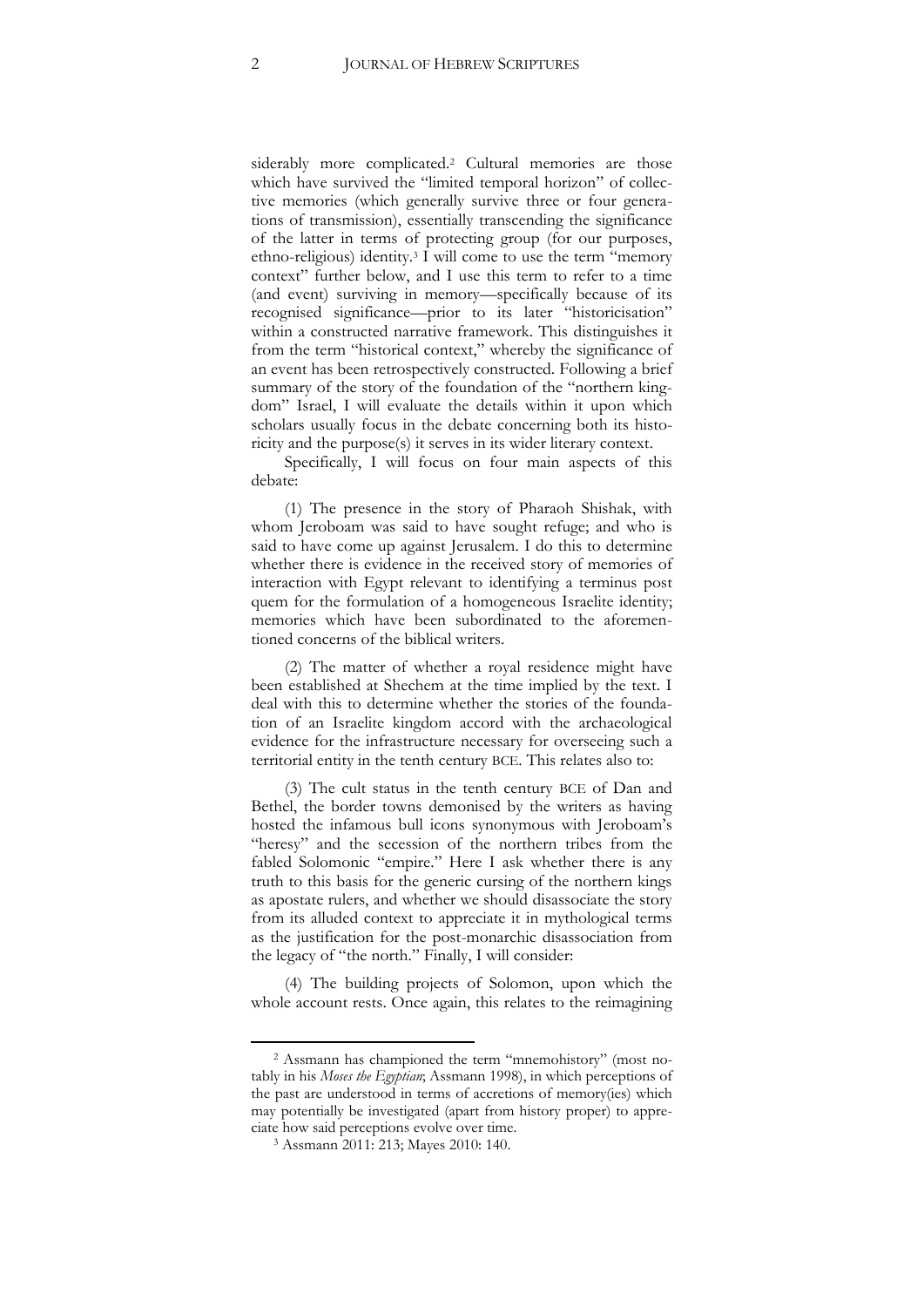of memories or perceptions of ancient interaction with Egypt, as well as to the supplanting of the historical Omride dynasty by the reinvention of a Davidic heritage for "Biblical Israel."

#### **2. FOUNDATION**

 $\overline{\phantom{a}}$ 

Jeroboam was assigned by Solomon the position of taskmaster over the corvée labour force of the "house of Joseph" (1 Kgs 11:28), but when a prophet (Ahijah of Shiloh) predicted that he would become king of Israel following the division of Solomon's territory, Solomon feared a coup and wanted Jeroboam killed (1 Kgs 11:40; Solomon somehow heard of the prophecy, which had been delivered privately to Jeroboam).<sup>4</sup> Jeroboam fled to Egypt, was granted asylum there by a king named Shishak, and he returned to Israel only when (he heard that) Solomon had died.<sup>5</sup> Approaching Solomon's son and heir, Rehoboam, Jeroboam requested that the heavy labour forced upon the northern tribes be reduced. Rehoboam refused, instead decreeing that the work should be even more demanding (1 Kgs 12:14), a fateful judgement resulting in Jeroboam leading the secession of the northern tribes and the establishment of an autonomous state (administered from Shechem, see 1 Kgs 12:25) on Rehoboam's doorstep.

The kingdom of Israel, then, was founded as the result of an uprising against tyranny and oppression; so far, a positive account. Yet it does not end there, for despite the prophet Ahijah promising (conditionally) that Jeroboam would be like a David in the north (1 Kgs 11:38), the new king of Israel proceeded to make a considerable mess of things by not only seeking to decentralise the cult of YHWH—which the biblical account tells us was focused on Jerusalem at the time—but also by erecting idols of golden calves at two separate sanctuaries, Dan and Bethel, and by appointing priests "from among all the people, who were not Levites" (1 Kgs 12:31).<sup>6</sup> In a verse pre-

<sup>4</sup> On the prophecy of Ahijah, see, for example, Leuchter 2006: 53–59; Galvin 2011: 97–100. See also Linville 1998: 158–65 on the "torn robe" and whether it constitutes the "tearing" apart of the Davidic kingdom or just the "tearing" of the kingdom from David's heir. Leuchter (idem: 53) argues that the tearing of the cloak into twelve pieces "is more likely [to] correspond to Solomon's twelve administrative districts," (cf. 1 Kgs 4:7) a conclusion which appears to contradict his immediately preceding recognition of the "Josianic-era" ideology behind the metaphor of the twelve tribes. In other words, the latter is likely the "reality" behind the former.

<sup>5</sup> The MT at this point (1 Kgs 12:1–2) is unspecific as to what Jeroboam heard of, but hearing of the intent to crown Rehoboam over "all Israel" at least implies that Jeroboam understood Solomon to be dead. While not explicit in its connection to Moses learning of Pharaoh's death while in Midian (Exod 4:19), one would be forgiven for seeing a literary pattern. For more on the motif of flight to Egypt, see especially, Galvin 2011.

<sup>6</sup> Leuchter (2006: 52) observes the connection between this promise to Jeroboam and that of Nathan to David in 2 Sam 7 (cf. also Linville 1998: 158), remarking also that the traits of Jeroboam—rising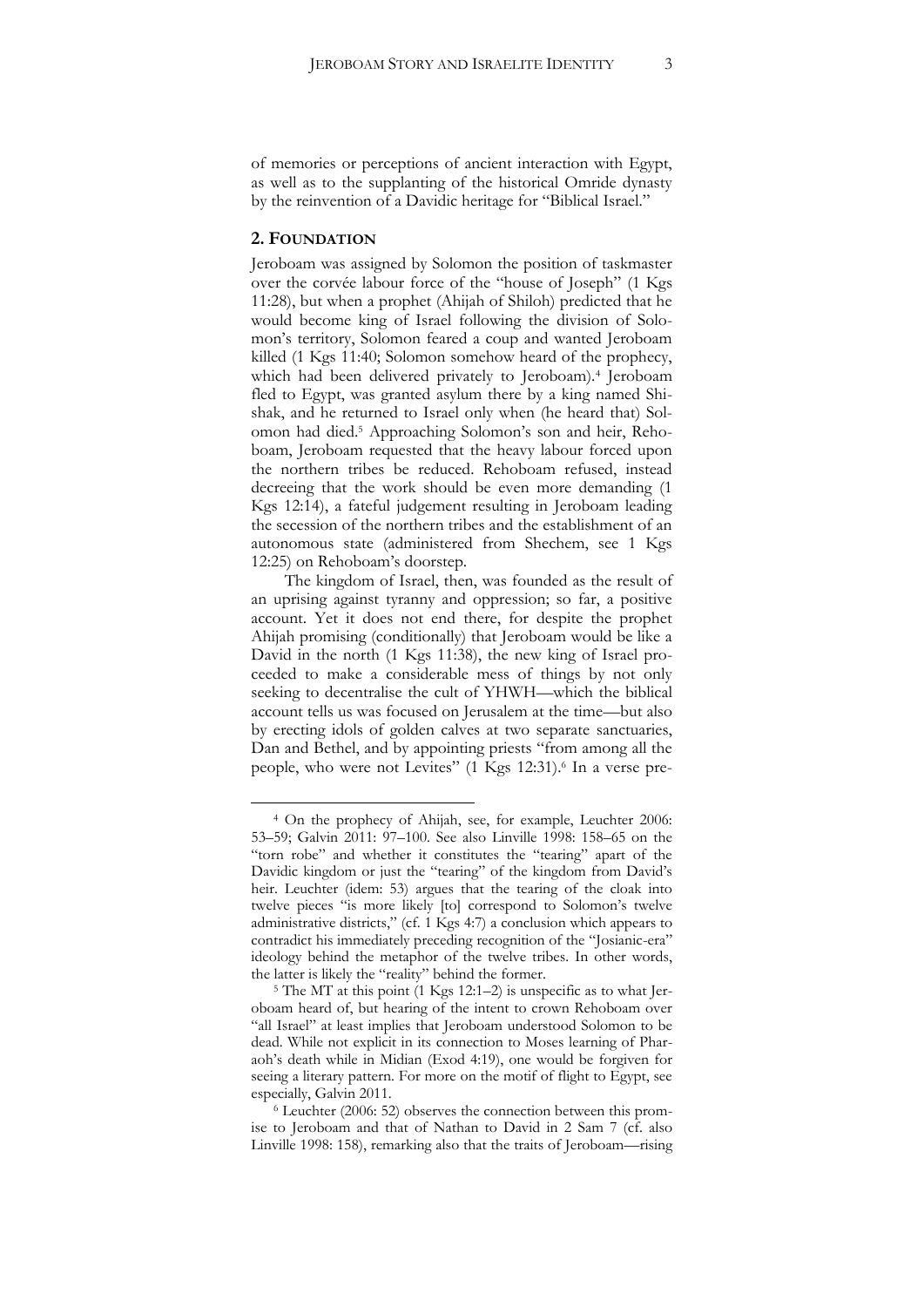supposing the "Exodus," the ideological connection between this story and Exodus is articulated through Jeroboam's words when he calls the people to worship (1 Kgs 12:28):

You have gone up to Jerusalem long enough. Here are your gods, O Israel, who brought you up out of the land of Egypt.

There is a clear connection here to the "Golden Calf" pericope of Exod 32, and needless to say, it was not long before another prophecy was brought before the hapless king, this one foretelling the destruction of the altar at Bethel (1 Kgs 13:2–3).<sup>7</sup> Another one followed in the wake of Jeroboam's continued "heresy." This final prophecy, delivered by the same prophet who had foretold Jeroboam's rise to power, warns of the impending destruction of Jeroboam's "house" as well as the entire kingdom of Israel and the dispersal of its people.<sup>8</sup>

The rapid rise and fall of Jeroboam constitutes something of a portentous microcosm of the rise and fall of Israel, whereby the prophecy of the Assyrian destruction sets the mood for the entire history of the kingdom to follow. Although two centuries have yet to pass, destruction is inevitable and Jeroboam is to blame.<sup>9</sup> This tells us, of course, that the received

<sup>7</sup> Leuchter (2006: 68) sees the "Golden Calf" pericope of Exod 32 as "a Shilonite composition that was conceived to polemicize against Jeroboam's cult as a perversion of Mosaic tradition." If this is correct, then the result of this polemic is to project a presupposition into the "time of Jeroboam" of such thing as a "Mosaic tradition." For Cross (1997: 73), it is the Shilonite inheritance which informs the Deuteronomistic polemic against Jeroboam. On the "military overtones" of the calf idol, insofar as it recalled the ark as a "war standard," see Russell 2009: 50–54.

8 Jeroboam's spectacular fall from grace is the primary focus of Cohn's 1985 article, "Literary Technique in the Jeroboam Narrative," in which he assesses the composite nature of the work in the context of the author's (or redactor's) theological apologetic. The narrative, then, is considerably multi-layered, as it deals not only with the retrospective assessment of the Assyrian annexation of the northern kingdom, but also with how YHWH could make a "covenant" with Jeroboam which appeared so doomed from the outset. For a recent treatment of the literary aspects of the story (focusing on issues of characterisation and political power-play), see, for example, Bodner 2012.

<sup>9</sup> Cf. Leuchter 2006: 51: "The northern realm [Jeroboam] created is irreparably corrupted by his religious policies, and every subsequent northern king is judged ( . . . ) to be wholly illegitimate regardless of individual virtues or accomplishments explicitly because of Jeroboam's example." See also Mullen 1993: 266–68.

to prominence under the king—are "clearly reminiscent of the early depiction of David as he distinguished himself under Saul's regime." See also Galvin 2011: 94–95. As with the matter of the golden calves and Exod 32, we cannot be certain of the direction of dependence of these literary and ideological connections. On the comparisons with David which determine the character of Israelite and Judean kings especially "inverted" comparisons in the case of Jeroboam—see Frisch 2011.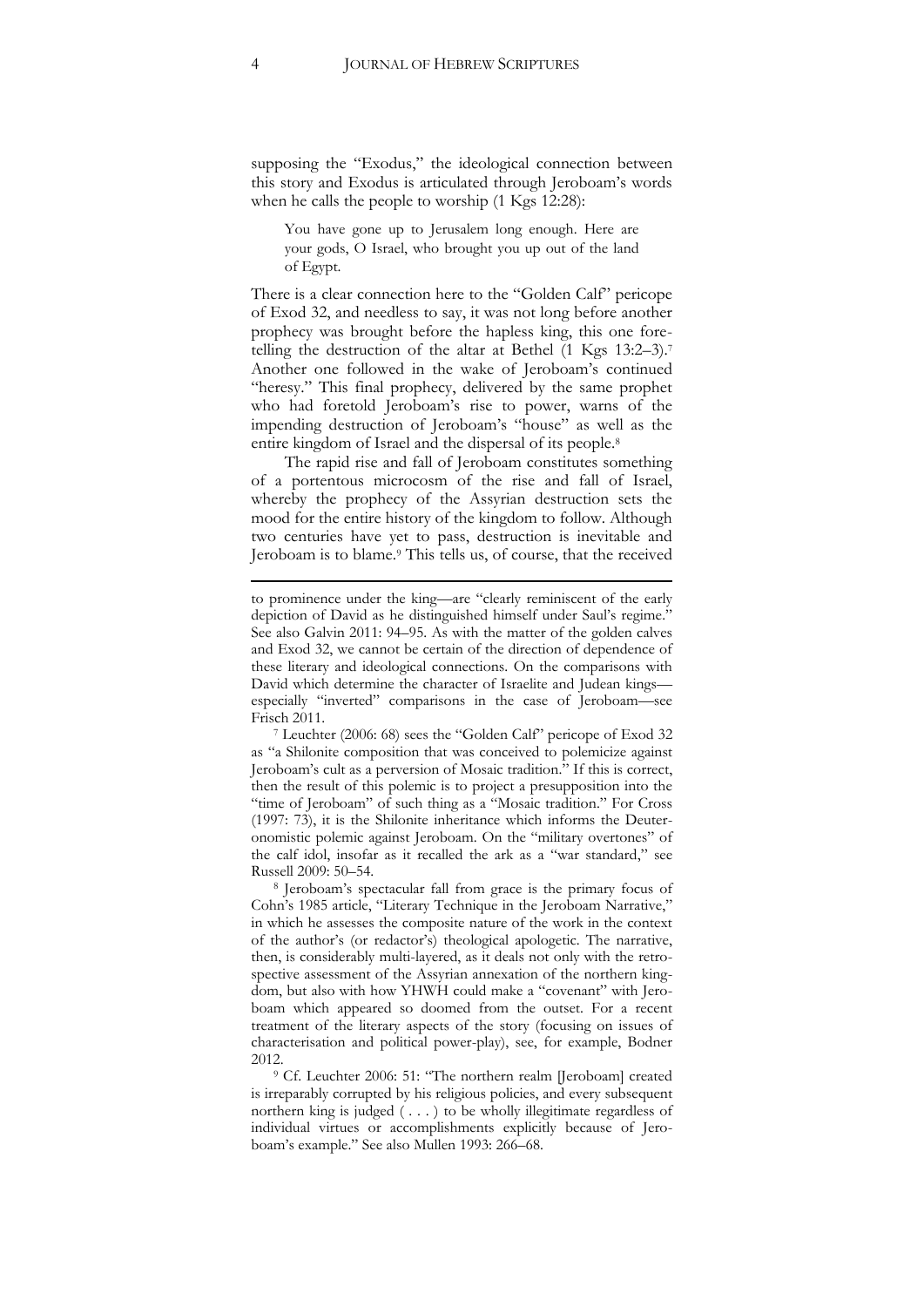story post-dates the events of 722 BCE, but the reference to Josiah in the Bethel prophecy tells us further that the story cannot be earlier than Josiah's late seventh century reign.<sup>10</sup> Certainly, the specific reference to a much later king in Judah moves the date of composition forward in time and disconnects it from its alluded context, but every (retrospective) account of prophecy does the same. As we will see, the history of Israel and Judah within which the Jeroboam story was situated was composed much later than its alluded context, and it is to the chain of historical events between those two "waypoints" that we owe the received version.

#### **3. SHISHAK AND JEROBOAM—A FATEFUL ENCOUNTER WITH EGYPT?**

Shishak has long been recognised as Pharaoh Shoshenq, founder of the Twenty-Second Dynasty.<sup>11</sup> This passing reference alone would be insufficient to help us date the story with great confidence, considering that it might constitute nothing more than a vague memory of a Pharaoh whose name in Hebrew sounds similar to the Egyptian. It is not long, however, before Shishak appears again, this time attacking Jerusalem in "the fifth year of King Rehoboam" (1 Kgs 14:25). It is upon this event that historians mainly focus, dating the foundation of Israel by working backwards from Shishak's (Shoshenq's) campaign into Palestine, evidence of which comes from i) the inscription on the "Bubastite Portal" at the Amun temple at Karnak; and ii) a fragment of a "victory" stele erected at Megiddo.<sup>12</sup> As with the majority of proposed correlations between biblical accounts and extra-biblical evidence, however, debate abounds. It can be asked whether Shishak would have been in the least concerned to attack the relatively insignificant Jerusalem of the time, but both the veracity of the Karnak inscription and the dating of the Megiddo stele have been

<sup>10</sup> Finkelstein and Silberman 2002: 166–67. Wilson (1984: 187–88) suggests that the Deuteronomist has edited and updated an earlier tradition regarding a prophetic confrontation at Bethel.

<sup>11</sup> Kitchen 1966: 29; Mayes 2010; Levin 2012 (esp. p. 45); Grabbe 2007: 81–83; Assmann 2003: 299; Miller & Hayes 2006: 199; Finkelstein and Silberman 2002: 18; Dever 2004: 74. For a background to the debate on this correlation see especially, Bimson 2015. For recent arguments to the contrary, see Morkot and James 2015; Thijs 2015; and James and Van der Veen 2015, all of whom put Shoshenq in the ninth century BCE.

<sup>12</sup> For full colour images of the Bubastite Portal and the Megiddo fragment, see especially Levin 2012. Mayes 2010: 130, and Finkelstein 2007: 148 both suggest that the attachment of the Egyptian invasion to the time of Rehoboam—as opposed to Solomon—amounts to a theological shifting of culpability to the former: he is the "foolish" and "sinful" king punished by external forces. Finkelstein, however, emphasises the likelihood that northern traditions preserving memories of the Egyptian invasion were brought down to Judah. On the difficulties in correlating the reign of Rehoboam with the campaign of Shishak, see, for example, Ash 1999: 27–34.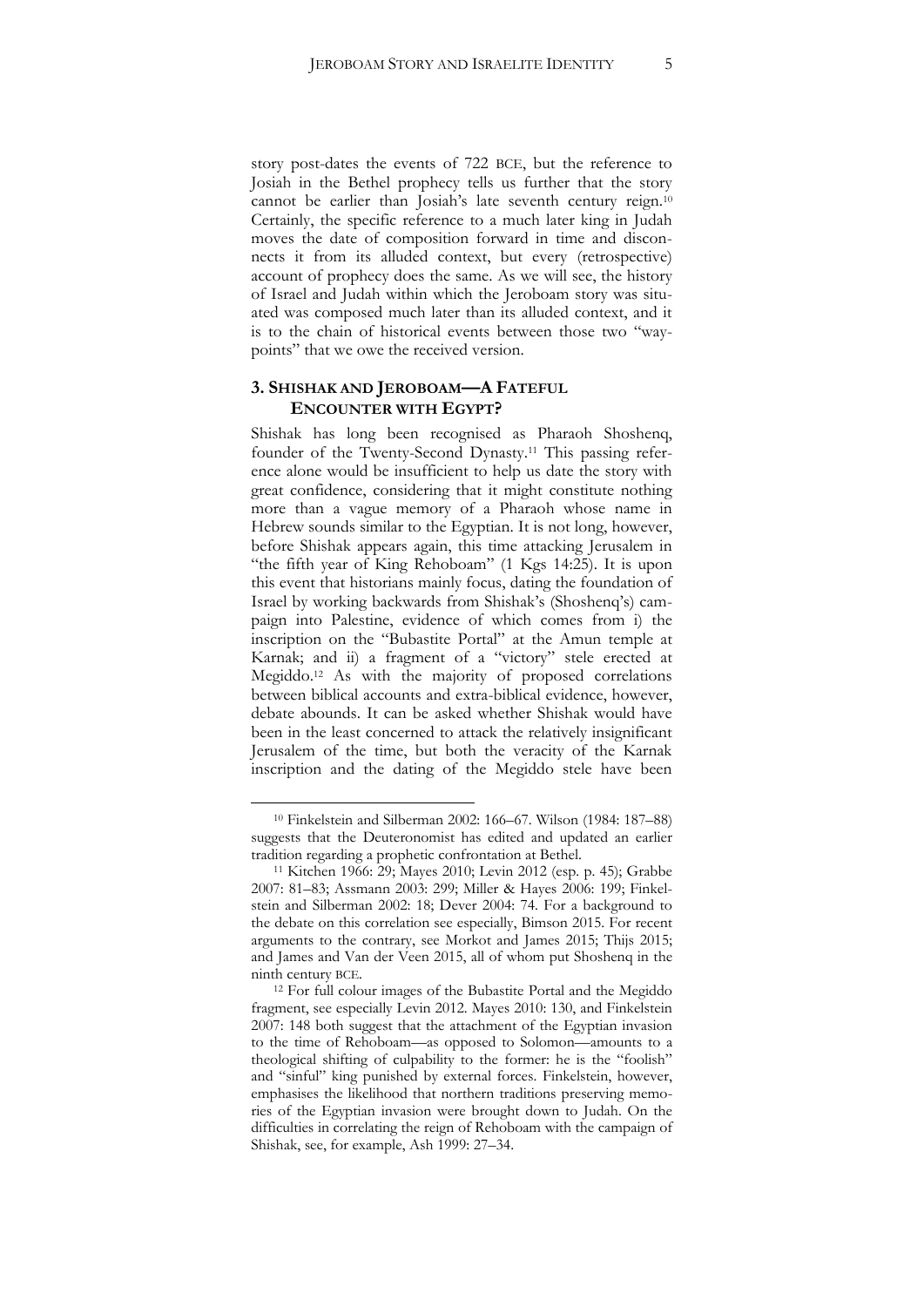challenged; the former because it causes so much difficulty for the accuracy of the biblical account, and the latter because of arguments surrounding the stratigraphic association of the fragment (see below).

Mayes argues that despite the "conventional" form of the Karnak inscription (in that a new Pharaoh is seeking to glorify himself through his military activity), the list of conquered sites includes some which do not feature on the lists of earlier Pharaohs, and thus is likely to reflect a visit to the region postdating its predecessors.<sup>13</sup> Of course, Egyptian knowledge of sites in Syria-Palestine would not come solely from military campaigns, and so this in itself is insufficient to assert the historicity of the campaign. Still, I am inclined to agree with Mayes—and others—that some sort of campaign into Palestine was undertaken by Shishak, in the long-standing tradition of using the region north of Egypt as a kind of "proving ground" for incumbent kings.<sup>14</sup> The repeated attempts of scholars to trace the movements of Shishak throughout the region based upon the topographical list—those which Clancy calls "geographically and historically myopic"—serve only to move us away from the questions we wish to ask about the impact such a campaign might have had in Palestine in general, and on the development of Israel in particular (the focus of Mayes' essay).<sup>15</sup> Granted, the matter of whether Jerusalem was attacked is one of great significance—for it deals with the political significance of the city in the late tenth century BCE—but that is of less importance for speculating as to the geopolitical consequences of the Egyptian attack; or raid; or invasion.<sup>16</sup> From an archaeological point of view, Shishak's campaign may not have left a "permanent mark

 $\overline{a}$ 

<sup>13</sup> Mayes 2010: 133; Mazar 2007a: 124; cf. also Kitchen 1966: 29– 30 (rejecting Wellhausen's "hypercriticism"): "In actual fact, Shishak's list uses an orthography different from all earlier lists, because of linguistic changes in Egyptian before his time and since the known earlier lists. It also contains many names never yet [of course, read 1966] found in earlier lists."

<sup>14</sup> Pritchard 2011: 228; Na'aman 2011: 44. For the suggestion that there may have been an unrecorded campaign other than the Libyan one (that is, "without extant monumental commemoration") within which context we might locate the "Jerusalem" one, see Dodson 2015 (quote from p. 10).

<sup>15</sup> Clancy 1999: 18.

<sup>16</sup> In an interesting article, Uziel and Shai (2007) navigate the evidence which for most relegates Jerusalem to an insignificant town, arguing instead that it should be seen as analogous to a "templetown" to which a palace was later attached (169–70). For the authors, the biblical account is reliable, especially since "none of [the biblical] references present Jerusalem as a large residential capital city" (164); and the "city" before the eighth century BCE should be seen as a "royal-cultic center, purposely separated from a large population of residents, with the specific intention of strengthening the status of the monarchy" (162). The later development of Jerusalem occurred in the wake of "[t]he ruin of the competitor kingdom" (170). For a comparison of the developmental trajectories of Israel and Judah, see for example, Na'aman 2010: 14–17.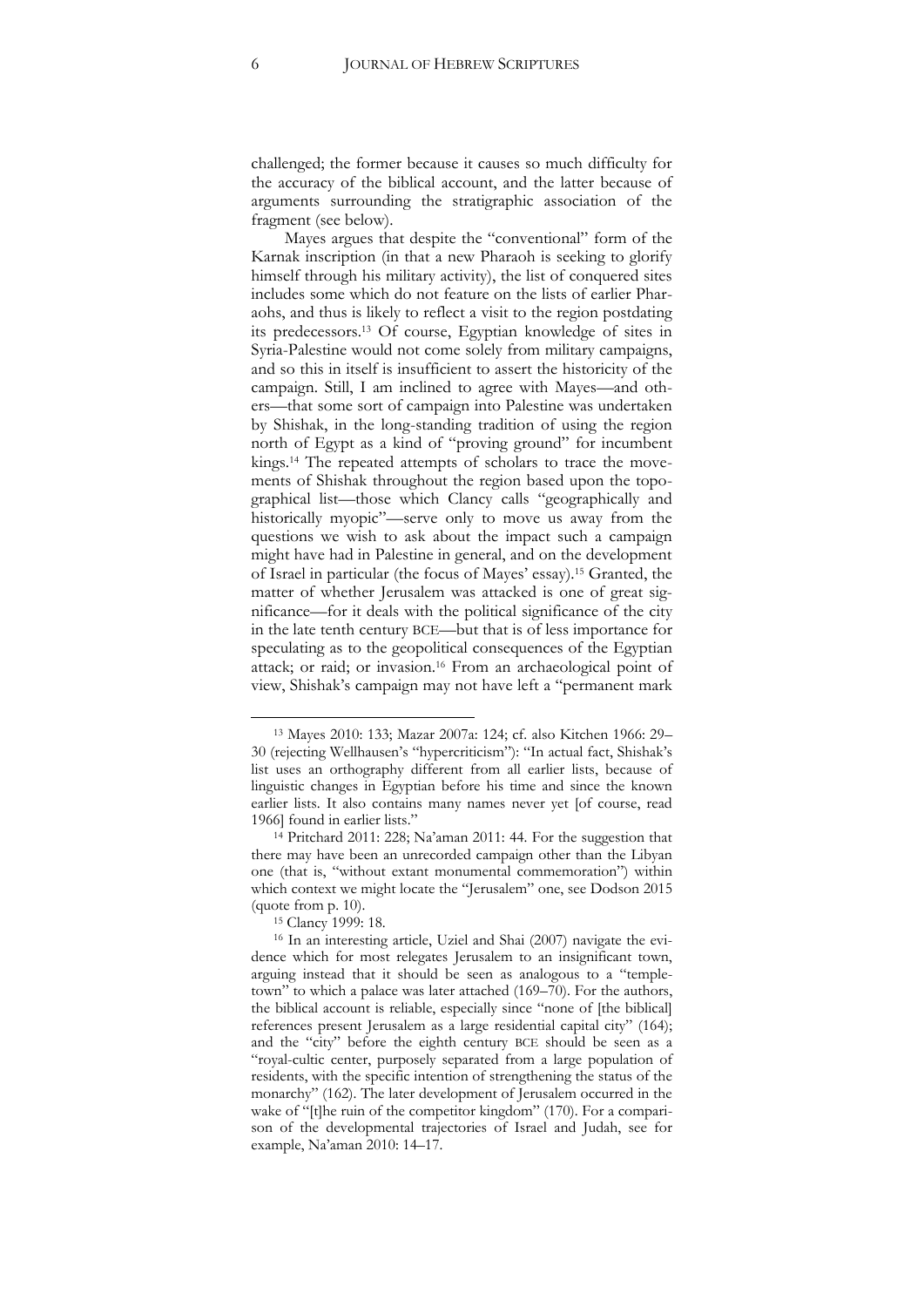on the conquered cities," but the mark it left on the indigenous population may have borne consequences for identity formulation. <sup>17</sup> Accepting that Shishak came up from Egypt into Palestine and either attacked or threatened to attack significant elements of people who were or later became "Israel" is our focus here, because the implications are that in the aftermath, the withdrawal of Egyptian forces informed the "liberation" aspects of the "first narrativisation" of the story which became Exodus.<sup>18</sup>

The Bible suggests that Jeroboam fled to Egypt and sought political asylum there. That is not so difficult to believe, but it would be difficult to argue that this was a wholesale invention of later writers with no basis in historical accuracy, especially considering that the next reference to the Egyptian king in question points us not only to an historical figure who actually existed at the time implied by biblical chronology, but also to that king's own record of a military venture into the region.<sup>19</sup> Yet does this correlation automatically mean that Jeroboam must also have been a real figure? As the correlation is with the second appearance in the text of Shishak, the flight to Egypt implied by the first might be an interpolation legitimated by the reality of Shishak's invasion; an event long remembered and retaining its significance in Israelite history as a political turning point.<sup>20</sup> If, on the other hand, Shishak had no knowledge of Jeroboam prior to his incursion into Palestine and thus no reason to leave him to his own devices in his newly established kingdom (Israel)—would the Pharaoh not have asserted his dominance over that particular upstart state (pre-

 $\overline{a}$ 

<sup>17</sup> Clancy 1999: 18–19.

<sup>18</sup> If Frisch (2000: 18–19) is correct to see the "coming up" of Shishak against Jerusalem as a theological inversion of the "Exodus" (in which "Israel" "came up" from Egypt [the verb עלה connecting both events]), then the position of Shishak's attack in the text constitutes an historical statement of causation in the wake of Jeroboam's sinful acts (or possibly Rehoboam's fateful decision at Shechem); one informed by an already extant "Exodus" tradition of some kind. While this may weaken the claim to historicity of the former, it would not explain why the attack was placed specifically in the *fifth year* of Rehoboam.

<sup>19</sup> I agree, then, with Mazar (2007: 124) that "the mention of Sheshonq's [sic] campaign ( . . . ) cannot be explained away as an invention of an author of the seventh-century B.C.E. or later," but I would not necessarily follow that "the writer must have had records of some sort," considering how vague and troublesome the reference to Jerusalem clearly is.

<sup>20</sup> In this, I disagree with Clancy (1999: 20) that the interpolation of Shishak into the story belongs at the earliest to a post-sixth century BCE context arising from Judeans living in Egypt having seen the Karnak inscription. I simply find this solution too simplistic in light of the overlapping connections between i) the biblical account of Jeroboam; ii) the restructured memories of the Solomonic "empire" (see further below); and iii) the Egyptian evidence which places Shishak in close proximity to centres of emerging Israelite identity.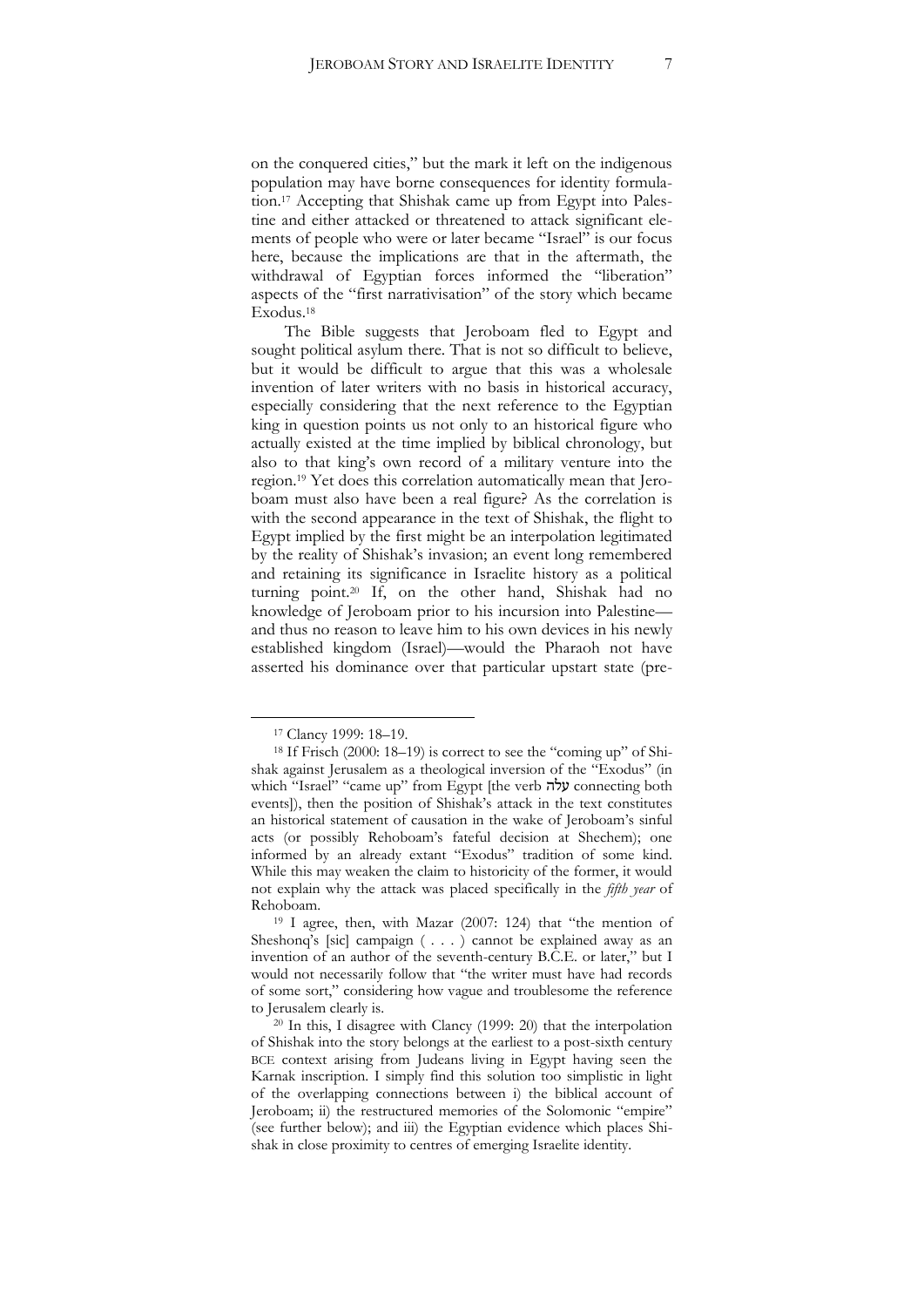sumably what would be implied by the "pay-off" made by Rehoboam)?<sup>21</sup>

The biblical picture of the extent and strength of either Judah or Israel flies in the face of the archaeological evidence for Shishak's activity in the region in particular and Egypt's in general, particularly as it would be unlikely that an "empire" the size of that claimed for Solomon would have remained outside the political remit of the Egyptians during its lifespan.<sup>22</sup> Furthermore, the instability caused by the secession of the northern tribes from such an "empire" would surely have piqued the interest of whatever Pharaoh was sitting on the throne at the time.<sup>23</sup> The fact that neither Israel nor Judah feature on Shishak's list of conquered or "pacified" people or places suggests either that none of this was the case or that neither state existed at the time the Bible would have us believe. 24

<sup>&</sup>lt;sup>21</sup> With no accompanying evidence by which he might posit such a thing, Bakon (2012: 9–10) casts Shishak ("Jeroboam's patron") as "a contributing factor" to the division of "David's United Kingdom." Cf. also Keel and Uehlinger 1998: 178.

<sup>22</sup> Perhaps the biblical writers, hoping to keep their story watertight, invented the marriage of Pharaoh's daughter to Solomon so that they could explain why he had been left alone by Egypt. Of course, Jeroboam was also given an Egyptian royal bride (is this why Shishak did not attack the north? Is she the wife of 1 Kgs 14?) and, just as Moses is rescued by Pharaoh's daughter, there is a repeating theme of Egyptian women "saving" the "saviours" in Israelite history. Whether it is a theme independent of the historical possibility of Ahab taking a Phoenician (read "Canaanite") wife to seal a political alliance (see Grabbe 2007: 136, 142); or whether it serves to both allude to and contrast with this "fact" opens up another route of inquiry. I am tempted to agree with Sweeney (2001: 101–2) that Solomon's marriage to Pharaoh's daughter relates to a "Josianic redaction" of the story, in which Solomon's resulting apostasy—that which leads to the division of his kingdom—is contrasted with Josiah's religious fidelity, particularly in light of Egypt's antagonism in the late seventh century; but it should be borne in mind that i) the presence of prominent women associated with hero figures serves to connect these stories ideologically; and ii) Josiah's religious fidelity is more likely to be part of the later idealisation of this king. Thus, the motif of the political marriage becomes detached from any real historical relevance.

<sup>23</sup> Mazar (2007: 124) suggests that Solomon's death might have precipitated an attack on "the emerging Israelite state," but then the historicity of any sort of relationship between Egypt and Jeroboam dissolves with this view. Grabbe (2007: 82) deals with the suggestion that Shishak would have been interested in the copper trade centred on Judah, observing that the picture as to whether it was controlled from Jerusalem or any of the Philistine cities on the plain is not clear. The omission of those cities from the campaign list poses further problems for understanding the relationship between Egypt and the Philistines at this time. Clancy (1999: 4–5) argues that they were allies.

<sup>&</sup>lt;sup>24</sup> The fact that Jerusalem is not found on the list suggests that it was of no concern to an invading Pharaoh. Cf. Gelinas 1995: 230 (who goes on [233] to suggest that Judah did not coalesce as a "centralised political entity" until after the Assyrian annexation of Israel); also Joffe 2002: 445. Levin (2012: 47–48) suggests that Egyptian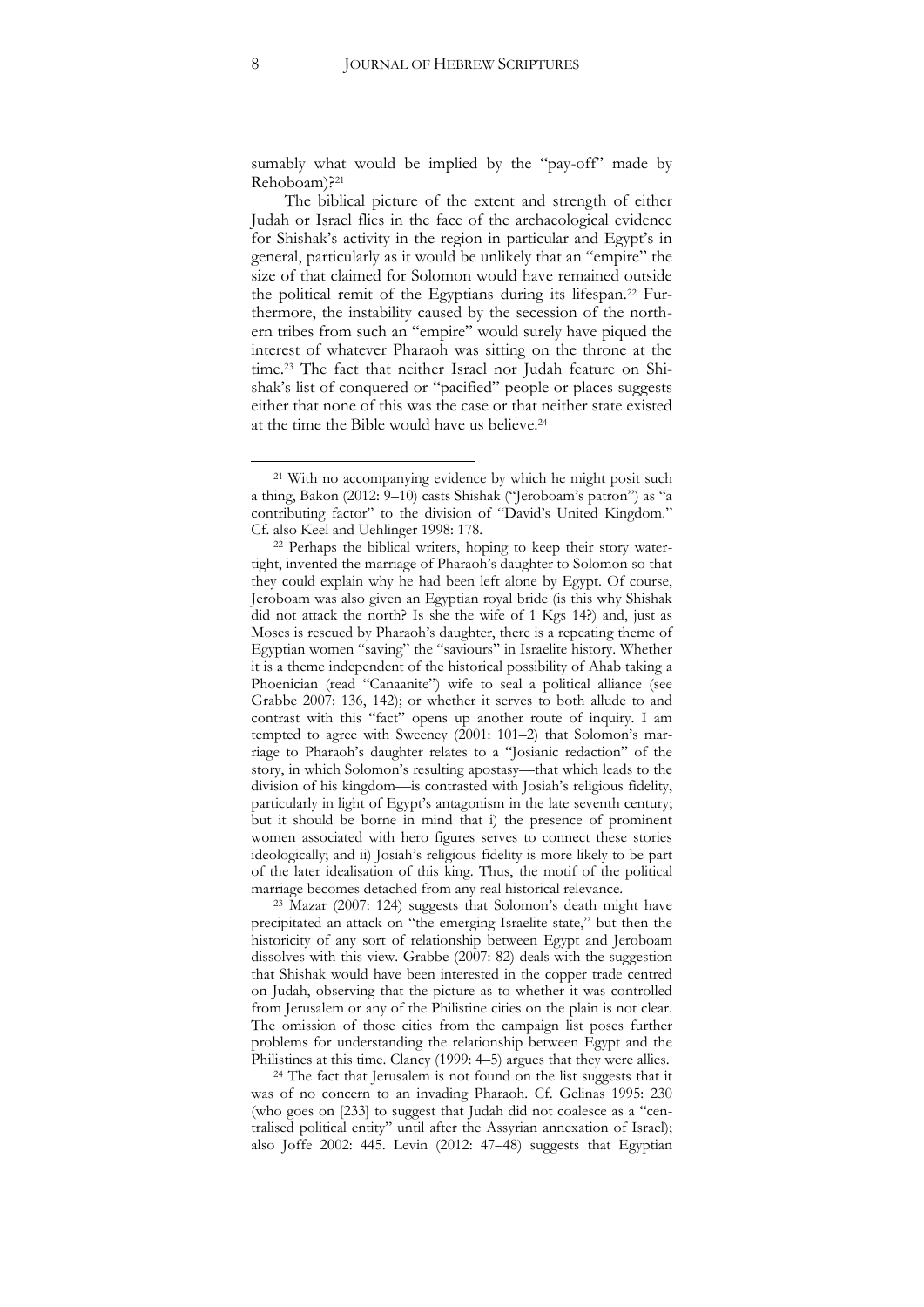Israel Finkelstein emphasises the "exceptional" nature of Shishak's movement up into the "sparsely settled, wooded, rugged and hostile hill country of Canaan," and goes on to argue that the likely target of this unusual military action was Gibeon (listed as one of Shishak's conquests), "the hub of an emerging territorial-political entity" associated with the Saulide state of 1 Samuel.<sup>25</sup> Although he refers to this entity as the "[f]irst Israelite territorial entity" in the northern highlands, the fact that the name "Israel" is not mentioned alongside Gibeon on the campaign list or cities suggests that i) Shishak did not know that these people called themselves "Israel"; or ii) they did not consider themselves to be a homogeneous entity called "Israel"; or iii) Gibeon was not known as the political centre of a people called "Israel." Apart from the 13th century BCE Merneptah, no Pharaoh ever referred to an attack on any entity called "Israel," but the Merneptah stele applied the term for an ethnic group.<sup>26</sup> From an Egyptian point of view, where has that group gone by the time of Shishak, especially if either Gibeon (according to Finkelstein; of course, cf. 1 Kgs 3:4) or Shechem (according to the Bible) are supposed to be centres of Israelite identity at this time? If there really was an exclusive "Israelite" enclave in either of these sites (or anywhere in the region, for that matter), why would an Egyptian record of a campaign into the area not record its presence as in the time of Merneptah? Of course, the matter here is one of naming sites, not people, and the Merneptah stele refers to "Israel" as a people (albeit a group of significant size and strength to warrant a reference), while Shishak's list refers to sites. The problem is not really about identifying anyone called "Israel" in the list, however; instead, it is about identifying the likelihood that an early "Israelite" enclave was attacked by Shishak.

It appears that instead of attacking Shechem—as we would presume from the biblical picture of the kingdom so recently established at that site—Shishak continued northwards into the Jezreel Valley and attacked Megiddo, a significant site at the time.<sup>27</sup> Were "Israel" to be found here? Is this the source

arrogance could lead to the negation of the legitimacy of other sovereign states in official records; a scenario which would see "Judah" and "Israel" omitted (if they existed at the time). Jerusalem's absence from the list is of no concern to Schniedewind, who states that 1 Kgs 14:25–28 "accurately recalls a campaign of Pharaoh Shishak from at least two centuries earlier" (2004: 20). Certainly, we may have "chronological synchronism" (ibid.), but "recollection" of the campaign has sacrificed details in favour of later ideologies.

<sup>25</sup> Finkelstein 2007: 148; although cf. Mazar 2007a: 124. Clancy (1999: 8) expands the reference to Gibeon to include Jerusalem as one of "the four Gibeonite cities," using its omission from the list to argue that "Shoshenq did not go into the hills of Judah at all" and that he was instead "punishing the Gibeonite confederacy."

<sup>26</sup> For a background on the Merneptah Stele, see Hjelm and Thompson 2002; Hasel 1994; Ahlström and Edelman 1985; and Stager 1985.

<sup>27</sup> Mayes 2010: 135; Clancy 1999: 16–17; Ussishkin 2007: 306;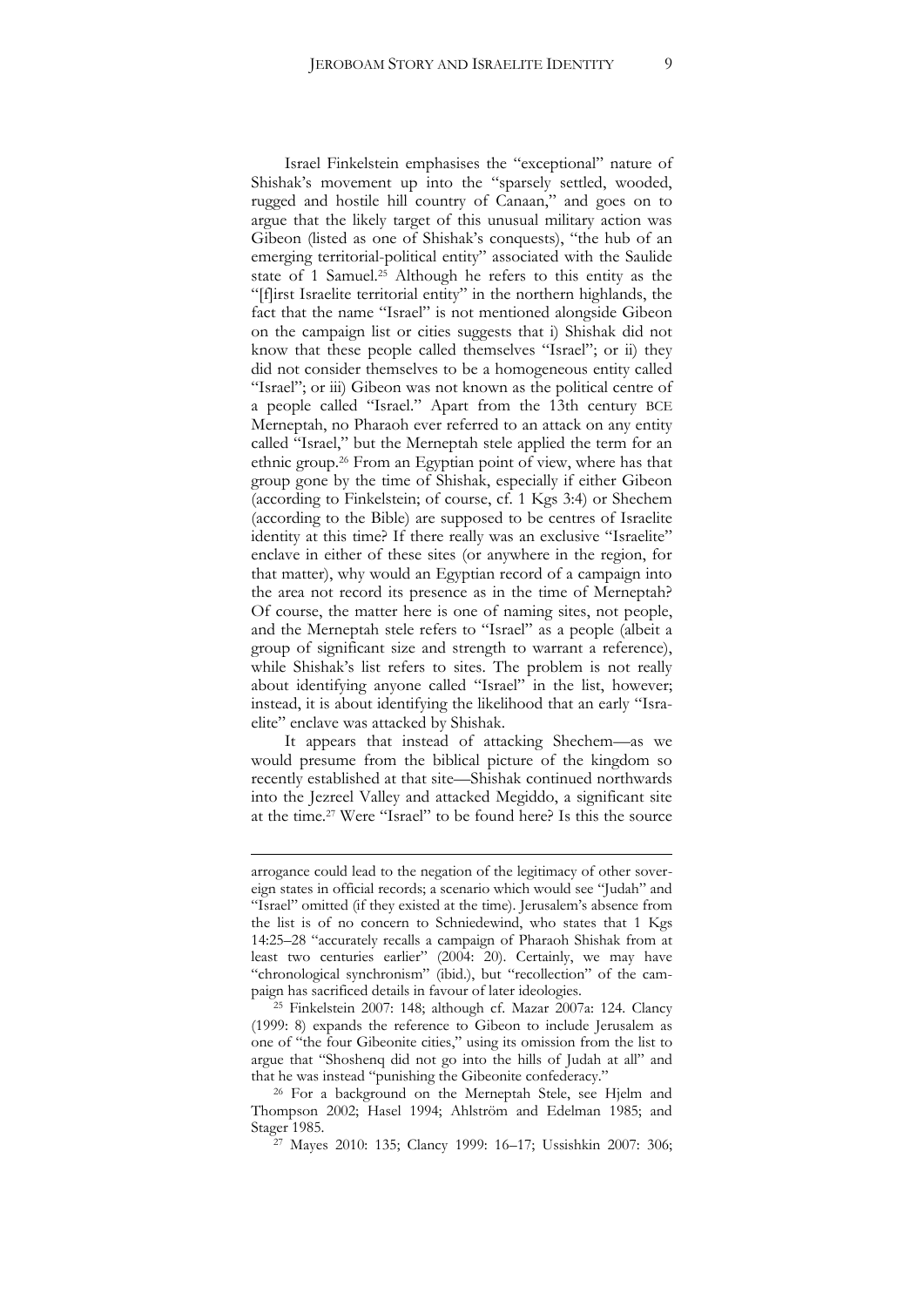of the memory of Shishak eventually attached to Jerusalem (so that Jerusalem assumes the status of this significant site)? There would surely have been refugees from Megiddo and other ruined towns, and stories of Shishak's attack could have been brought into any "Israelite" hub later embraced by that fully defined ethnic identity. If Megiddo was a primary focus (we need not presume to find the focus) of the campaign, and if it was at this time part of the northern kingdom, then poor Jeroboam did not benefit much from his "sojourn" in Egypt. Of course, it is only in retrospect that we presume that Megiddo was part of the kingdom, and if it was not incorporated into an "Israelite" kingdom until the ascension of the Omrides in the mid ninth century (see further below), then memories of Shishak's "visit" to Megiddo entered the Israelite collective memory from non-Israelites.<sup>28</sup> The conclusion that Shishak took Megiddo accords with interpretations of his victory stele, although as per Ussishkin, it is unlikely that the Pharaoh set it up in a ruined city where no one would see it; and Grabbe argues that "the erection of a royal stela at Megiddo shows that Shoshenq aimed to hold the city, not destroy it."<sup>29</sup> In this

Grabbe 2007: 67–68. On Shishak's victory stele and the excavations at Megiddo (initially summarising the circular argumentation which supported the traditional view of Solomon as a great builder king), see, for example, Wightman 1990; also Finkelstein and Silberman 2002: 135–42. Chapman (2009: 16), dismissing the necessity of correlations with the campaign list, argues for associating the (unstratified; see Miller & Hayes 2006: 199 n. 17) fragment of the Shishak stele to the Omride (late 9<sup>th</sup> century) stratum; which in turn moves the Egyptian campaign into this historical context. Similar to my argument above regarding the absence of the eponym "Israel" on the list, any proposed "interest ( . . . ) in the kingdom founded by Omri in the north" on the part of an Egyptian Pharaoh completely ignores any question of recording the name of that kingdom; not to mention the anachronistic picture of the Egyptians marching up into a region increasingly troubled by the ascendancy of the Arameans. On the background of the political relations between (Omride) Israel and the Arameans, see, for example, Kottsieper 2007 (based on an analysis of the Tel Dan inscription); also Grabbe 2007: 146–49.

<sup>28</sup> On the "Low Chronology" proposed by Israel Finkelstein, which would see the dating of major "Solomonic" sites lowered from the tenth to ninth century BCE, see, for example, Miller & Hayes 2006: 202–3; Hendel 2005: 76–80 (for a "thought experiment" on the implications of accepting this view); Levin 2012: 52; Grabbe 2007: 12–16, 65–77. For an argument specifically against the "Low Chronology," see Dever 2004. Ash (1999: 64–67) addresses the issues, with his study assuming "that there were a David and a Solomon, who ruled over some 'kingdom' during the late eleventh and tenth centuries BCE." On the basis of the seals of *Asaph* and *Shema* associated with the gatehouse of the southern palace at Megiddo, Ussishkin (2007: 304–5; cf. Ussishkin 1994) suggests a tenth century BCE connection to Jeroboam. If this is correct, and Shishak could have encountered our enigmatic "Israelite" king at Megiddo, it has been pointedly "forgotten" by the guardians of Israelite collective memory.

<sup>29</sup> Ussishkin 2007: 304 (reconstructing the history of Megiddo to account for its military centralisation after the Aramean destruction of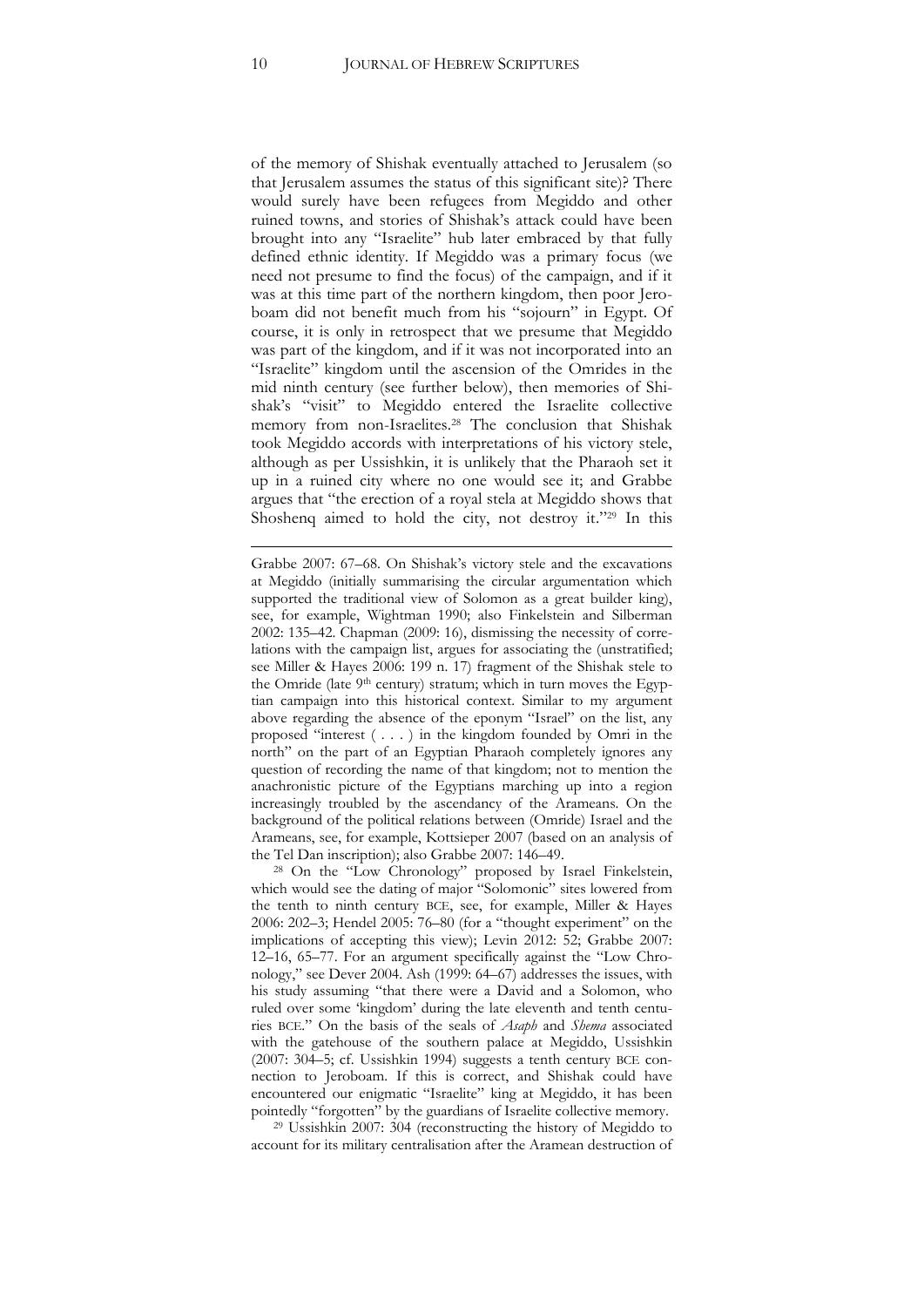regard, perhaps Wightman is correct in suggesting that a "ceremonial" destruction occurred in a section of the town (later fortified under the Omrides), which would envisage the submission of the inhabitants rather than total destruction.<sup>30</sup> One could even go so far as to say that the "pay-off" occurred here, but that seeks only to afford some ring of truth to the Jerusalemite version of events, glorifying that city by exaggerating its wealth.

The point here is how the memory of Shishak's attack was preserved in the collective memory of the people of developing "Israel" to become an integral aspect of the foundation myth of the northern kingdom (see below). Working on the assumption that Shishak came up against Gibeon and Megiddo, in one form or another—the former confirmed by the correlation between the references on the campaign list to this "niche to the north of Jerusalem" and the biblical account of Saul's territory;<sup>31</sup> and the latter by the victory stele—can it still be said that he came up against an entity called "Israel"? The account of David's handing over of seven men to be executed by the Gibeonites makes it very clear that the latter were not part of Israel (2 Sam 21:2), but this may constitute a retrospective distancing from people seen as "the remnant of the Amorites" at a later context in which the text is composed. In the greater milieu of developing Israel and Judah, there is no reason to exclude the inhabitants of this area in terms of their possible absorption into an "Israelite" identity, the crystallisation of which, from a geopolitical point of view, likely belongs to the mid to late ninth century BCE at the earliest. The problem for the historicity of the Jeroboam story, however, is that if his newly established territory at the time of Shishak's campaign stretched from Bethel to Dan, and this territory constituted the fledgling northern kingdom Israel, Shishak would not have been attacking "Israelites" in Gibeon unless Jeroboam's kingdom did not incorporate all "Israelites" at this time.

With so much uncertainty surrounding Shishak's campaign, I will move on under the assumption that he attacked a site of some significance to the people of developing "Israel," so that this pivotal event entered their collective memory. As with much of the confusion arising from the attachment by scholars of extra-biblical correlations to an "Israel" imagined to be homogeneous from the thirteenth century BCE (and, for some, even earlier), the problem with locating in time the foundation of Israel under Jeroboam by associating it with Pharaoh Shishak presumes i) that the story is faithful to the

Jezreel in the late ninth century; 306); Grabbe 2007: 75.

<sup>30</sup> Wightman 1990: 19. Mazar (2007: 124) notes that "[v]iolent destructions ( . . . ) were *tentatively* [italics mine] identified at ( . . . ) Megiddo," as well as other sites. Cf. Clancy (1999: 17), who suggests that the stele might have "celebrated" a treaty between Egypt and the (presumably Philistine) inhabitants of Megiddo. Finkelstein and Silberman (2002: 341) identify Canaanite material culture in the city "well into the tenth century BCE."

<sup>31</sup> Finkelstein 2007: 147–48.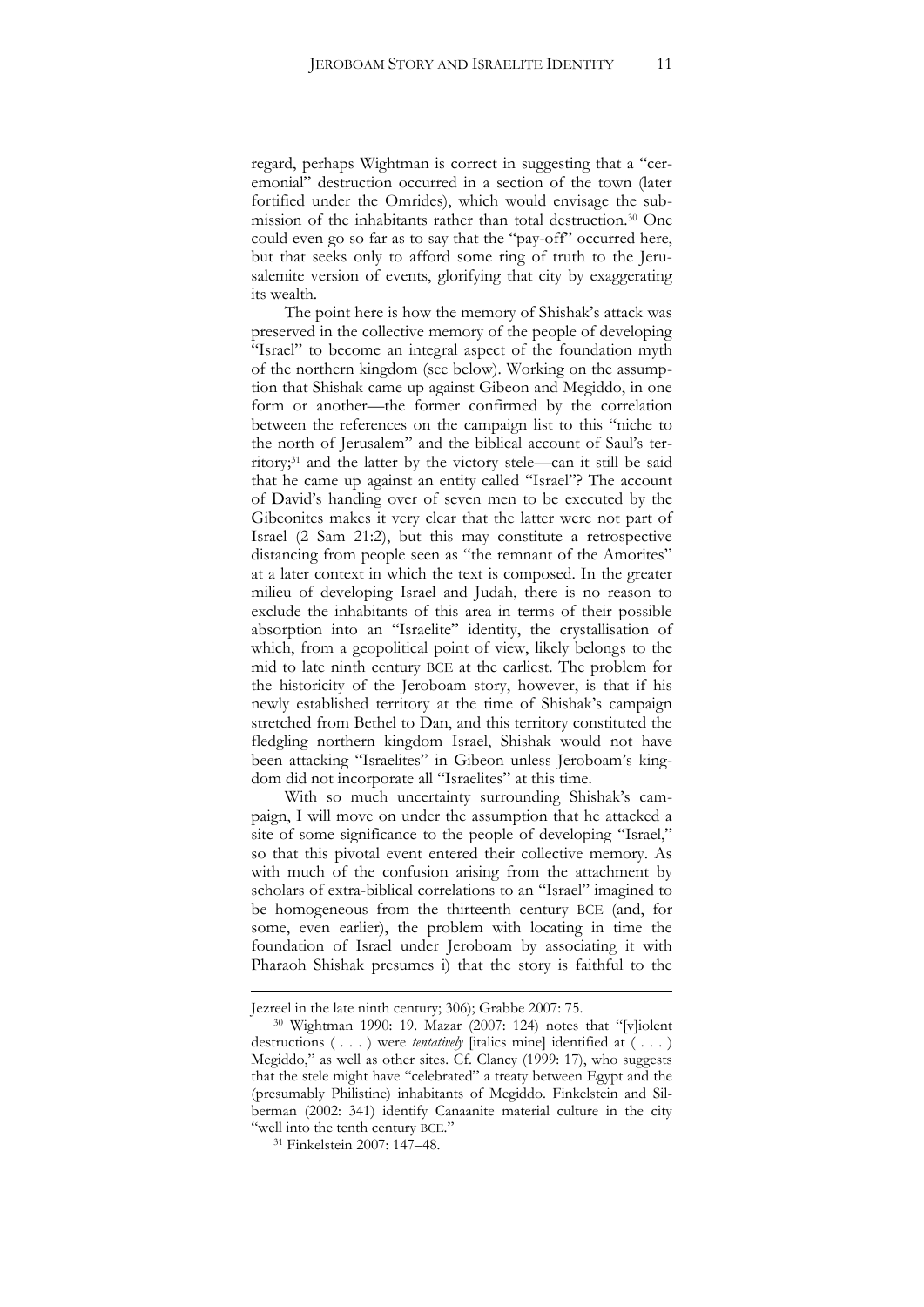historical context in which it is set; ii) that there was a "United Monarchy" of Israelite people (or just a united people called "Israel") ruled from Jerusalem prior to the establishment of the kingdom of Israel; and iii) that the people of Judah called themselves "Israel" from at least as far back as the tenth century BCE.<sup>32</sup> The latter is a complex matter with which I intend to deal elsewhere, but the introduction into this argument of at least two significant sites associated with the developing Israelite identity—Gibeon and Megiddo—which appear to be separate political entities at this time introduces also the possibility that this identity was not exclusive to any particular territory, and that the dissolution of the Gibeon-centred "Israel" left the way open for the exclusive adoption of the eponym for the "northern" kingdom.<sup>33</sup> It is here that we can posit the signs of a crisis of identity, one of the earliest instances of an argument over who is the "real" Israel; for if the David of legend appropriated the Saulide "Israel," then it is possible to propose that Jeroboam was not rebelling against a tangible territorial entity ruled from Jerusalem and thus "dividing" an extant kingdom; he was establishing himself as a "king" or chief—the semantics are irrelevant—with exclusive rights to the name "Israel."<sup>34</sup> Linville argues that what is occurring amidst the confusion of the Shechem sequence is not the division of an "Israel" previously incorporating Judah, but the establishment of an "Israel" rejecting David (with Judah making "an independent choice" to side with the Davidic line; 1 Kgs 12:20).<sup>35</sup> This is why the language of Jeroboam's rebellion so echoes David's rise to power: as David usurped Saul, so Jeroboam usurped Solomon (or rather, his son).<sup>36</sup> In this light, the prophet of Ahijah envisages

<sup>34</sup> Cf. Thompson 1999: 203.

 $\overline{a}$ 

<sup>32</sup> On this last matter, see especially, Fleming 2012.

<sup>33</sup> It is interesting to note Joffe's observation (2002: 442) that Megiddo, Gezer and Hazor in the tenth century were sites constructed on territorial borders (Phoenicia, Philistia and Aram-Damascus, respectively) and, as such, they may have been "part of a larger entity whose borders remain difficult to define." As he points out, however, the presence of multiple "palaces" at these sites "may  $(\ldots)$ reflect [the presence of] competing elites" therein. It is difficult in this regard to posit a structured hierarchical system subservient to a king resident at Shechem, Penuel or Tirzah (see further below).

<sup>35</sup> Linville 1998: 165–71, on the confusing matter of "Israel," "all Israel," and the "sons of Israel living in the cities of Judah" in the Shechem sequence. Carr and Conway (2010: 87–91), accepting not only the historicity of the "United Monarchy" but apparently also the existence in the tenth century of "Davidic and Zion texts," refer to Jeroboam's rejection of Rehoboam and his establishment of variant cultic practices as the initiation of a "counter curriculum" (89).

<sup>&</sup>lt;sup>36</sup> This connection introduces the possibility of a literary parallel constructed at a later juncture within the context of the composition (or compilation) of the "Primary History," whereby the request of the people in 1 Sam 8 which leads to the coronation of Saul foreshadows the eventual obsolescence of monarchy for the identity of "Biblical Israel." To expand further on the possible relationship between these two foundation narratives would, I feel, complicate the current inves-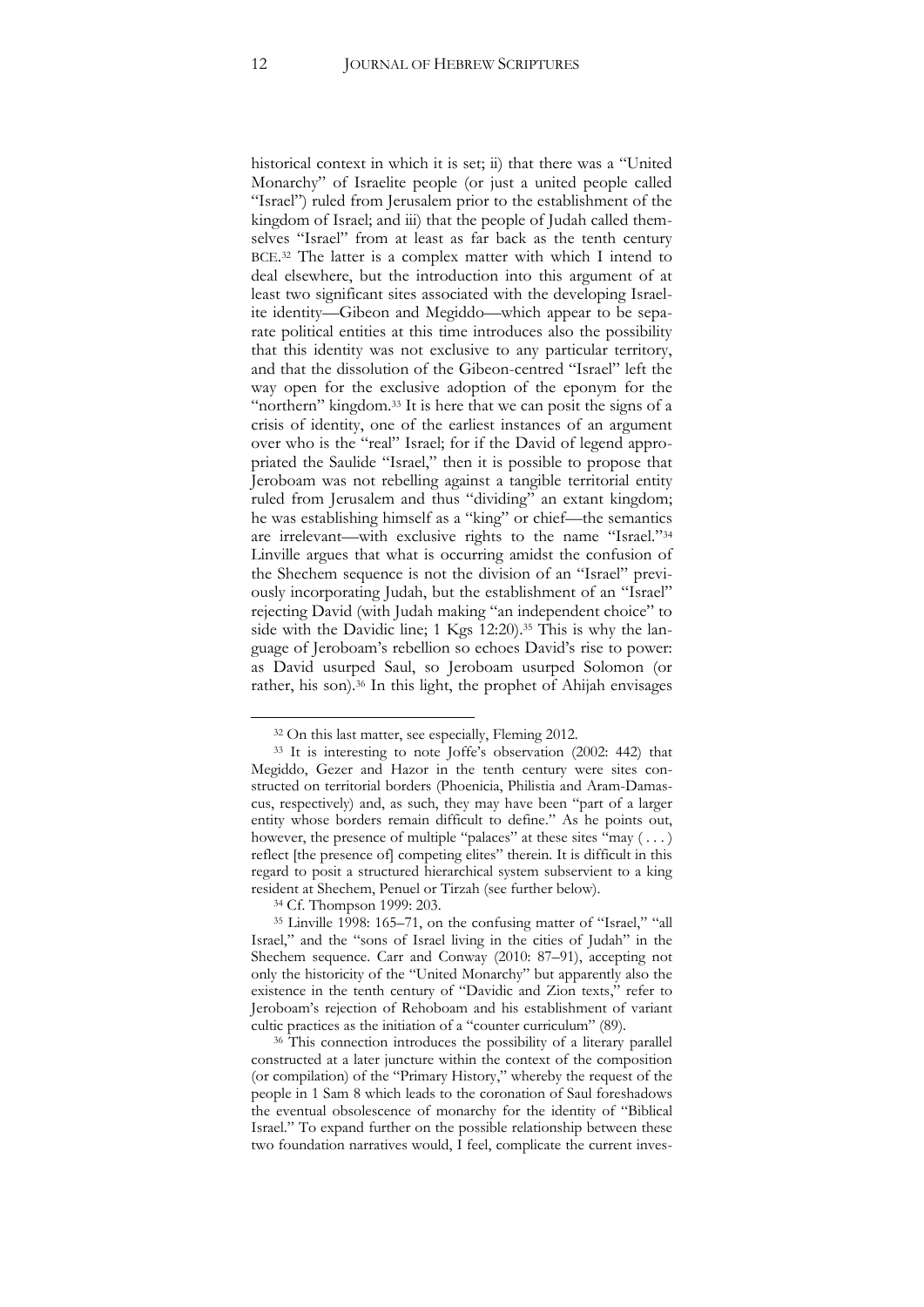Jeroboam "tearing" Israel away from Solomon; or, in the words of Mark Leuchter, "the original text [that is, prior to the later ideology of a homogenous twelve-tribe Israel] focuses attention on the king rather than the kingdom."<sup>37</sup>

This view, however, presupposes that Solomon did indeed oppress the people of the territories which would become the inhabitants of the northern kingdom, but such a conclusion hardly requires a Solomonic "empire" ruled from Jerusalem as the Bible has it:

Forced labour would naturally have been used in the construction of the Temple, the royal palace, and other projects in Jerusalem, and this, in conjunction with royal appropriation of other goods and labour, may have contributed to the alienation of the northern tribes from their political union with the House of David.<sup>38</sup>

Such a "political union" could have arisen from any number of circumstances, and I see no reason to overlook the possibility that agreements made within the constraints of kinship or other kinds of (perceived?) ethnic fealty precipitated the oppression of the northern tribes as a result of a Jerusalemite "king" getting too big for his boots.<sup>39</sup> As will be argued below, the biblical presentation of Solomon as an Egyptianised monarch only served to bolster the negative image of that particular king, as well as facilitating the connection between Rehoboam and the Pharaoh of the "Exodus," but it is in turn dependent upon the memories of Egypt's impact on the establishment of the northern kingdom.<sup>40</sup> Identities crystallise out of compromise and accommodation binding people together through narrativised allusions to shared antiquity, but they are more potently brought to fruition through a sense of shared suffering or simply through the recognition that a single entity is the enemy which this new identity group have in common.<sup>41</sup> In the Bible, Solomon and subsequently Rehoboam are seen as that enemy, the "other" in Jerusalem upon which and through which a new "Israelite" identity can be founded and expressed. The rejection

tigation.

<sup>37</sup> Leuchter 2006: 54. Cf. also Wilson 1984: 185. In this regard, Bodner (2012: 51–52) highlights the clever wordplay in Ahijah's prophecy in which the root שלמה is used to connect the robe (שַׁלְמָה) to the king (שְׁלֹמה)

<sup>38</sup> Hendel 2005: 79–80.

<sup>39</sup> Cf. Gelinas 1995: 235: "Perhaps there never was an inherently unified national structure but rather a personal union between Israel and 'Judah' that has been torn apart by the course of world events." In this, Gelinas attributes the socio-political realities of the late eighth century to the retrospective account of the "division" of the "United Monarchy."

<sup>40</sup> On the retreat of Israel from Rehoboam's "Egypt," see Linville 1998: 172–73. Cf. also Mullen 1997: 171.

<sup>41</sup> See especially Smith 1991; but also more focused studies in Jonker 2011; and—in the context of exile and suffering—Smith-Christopher 2002.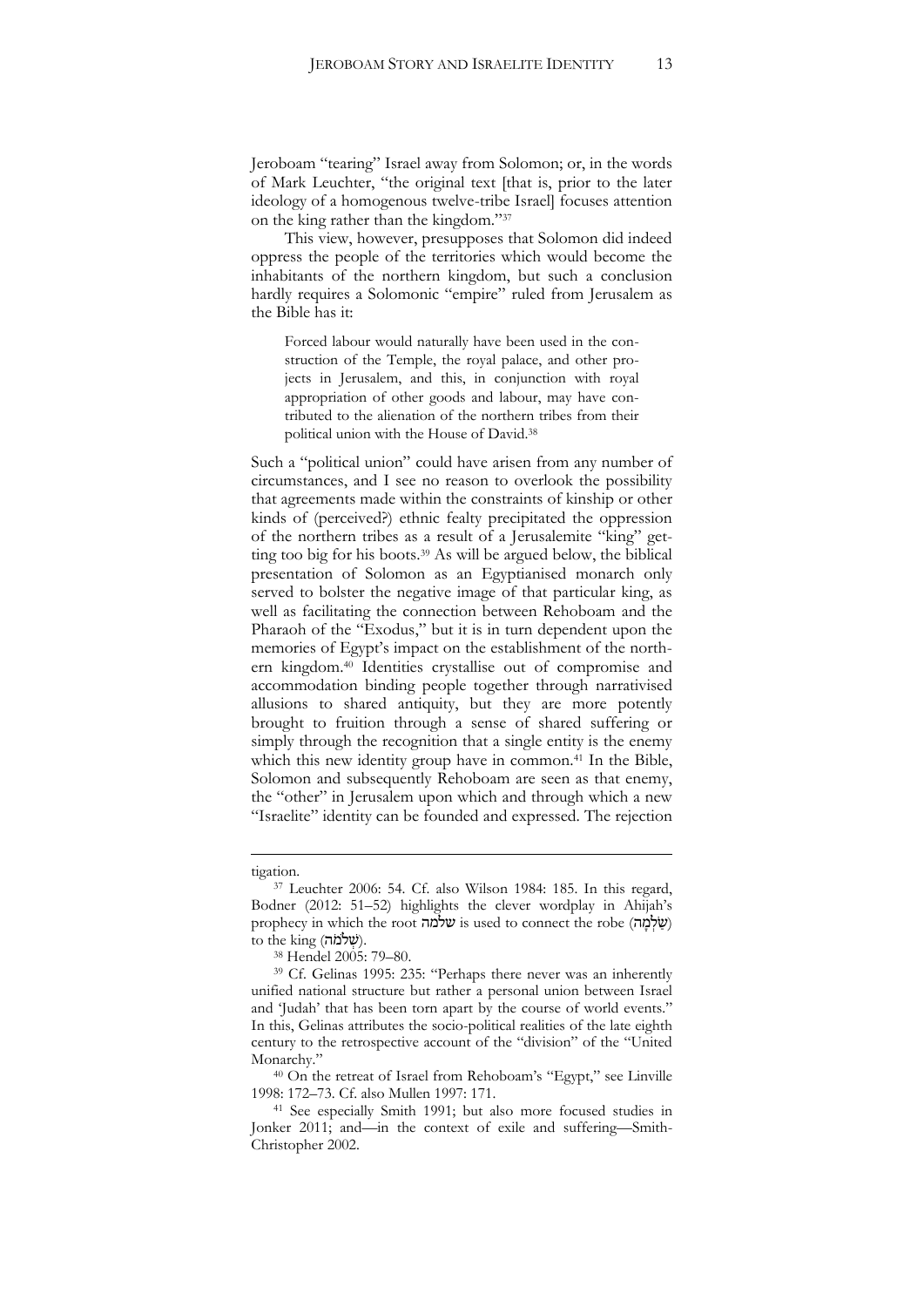of Jerusalemite religion is explored further below, and all of this is relevant for appreciating not only the crystallisation of this northern Israelite identity but also that of the tradition which became Exodus; for if the invasion of Shishak was the catalyst for the resurfacing of older concepts of negative interaction with Egypt (and his withdrawal from the region was "remembered" as a liberation from Egypt), then it is to the presentation of Solomon and his relationship with the northern tribes that we must look for the "first narrativisation" of "Exodus." This is the argument behind Mayes' statement that "[i]f there is a Pharaoh of the exodus ( . . . ) that Pharaoh was Shishak";<sup>42</sup> for if Shishak is the key to understanding the context within which a story of "coming up" from Egypt resurfaced in response to a crisis of Israelite identity, then it is in the period in which and shortly after Shishak came up to Palestine that we should locate the initial articulation of the Israelite identity championed by the Hebrew Bible. That is all well and good, but it still leaves us with a considerable shortfall with regards to illuminating the socio-political context within which said articulation occurred. For that, we need to delve deeper into the toponyms and motifs conveyed in the portrayal of Solomon's oppression of "Israel" and the subsequent "liberation" of his work force.

#### **4. FROM SHECHEM TO SAMARIA—GETTING TO THE POINT**

Following Ahijah's prophecy of judgement upon Jeroboam's "house," Jeroboam's wife returns with her son to Tirzah (1 Kgs 14:17), where the boy dies. This is the first reference to this city ("after" Josh 12:24), but it is not identified as a royal site in Kings until Baasha ascends to the throne in 1 Kgs 15:33. Of course, the audience may have been expected to know that Jeroboam had moved to Tirzah from Shechem (via Penuel), but the account seems rather confused.<sup>43</sup> It would be unlikely that a foundation myth for the Omride dynasty later established in Samaria would preserve memories of an Israel locating its foundation in Shechem; in fact, it would be quite uncomfortable, unless the Omrides continued to hold Shechem in great esteem. This may be the case, considering how significant that site had been since at least the early second millennium BCE.<sup>44</sup>

<sup>42</sup> Mayes 2010: 144.

<sup>43</sup> Using the verb בנה" to build," 1 Kgs 12:25 envisages Jeroboam living first in Shechem, but it is not clear whether the reference to him building (more likely fortifying, on both counts) Penuel infers his subsequent residing there. For Finkelstein and Silberman (2002: 151), Jeroboam's royal residence is in Tirzah, "the first capital of the northern kingdom," a conclusion apparently based upon this story. Miller & Hayes (2006: 278) make the same suggestion.

<sup>&</sup>lt;sup>44</sup> On the (19<sup>th</sup>–18<sup>th</sup> century) Egyptian "Execration Texts" which mention Shechem and (possibly) Jerusalem, see Finkelstein and Silberman 2002: 154–55; Grabbe 2007: 42. Also on the cultic installations at Shechem, see Fried 2002. For an understanding of such installations at Shechem in the context of "Tribal League Shrines" based on the now outdated analogy of Israel's early history in terms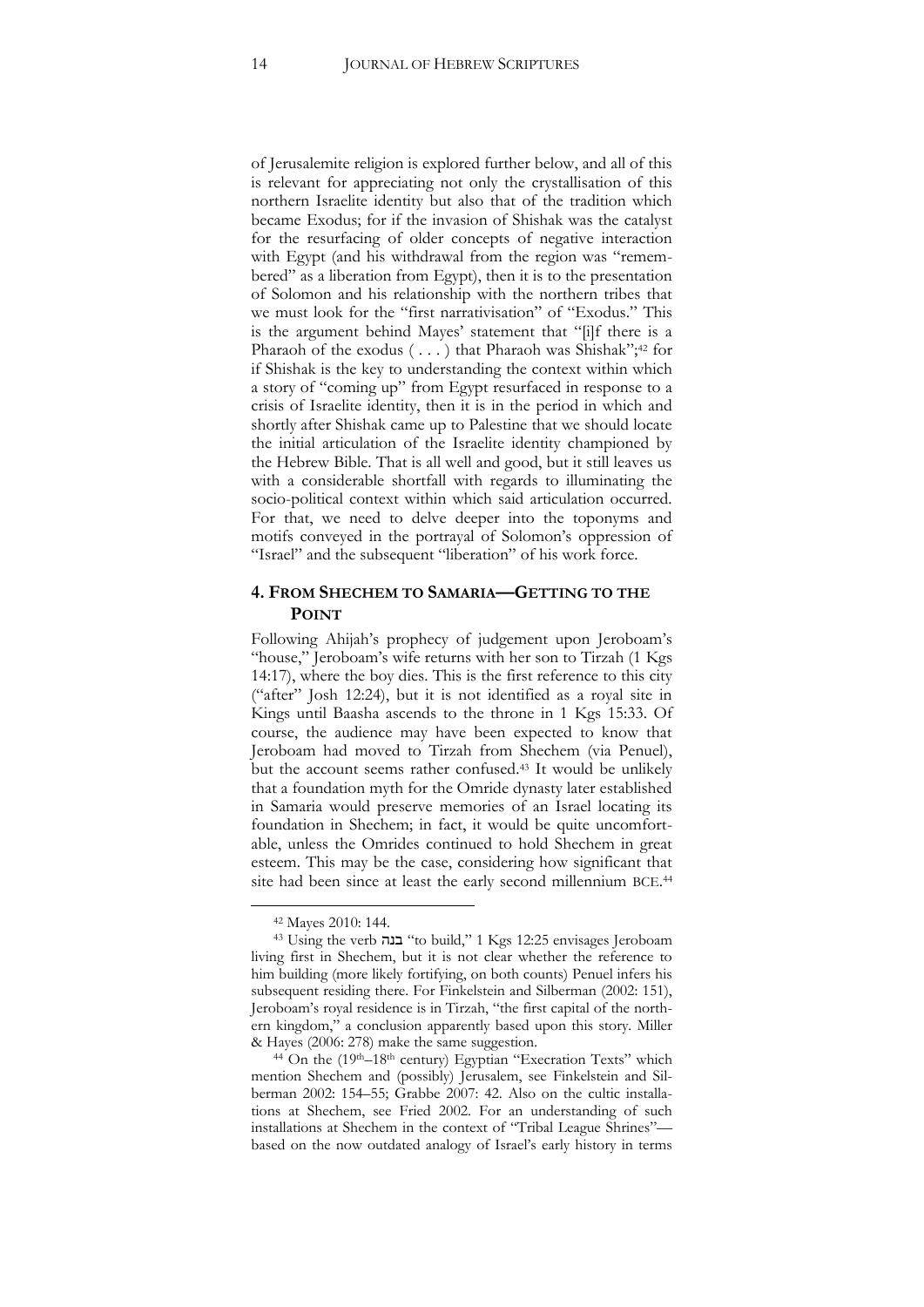The disrupted coronation of Rehoboam at Shechem would have borne great religious significance for Israel "at the time" (cf., for example, Josh 24; Gen 33:18–20); thus Jeroboam might have chosen to establish himself there to legitimise his position.<sup>45</sup> In saying that, the biblical account of the tenth-ninth century transition rushes through the successive "dynasties" of Jeroboam, Baasha and Zimri, with royal capitals changing from Shechem to (possibly) Penuel and then to Tirzah before coming to Omri setting himself up in Samaria. It is almost as if the writers cannot wait to get to the point; that is, the demonisation of the Omride dynasty. It is not, then, to any continuities between the Omride dynasty and that of Jeroboam that we should look, but to the discontinuities, especially in light of the prophesied and fulfilled destruction of first Jeroboam's line; then that of Baasha and Zimri. My point is this: if it is to be argued that the Jeroboam story amounts to the distorted demonisation of the Omride dynasty, why the rapid succession and destruction of dynastic lines preceding Omri which serve to significantly disconnect him from the legacy of Israel's legendary founder? It has already been observed that the second prophecy of Ahijah and the prophecy of the "Man of God" from Judah belong at the earliest to the seventh and sixth centuries BCE, respectively. In this regard, the story of Jeroboam's wife returning to Tirzah could reflect an evolution of the Jeroboam tradition told in the courts of Baasha or Zimri (although the latter is unlikely, considering he only ruled in Tirzah for seven days; 1 Kgs 16:15); thus the seat of the legendary founder was shifted to Tirzah by way of the story of Ahijah's second prophecy, which by its nature is retrospective.

What we might be seeing, then, in this rapid succession of kings and their changing seats of power, is an attempt to articulate in a coherent narrative a story of the foundation of Israel which from very early on was detached from both its chronological and geographical context. If this is the case, then any truth regarding Jeroboam we might hope to glean from the

of the Greek tribal amphictyony (cf. Mayes 1973; Hauser 1979; and Sparks 1998: 7–8)—see Wright 1971 (cf. also Anderson 1957). On the convergence at Shechem of an important network of roads, see Dorsey 1987.

<sup>45</sup> Linville 1998: 166–67. At this point, I will avoid intimating a direction of dependence which would require that Josh 24 was the earlier text. This is not to say that what it relays is not an earlier tradition than that of Jeroboam. For an argument in favour of a late (exilic) date for the composition of Josh 24, see Van Seters 1984. On the matter of fealty to YHWH and the threat of deviant worship in Josh 24, see Mitchell 1993: 115–19, who notes that the message of Josh 23–24 is that "illicit worship will result in the reversal of the conquest, and Israel will share the fate of the nations" (119). What better ideology upon which to establish the kingship of Israel (at precisely the same location)? Does it not also imply a presupposition of the Assyrian destruction retrospectively blamed on religious infidelity (or perhaps it is addressed to post-exilic "Israel" in the wake of the Babylonian destruction)?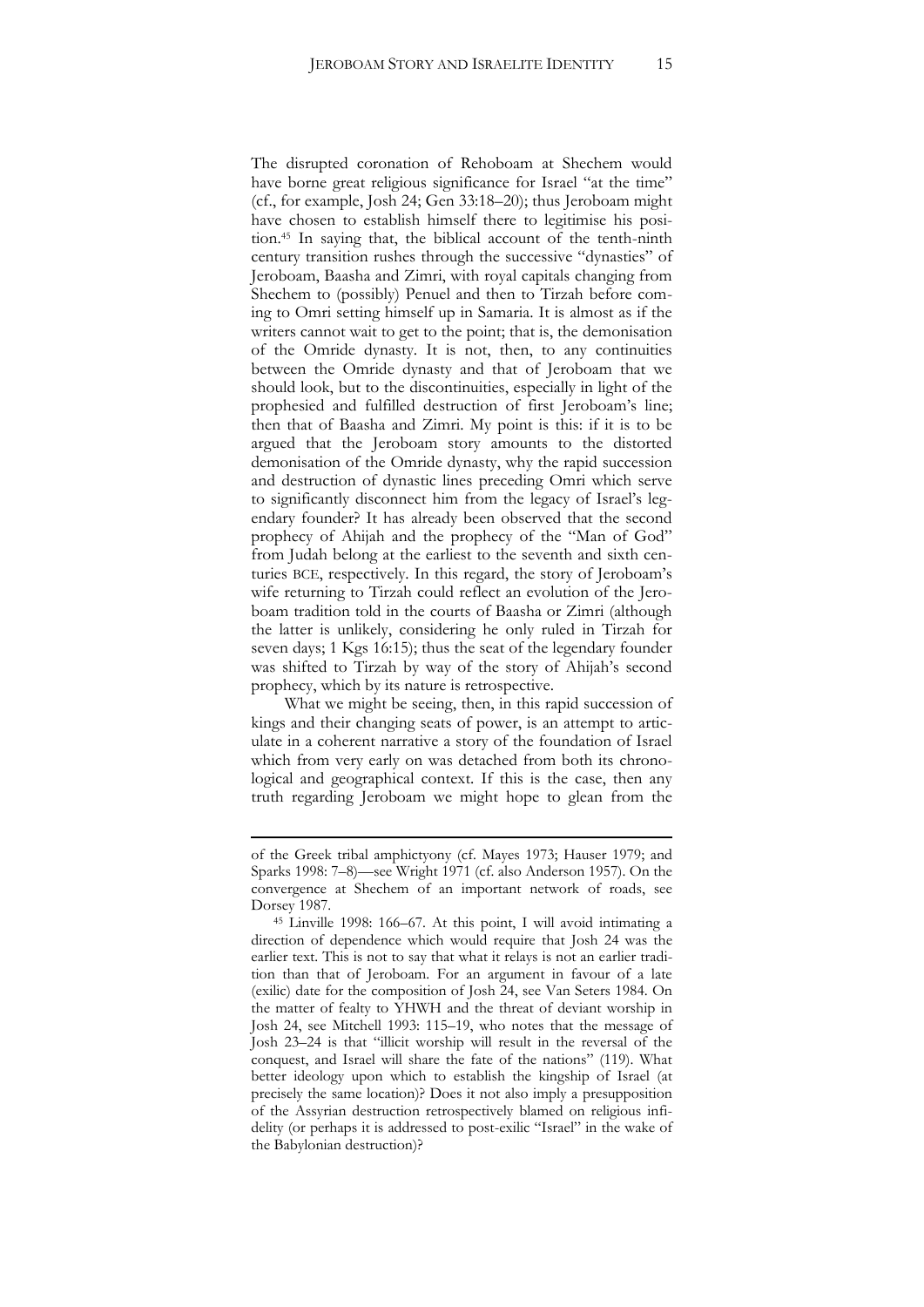present account may have been irreparably obscured by each ideological and politically-motivated restructuring. There may be some vague memory of a coronation or a coup d'état at Shechem, but the ensuing coups by Baasha and Zimri and their subsequent annihilation of the families of their respective predecessors suggests a literary pattern designed to intimate that Israel was consumed by conspiracy and murder from the very beginning. As Jeroboam's fate was prophesied, so too was the destruction of Baasha's line, by Jehu (1 Kgs 16:1–13); and both Baasha and Zimri are said to have been punished because of Jeroboam's sin, a strange statement in light of their familial disconnection from him that can only be seen as maintaining a "curse" on the northern kingdom no matter who sat on the throne.<sup>46</sup>

It seems to me, then, that a primary thrust of the account of these "Israelite" kings is to assert the familial and dynastic discontinuity characteristic of the evolving northern monarchy in contrast to the continuity of that of the south (Judah).<sup>47</sup> A promise may have been made to Jeroboam that he would be like another David in the north, in light of Solomon and Rehoboam being punished for their sins, but the repeated dissolution of the northern bloodlines ensures that no such promise pertains to anyone claiming descent from a northern king. Thus the supremacy of Jerusalem is asserted through its appeal to a (Davidic) dynasty which necessarily *precedes the foundation* of the northern kingdom, thus maintaining pre-eminence over any claim to the name "Israel." The northern monarchs are held responsible for their own downfall, despite the faith YHWH had shown in granting them a chance at greatness (even the Judahite prophet Shemaiah relays YHWH's approval of Jeroboam; 1 Kgs 12:21–25, while the "Man of God" from Judah is tricked by a prophet of Bethel).<sup>48</sup> In short, the fate of Israel was its own fault, and certainly nothing to do with the Davidic descendants.

Where does this leave us, then, for the historicity of Jeroboam at Shechem? The short answer is "back where we started," because without specific evidence of any such person at that site or any administrative centre there in the tenth century BCE, there is nothing to support a claim to *exclusively Israelite occupation* at the time, let alone the origins of the Israelite monarchy.<sup>49</sup> The Jeroboam story as a whole is, in my opinion,

<sup>46</sup> Cf. Leuchter (2006: 69 n. 66): "Jeroboam's 'house' is to be seen in terms of Bethel more than in terms of biological lineage by extending the prototype of Jeroboam's sin throughout the duration of the northern kingdom's history long after other northern dynasties had taken power." It is possible, then, that the "Josian" retrospective which legitimates his destruction of Bethel necessitates the projection of this prophecy into the distant past.

<sup>47</sup> Miller & Hayes 2006: 267–70; Mullen 1993: 268.

<sup>48</sup> See further Walsh 1989: 360–62; and Wilson 1984: 187–91.

<sup>49</sup> Contra the optimistic suggestion in Campbell and Ross (1963: 10–11; emphasis mine)—based on a literal acceptance of Josh 24; and an understanding that "the Israelites *represented by the tribe of Manasseh*"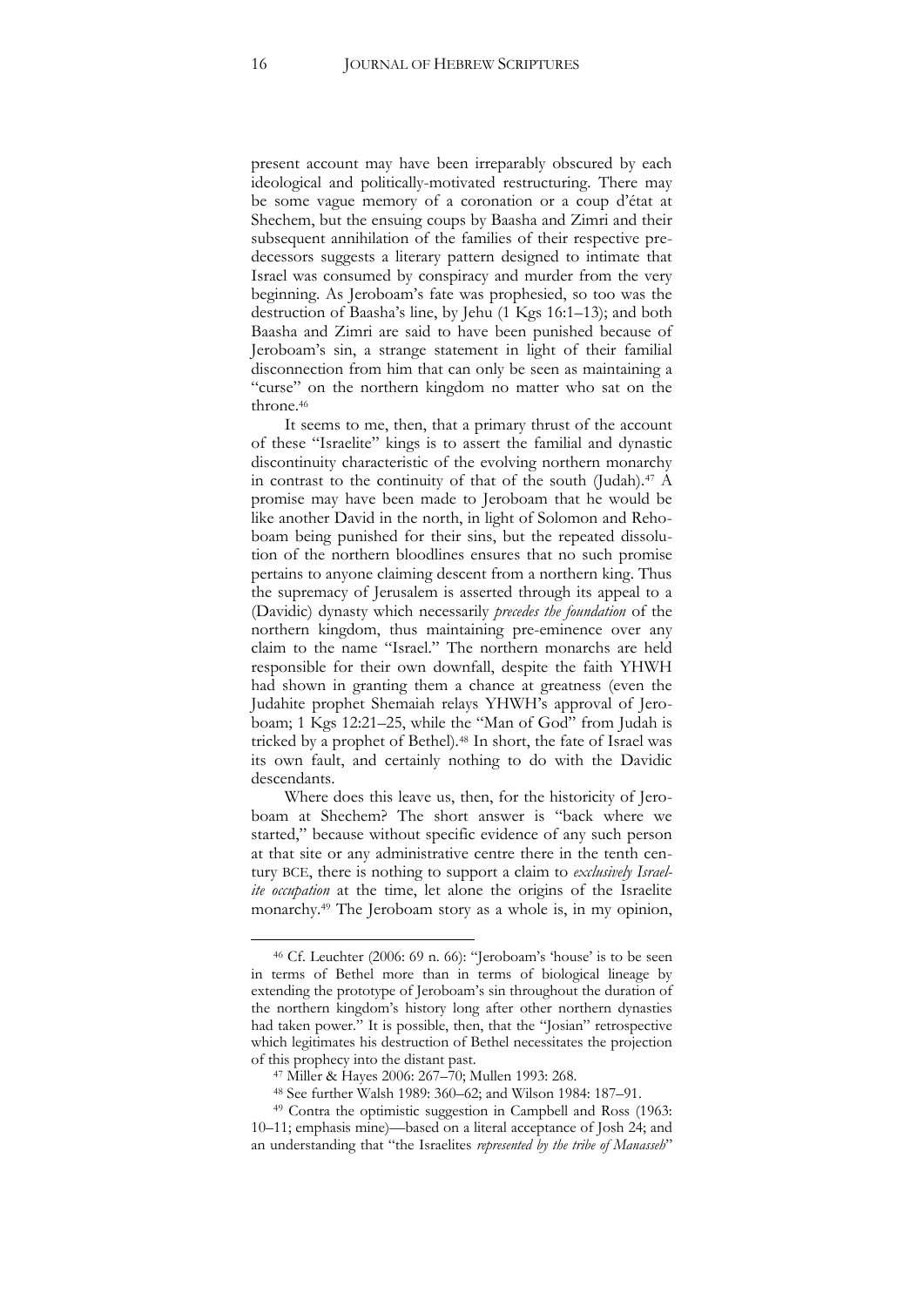less concerned with historical integrity as it is with ideological and theological retrospective. It should come as no surprise, then, that the succession of kings leading to the Omride dynasty is both framed and pervaded by prophetic narratives— Ahijah and the "Man of God" from Judah (as well as Jehu) on one side, and the Elijah-Elisha sequence on the other. This "frame" is about answering questions prevalent at the time of its composition (or compilation), and as such we move further away from the alluded historical context. As Walsh observes:

The Deuteronomistic History often uses prophecy-fulfillment [sic] passages to bridge large sections of time and text. The underlying vision, of course, is the Deuteronomistic theology of the prophetic word as it reveals Yahweh's reliable guidance of history.<sup>50</sup>

The problem expands further, however, than just dismissing the historicity of a particular man at a particular place and time; instead, the "domino effect" of such a dismissal is that Israel the kingdom did not incorporate Shechem in the tenth century BCE (did Israel the kingdom exist in the tenth century BCE?) and, by extension, neither did the Solomonic "empire" possess that territory so that it could be relieved of it in the first place! The implications of these conclusions are explored further below, but the matter of continuity and discontinuity suggested above is a significant one, for it reveals one of the major concerns of the biblical writers. If historical and ideological continuity is required, it is necessary to bridge the gap from both a genealogical and a causative point of view; conversely, creating a sense of discontinuity requires constructing a disassociation in the narrative from facts which would otherwise reveal connections resulting in a "derailment" of the entire program. Consider, for example, the "carrying off" of the treasures of Jerusalem by Shishak, an interpolation which seems to me to be an apologetic for the disassociation evident in later Jerusalem from the grandeur of the Solomonic "empire" (Rehoboam's bronze shields [1 Kgs 14:27] are surely no match for what came before!). Regardless of the strength of Josian "Israel" (if this is indeed the time to which the presentation of Solomon belongs<sup>51</sup>), the former could be only an aspiration, an ideal

<sup>50</sup> Walsh 1989: 367.

1

<sup>51</sup> For an argument against the outright dismissal of the historicity of Solomon's wealth (albeit recognising that the received text dates

assumed control of the relevant territory—that Shechem "may very well have been the first real *Israelite* city"! It is much more likely, however, that the covenant ceremony of Josh 24 is part of the late construction of continuity between Joshua, Jeroboam, and Josiah; and no conclusions should be drawn as to the ethnicity of pre-Israelite elements based upon the literary-ideological legitimation of the continuity of "Biblical Israel." In fact, insofar as exclusivity is concerned, Campbell and Ross make it clear from the beginning of their article (1963: 3; emphasis mine) that "Shechem was occupied by either Canaanites or Israelites, *or both together*, throughout the Biblical period."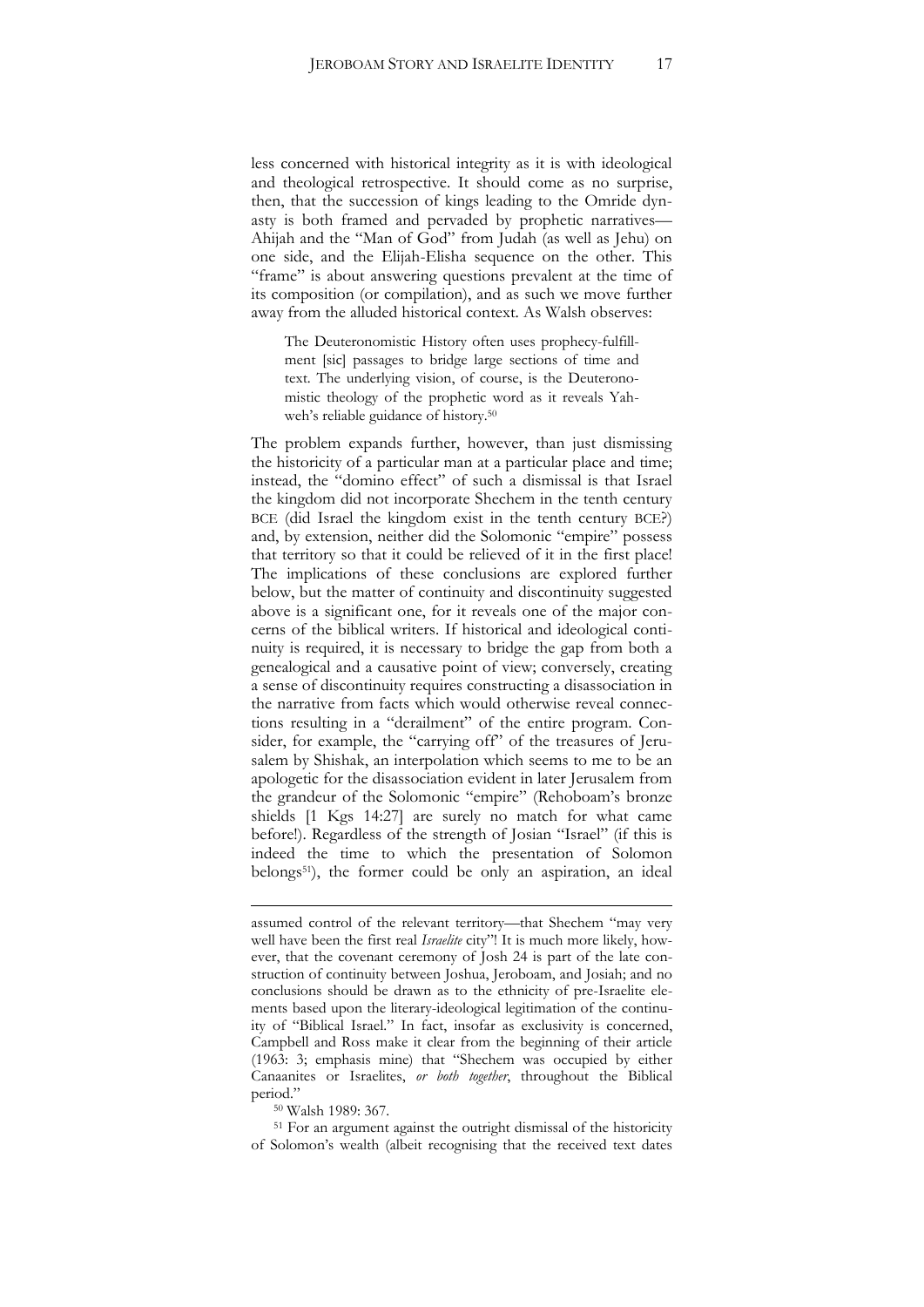through which a "reforming" king might legitimate attempts at expansion.<sup>52</sup> It is feasible, then, to suggest that the awareness of the writers of the tentative nature of some of their claims led them to anticipate challenges which survive in the text as anachronisms and contradictions brought to light by modern archaeological inquiry. As a result, the truth behind the place of Shechem in the story of the foundation of the northern kingdom may forever be obscured by the "perfect storm" of time and cultural "forgetting."

# **5. "THESE ARE YOUR GODS"—DAN AND BETHEL IN THE LATE TENTH CENTURY BCE**

So, what of Dan and Bethel? Is the biblical picture of Jeroboam setting up cult statues in his border towns to divert worship from Jerusalem credible?<sup>53</sup> Fundamental questions obstruct any "eureka" moment in this regard: firstly, were Dan and Bethel really the border towns of an Israelite kingdom in the late tenth century BCE; <sup>54</sup> and secondly, can we be sure which deities were worshipped at these sites at this time? More specifically, can we be sure that Israelite deities of any kind were worshipped there? As with Shechem, only archaeology can answer that question; and as with Shechem, the picture is hazy at best.

In the Jeroboam story, Bethel is the primary focus, with Dan quickly fading into the background. It is significant that in the MT the verse referring to the sin of erecting the golden calves (1 Kgs 12:30) attaches that sin specifically to the people going up to Dan, with the "sin" of Bethel implied by the pericope that follows.<sup>55</sup> There is no way of knowing if this passing reference to whatever the situation may have been at Dan indicates either i) a lack of preserved memory of anything that occurred there; or ii) a lack of interest in the same, considering the focus on Bethel.<sup>56</sup> A combination of the two would explain

<sup>54</sup> Biran (1994: 7) certainly thinks so.

<sup>56</sup> Leuchter (2006: 69) suggests that "[t]he Deuteronomist may have even geared his rhetoric to appeal to the sacral concerns of

from the sixth century BCE at the earliest), see Millard 1994.

<sup>52</sup> A similar concept may be behind the payment made to Ben-Hadad by the Judean king Asa to "break his pact" with Baasha of Israel so that Asa could defeat his northern enemy with Aramean assistance (1 Kgs 15:16–21). Following this pay-off, the coffers of Jerusalem must have been empty once again! We may add to this the contradictory account of Nebuchadnezzar taking away all the treasures of the temple and his "cutting in pieces [of] all the vessels of gold ( . . . ) which King Solomon of Israel had made" (2 Kgs 24:13). This is clearly a motif of defeat to legitimise prophecies against kings, for if "all this [was] as YHWH had foretold" (24:13), then someone somewhere was rather confused about to which event YHWH was referring!

<sup>&</sup>lt;sup>53</sup> On the literary aspects of Jeroboam's "mutinous soliloquy," see Bodner 2012: 84–89.

<sup>55</sup> Chung (2010: 22) observes how the other "sins" (the appointment of non-Levite priests and the changing of the dates of festivals) are subordinate to that of the erection of the calves.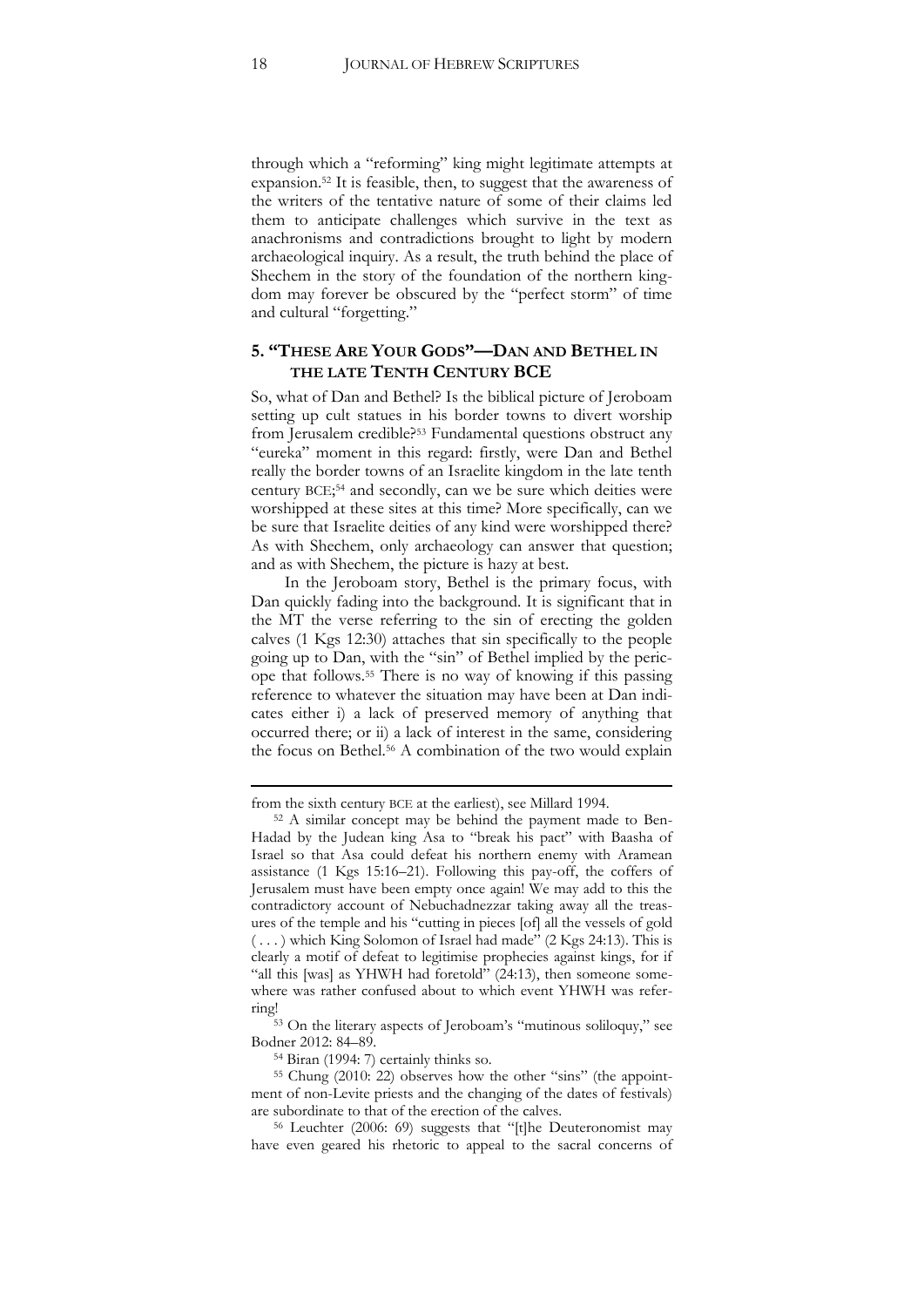much, and Finkelstein and Singer's observation that greater knowledge of Bethel should be understood with respect to its proximity to Jerusalem as much as anything else adds greater credence to Noll's words regarding Dan:<sup>57</sup>

Perhaps the most interesting aspect of Dan as presented in the Hebrew Bible is how little is actually said about it. Biblical writers seem to have known next to nothing about that city. Even if one assumes a basic historical reliability in all references to a city of Dan (as opposed to a legendary individual or "tribe" by that name) one will conclude that, according to the Bible, Dan was only marginally related to Israel at all.<sup>58</sup>

Noll goes on to say that "the biblical writers were less interested in Dan as a city than in the city of Dan as a symbol—a symbol of all that is not right in Israel."<sup>59</sup> If this is true, then Dan is reduced to little more than an ideological device. As for identifying what deity might have been worshipped at Dan, Noll also argues that Hadad was the primary god there "during much of the pre-Assyrian Iron Age"; a conclusion refuted by Greer.<sup>60</sup> Through an analysis of faunal and ceramic finds from Tel Dan and the correlations he makes with biblical accounts of cultic feasting and sacrifice (specifically from Exodus and Leviticus), Greer argues that Israelite cultic activity occurred there during the Iron II period. Because his study relates to ninth and eighth century strata, he concedes that such activity occurred "at least at some stage" during Iron II.<sup>61</sup> Despite the correlations Greer identifies, his conclusion from ninth and eighth century evidence that tenth century cultic practice at Dan was distinctly Israelite because "cult is by nature conservative" assumes that the biblical texts he uses are reliable records of practices which were uniquely Israelite at a time either contemporary with or predating the faunal and ceramic deposits.<sup>62</sup> This is where things get very complicated, especially as Greer adds that "later texts often preserve earlier practices"

figures who were at one point associated with these non-Bethel northern cult sites." Of course, attributing significant elements of the story to the Deuteronomist(s) distances it considerably from the tenth century, positioning its concerns in a much later socio-religious context. Cf. Chalmers 2008: 45 n. 154: "The calf at Dan seems almost secondary in all of these traditions; it is virtually absent in the rest of the Deuteronomistic History and is not associated with a calf by Hosea." Keel and Uehlinger (1998: 191 n. 9) note the suggestions of some that "the idea of a bull calf image at Dan was a Deuteronomistic fiction." Fried (2002: 442) appears to presume the historicity of the golden calf at Dan.

<sup>&</sup>lt;sup>57</sup> Finkelstein and Singer-Avitz 2009: 43 n. 121.

<sup>58</sup> Noll 1998: 13.

<sup>59</sup> Ibid.: 14.

<sup>60</sup> Ibid.: 4; cf. Greer 2014: 7–8.

<sup>61</sup> Greer 2014: 2, 8.

<sup>62</sup> Ibid.: 7.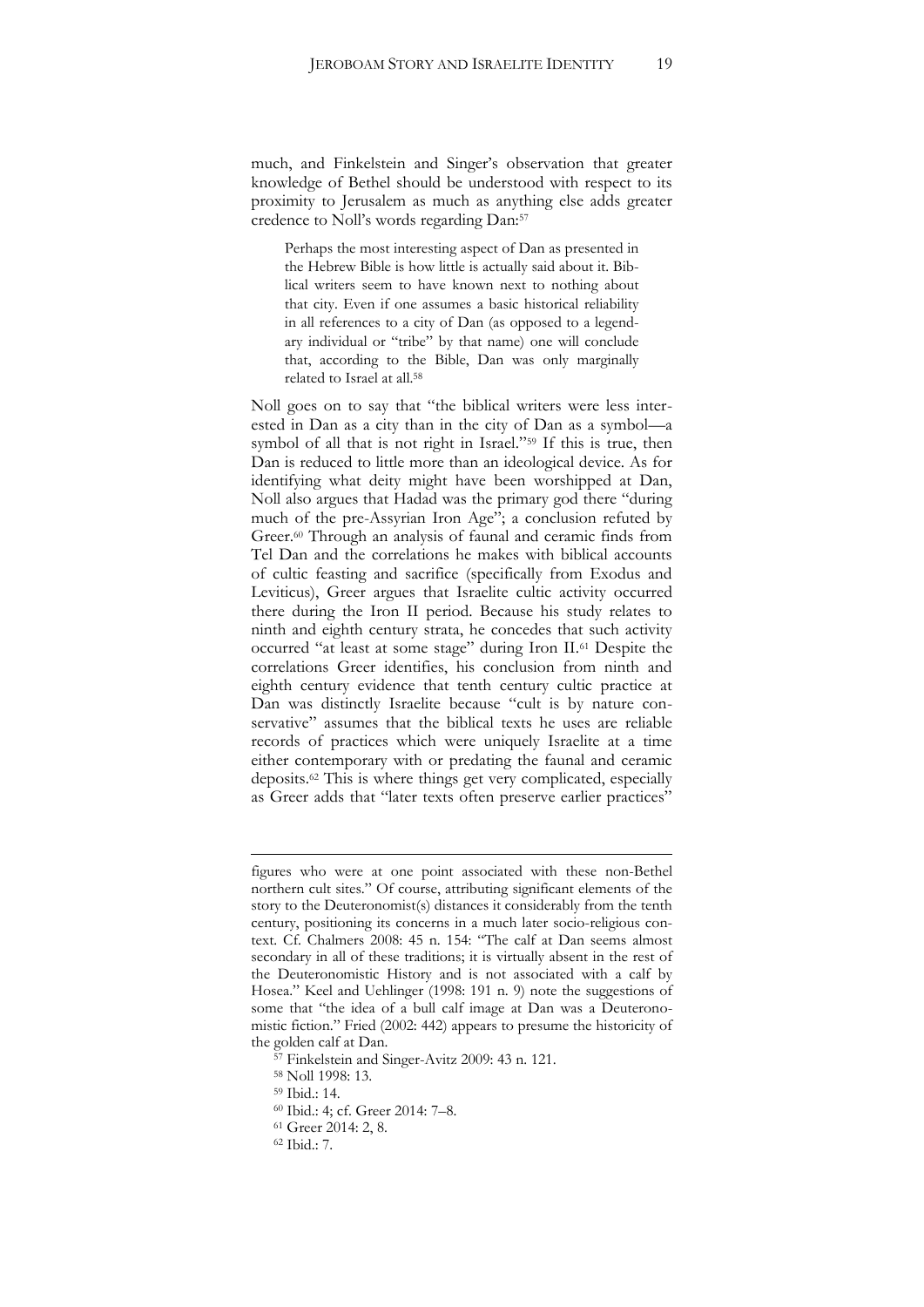(a statement not inherently problematic).<sup>63</sup> In conjunction with the assertion in his earlier work on Dan (upon which his 2014 article depends) that the cult of the northern kingdom was "essentially Yahwistic and traditional in its inception and perpetuation," Greer seems to be of the opinion that the biblical accounts of Levitical practices pre-date Jeroboam I.<sup>64</sup> This is problematic (and not only because it assumes the historicity of Jeroboam), for while cult may be conservative, historiography is decidedly less so. With each respective retelling of the past, the latter gradually loses its grip on certain details;<sup>65</sup> and as such, we cannot really be sure that these biblical accounts (the implied sitz im leben of which is the thirteenth century BCE) are reflections of monolithic cult practices reaching back through centuries of faithfully preserved Israelite cultic history.<sup>66</sup> If the biblical accounts appear to correspond with evidence of cult practices in ninth and eighth century strata, then I would propose taking that correspondence solely as a terminus post quem for those accounts, particularly if one is going to make assertions regarding the ethnic identity to which the practices belong. Projecting the biblical accounts further back through time than the archaeological correlates demand based on an understanding of the conservative nature of cult is speculative at best; while it assumes that "Israelite" cultic activity was manifestly autonomous in relation to its general sociocultural environment by the time implied by the Hebrew Bible. The biblical text is a complex artefact itself, comprised of its own strata indicative of its composition history, but then so is any archaeological record of human behaviour.<sup>67</sup> "Conservative" does not necessarily imply "unchanging," and Greer's

<sup>63</sup> Ibid.

<sup>64</sup> Greer 2013: 43; Nakhai 2001: 166: "[t]he Levitical priesthood ( . . . ) had dominated religious practice at Dan since the Settlement period"; Cross 1997: 74 (accepting both the historicity of the Jeroboam story and the "fact" that Yahweh was the god "who brought Israel up from Egypt"). Also cf. Laughlin 2009, who—despite acknowledging that we cannot be certain which gods which were worshipped at Dan—suggests that Jeroboam "may have been reviving an old Yahwistic cult that was known to have existed [t]here centuries before" (354). Cf. also Miller & Hayes 2006: 314. On Judg 17– 18 (which likely presupposes the Dan element of the Jeroboam story and thus informs the foregoing preconceptions) and how it serves to connect Dan and Bethel, see Amit 1990.

<sup>65</sup> Here I am reminded of Nietzsche's imagery of "islands" of "embellished facts" surviving the purposeful "forgetting" of information deemed irrelevant to the historical narrative with each respective reshaping of the past. Nietzsche 1980: 17.

<sup>66</sup> Accepting them as such is the problem inherent in "biblical archaeology," and it leads to an inverted understanding of the burden of proof implicit in such statements as the following: "The Bible's complex, obscure and fascinating description of the *bāmôt* system *challenges archaeologists* to search widely for relevant material remains" (Nakhai 2001: 168, emphasis mine).

<sup>67</sup> Cf. Dever 1987: 221.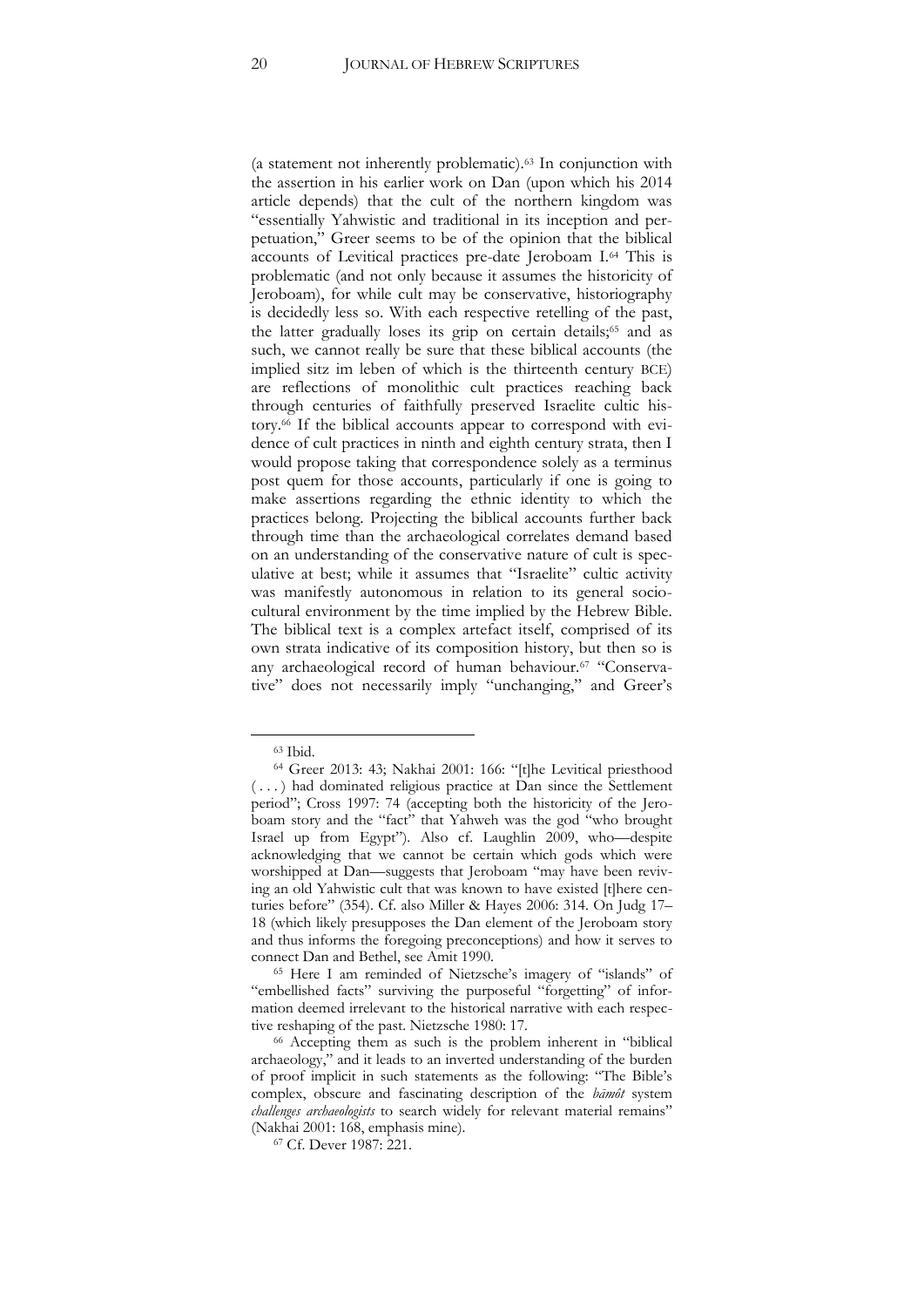argument requires a symbiosis of stasis on the part of both the cultic practices and the texts in question.<sup>68</sup>

In his 2010 article, "An Israelite Mizraq at Tel Dan?," Greer argues for the association of Israelite cultic practices as described in the Bible with the "blood-bowl" (mizraq) found in the eighth century Stratum II. While allowing for the possibility that the relevant cultic paraphernalia or "altar kit" could be "a common feature indicative of the greater Levantine cultic milieu," he nonetheless maintains that the "blood manipulation rites" were *distinctly Israelite*. <sup>69</sup> Greer's conclusions appear to be comprised of an argument from silence and a ready application of the biblical description of such rites so that they can be attributed to an ideological retrospective on the antiquity of Israel and its cultic practices. In this regard, Greer's view of the biblical account of northern religious practices should be approached with caution:

Finally, returning to the Deuteronomistic account of the northern cult, it would be surprising indeed to think that a cult of foreign god in Israel would have escaped mention—let alone vehement condemnation—by the historians who considered such practices to be the cause of the fall of the north.<sup>70</sup>

Greer appears to have fallen into the trap set by the biblical "leap-frogging" into the past of the Davidic-Yahwistic legacy, which asserts the great antiquity of the exclusive relationship between YHWH and the (homogeneous) people "Israel."<sup>71</sup> The biblical history of Israel and Judah is clearly characterised by the demonisation of the northern kingdom on the basis of heretical behaviour and religious infidelity. While the Omride dynasty is blatantly accused of worshipping stereotypically "Canaanite" deities (without which the Elijah-Elisha sequence would have no potency), the negotiation of constructing a shared antiquity necessitates the attaching of Yahwistic centrality to the earliest stages of "Israel."<sup>72</sup> This leads us in the direction of questioning the identity of the "original" god of the "Exodus" as preserved in the subtext of the Jeroboam story,

 $\overline{a}$ 

<sup>68</sup> Edelman 2012: 161: "While there tends to be a conservative bias in rites, they do change in their form, symbolic meaning and social effects according to the needs of the people using them to link the past to the present and the present to the future."

<sup>69</sup> Greer 2010: 38–39; 2014: 7.

<sup>70</sup> Greer 2014: 8.

<sup>71</sup> It is also worth bearing in mind that a single deity worshipped at a single site (even if it was a state-sponsored temple) did not necessarily mean that that deity was perceived as god of the entire territory (cf. Keel and Uehlinger 1998: 134). What is important is the significance and meaning attached to a specific deity; the issue here is one of binding identity (see below).

<sup>72</sup> In this regard, Elijah's contentious words on Mount Carmel ("How long will you go limping with two different opinions? If YHWH is *the* god, follow him; but if Baal, then follow him." [1 Kgs 18:21]) are written from a Yahwist perspective of (perceived) triumph.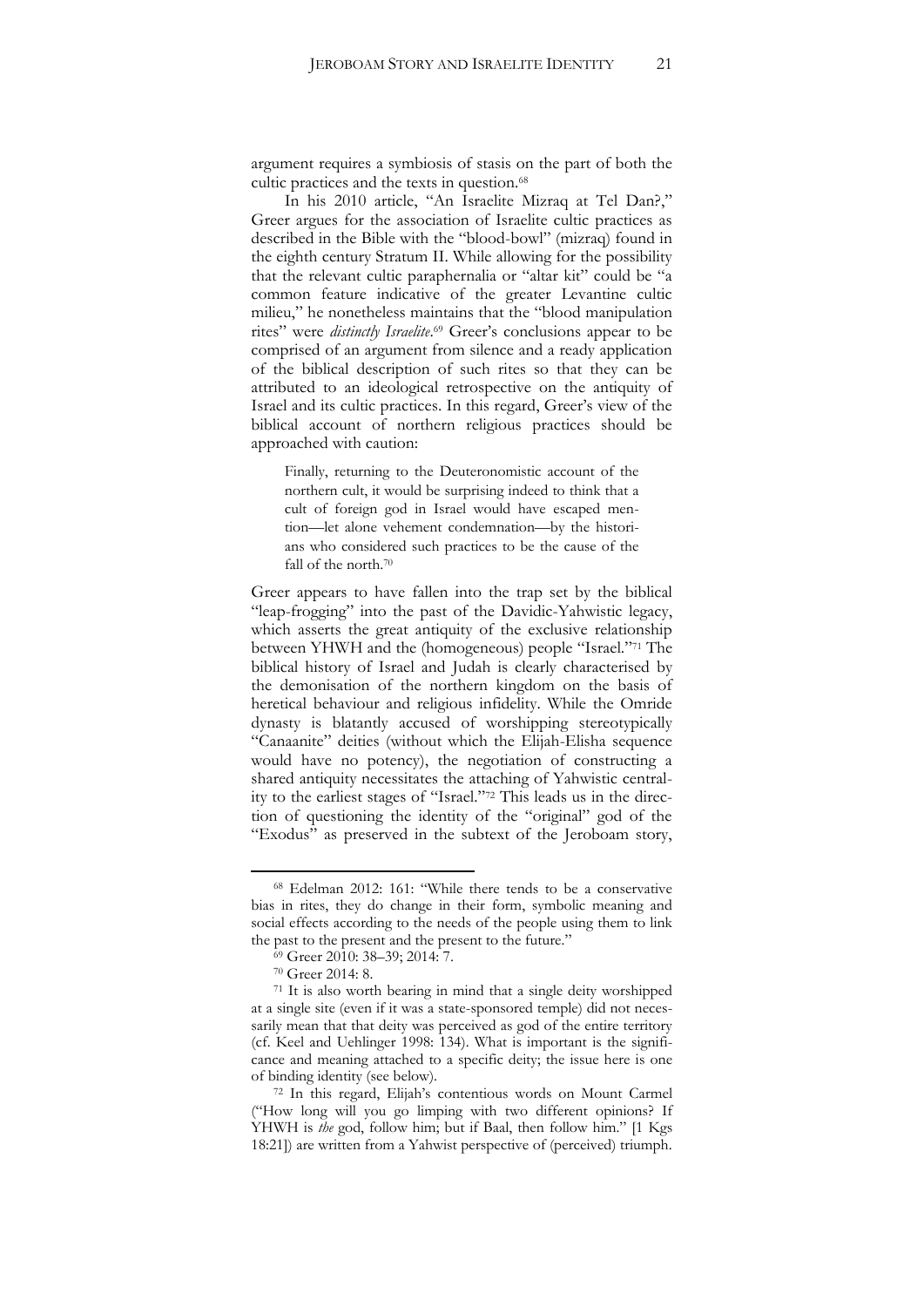something to which I will return below, but it will suffice here to say that if any such cultic "reform" as that implied by the text actually occurred, it may have been altered so that it appears to be *pseudo-*Yahwistic insofar as the identity of the god who brought Israel up out of Egypt appears to be presupposed by the context.<sup>73</sup> This is done to maintain the antiquity and continuity of the connection between the idealised "Israel" and YHWH, while also justifying the retrospective "cursing" of the northern kingdom. When it comes to sites such as Dan, about which the biblical writers clearly knew so little and arguably did not care to know, we should be careful as to how we interpret the Yahwistic, Judean perspective:

[I]t seems clear that the "view from the south"  $( \ldots )$ needs to be carefully re-assessed in light of both critical literary studies and now the abundant archaeological evidence. It is hoped that the renewed excavations will continue to make important discoveries from the time of biblical Dan and help even more to bring this important city back to life and rescue it from its very hostile and negative portrayal seen in the "view from the south."<sup>74</sup>

This "view" also applies to sites not nearly as far to the north; in fact, right on Jerusalem's doorstep. The literary retrospective on Bethel, the primary focus of the religious polemic in the Jeroboam story, belongs to a much later time than that implied.<sup>75</sup> Even the repetition in 1 Kgs 12:32–33, which tells us twice that Jeroboam ascended the altar at Bethel, suggests an emphatic interpolation to set the scene for the confrontation with the Judahite "Man of God." The repeated reference to the establishment of a festival emphasises the conflict with Jerusalem regarding the cultic calendar, and while this does not necessarily mean that either calendrical system was in place in the tenth century BCE, it is worth noting that a conflict concerning cultic practices informs the polemic of the prophets Amos and Hosea in the eighth century (cf. Hos 8:4–6, 11; Amos 3:14 and 4:4–5).<sup>76</sup> We can be reasonably confident, then, that the picture of prophetic condemnation of Jeroboam's Bethel constitutes a memory of some form of deity worship and its associated cult seen as the antithesis of the cult at Jerusalem prior to the eighth century BCE. The assumption, however, that there was actual continuity between the religious practices under Jeroboam the legendary founder of the northern kingdom and those of *his namesake* in the time of Hosea and Amos takes the text at face value. Whatever memory may lie behind the authentication of the Bethel pericope at the time of its composition could just as

<sup>73</sup> Cf. Keel and Uehlinger 1998: 194: "Jeroboam's cultic activities started nothing new ( . . . ) but simply attached new significance to a traditional cultic image that was at Bethel, probably a leftover from the Late Bronze Age or from Iron Age I ( . . . ) which was probably connected originally with El ( . . . )."

<sup>74</sup> Laughlin 2009: 355.

<sup>75</sup> See especially Amit 2003; Blenkinsopp 2003.

<sup>76</sup> Leuchter 2006: 68 n. 62.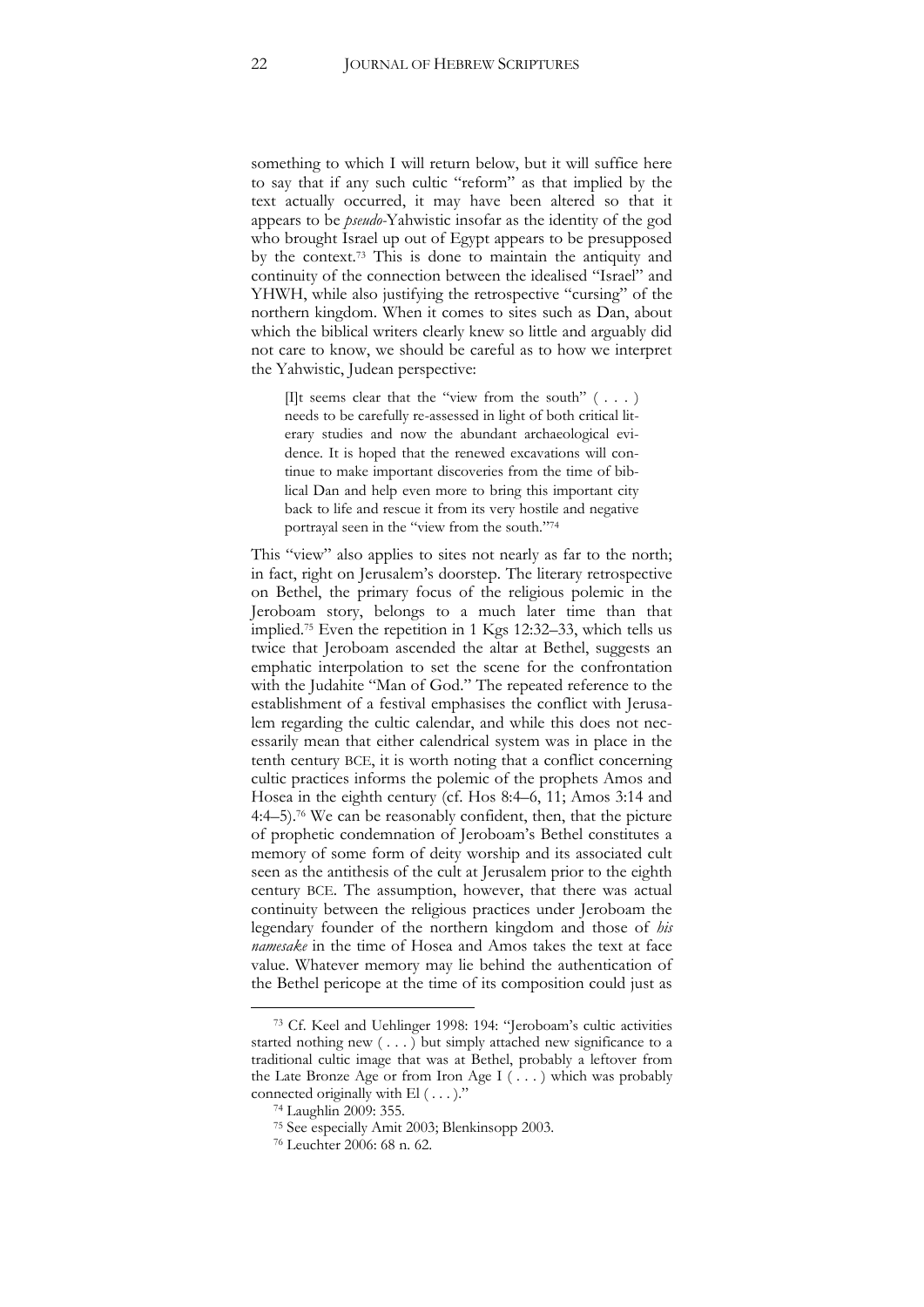easily have originated with a ninth century initiation of Israelite practices preserved through the prophetic traditions of the eighth century (traditions bolstering much later claims to the antithetical nature of Bethel). I believe it is feasible to see this element of the Jeroboam story as belonging to a Judean retrospective on the time and activities of Jeroboam II (the apparent *sitz im leben* for Amos and Hosea; 1:1 in each book), especially in light of the conflict between institutional and peripheral prophets evident in both narratives.<sup>77</sup>

To return focus to the sanctuaries themselves, then, I would ask this: can we be confident that the towns in which they were located marked the boundaries of a kingdom called "Israel" towards the end of the tenth century? The simple answer is "No." While the construction of "monumental cultic structures" at Dan, and possibly a "base or podium for a temple," might belong to a late tenth century context (if not an early ninth), I have found nothing conclusive to identify the builders.<sup>78</sup> Finkelstein and Singer have posited an occupation gap in late tenth century Bethel, and reconstructions of the biblical account of Jeroboam's erection of calf or bull idols are often based on aligning that account with generalised correlations drawn from an international context of cultic iconography (not to mention accepting the biblical chronology requiring seeing in Exod 32 the precursor to the Jeroboam story!).<sup>79</sup>

Take, for example, the image of a bull engraved on a bronze plaque discovered in a ninth-eighth century context at Dan, something which would at least give us some grounds for positing the worship of an idol similar to that said to have been set up by Jeroboam roughly a century earlier. If there was a memory of such iconography involved in the cultic practices at Dan, it could easily have been attributed to the demonised founder of the kingdom of Israel within the context of rejecting Jerusalemite Yahwism. If Laughlin is correct to suggest Syrian influence behind this iconography; and if we were to allow for the possibility of a legendary founder of Israel setting up bull (or calf) idols, then the biblical picture has warped the reasons for his actions considerably.<sup>80</sup> The picture, in fact, opens up the possibility—as inferred above—that the original identity of the "Exodus" deity was not the "Israelite" YHWH we would expect.<sup>81</sup> In fact, Mayes suggested in 2006 that the "heresy" of

 $\overline{a}$ 

<sup>77</sup> In fact, it is entirely possible that the elements of the foundation narrative featuring a legendary founder of Israel *by the name of Jeroboam* belong either to an eighth century context in which Jeroboam II constructed his pedigree through a revision of the same; or a slightly later context in which he found his pedigree attacked through the demonisation of the first "king" of Israel by the same name!

<sup>78</sup> Laughlin 2009: 344. Dever (1987: 233, based on Biran's 1974 findings) sees this "high place" as constructed in a "Canaanite style," but states that it is "certainly Israelite."

<sup>79</sup> Finkelstein and Singer-Avitz 2009. On said context, see especially Keel and Uehlinger 1998: 177–90.

<sup>80</sup> Laughlin 2009: 343.

<sup>81</sup> Chalmers 2008: 43.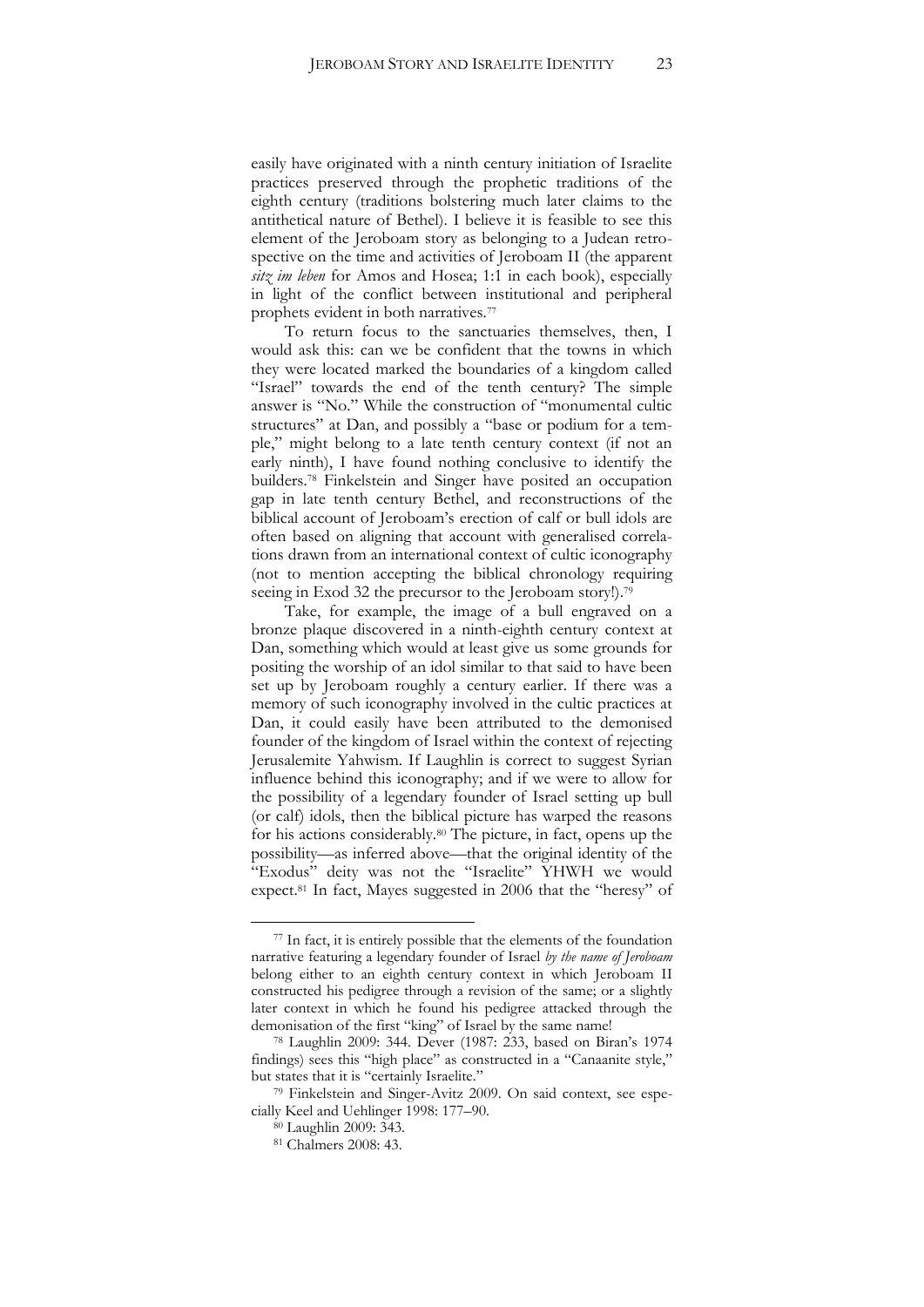Jeroboam was a distortion of a "religious reminiscence" in which Ba'al was the god of the "Exodus": hence the golden calf idols erected in Dan and Bethel, idols which he argues were most likely to have been associated with representations of "Canaanite" deities such as El or Ba'al.<sup>82</sup> Is this what is happening here? Are we in fact seeing a much more complex rewriting of "Israelite" tradition, in that a Ba'al-focused migration tradition was appropriated by followers of YHWH? It is an interesting theory, one which would require a reassessment of Greer's conclusions regarding the ethnic distinctiveness of the cultic practices at Dan.<sup>83</sup> In fact, it might require an understanding of the early religious practices of the kingdom of Israel solely in terms of continuity with Canaanite practices:

[It] is difficult to insist, from a strictly archaeological perspective, that the kingdom of Israel as a whole was ever particularly Israelite in either the ethnic, cultural, or religious connotations of that name as we understand it from the perspective of the later biblical writers. The Israeliteness [sic] of the northern kingdom was in many ways a late monarchic Judahite idea.<sup>84</sup>

This is the lens through which we should analyse the Jeroboam story. The "sin" of Jeroboam as we have it in the Primary History is not "simply" that he "declared [the] god of Israel to be the calf" or bull, or any other animal specifically.<sup>85</sup> Instead, *by the time of the composition of the received text*, it is about setting up idols of any kind, the anthropomorphising of the deity in direct contravention of the second "commandment" of Exod 20:4–5;

<sup>82</sup> Mayes 2006: 56–59. Although Chalmers (2008: 46) argues that "bull imagery fits comfortably in the cult of El, Baal, *and* Yahweh." See further Keel and Uehlinger 1998: 118–19, 191–95; Mazar 2007b: 91: "The symbol of the bull in the religion of the northern tribes of Israel ( . . . ) was inherited from Canaanite religion." Contra Cross 1997: 73: "In spite of its polemical distortion, the slogan 'Behold your god(s) who brought you up out of the land of Egypt' is a characteristic Yahwistic confession"; and further (75): "There can be no question of Jeroboam introducing a Ba'l-Haddu [sic] cult: if he had, tradition should have preserved the fact." I would ask why Cross would expect this preservation of "fact," in light of a thoroughly ideological and polemical text; although Chalmers (2008: 51) agrees with Cross in that he sees YHWH "as an El figure."

<sup>83</sup> In an interesting excursus on the "archaeology of borders," Bunimovitz et al. (2009: 119) emphasise the need to address issues of cultural diversity which might be characteristic of sites which are by nature situated on the fringes of more than one territory. They go on to assert that it is, in fact, at border sites that identity formation most evidently takes place within a context of liminality and contrast with external identities (120). I would complicate the issue further by adding that in a context of socio-religious fluidity arising from constant interaction with "others," identity might never be confidently described as "formed" or "codified."

<sup>84</sup> Finkelstein and Silberman 2002: 194. See also Miller & Hayes 2006: 102–6; and Galvin 2011: 114–16.

<sup>85</sup> Loewenstamm 1992: 53.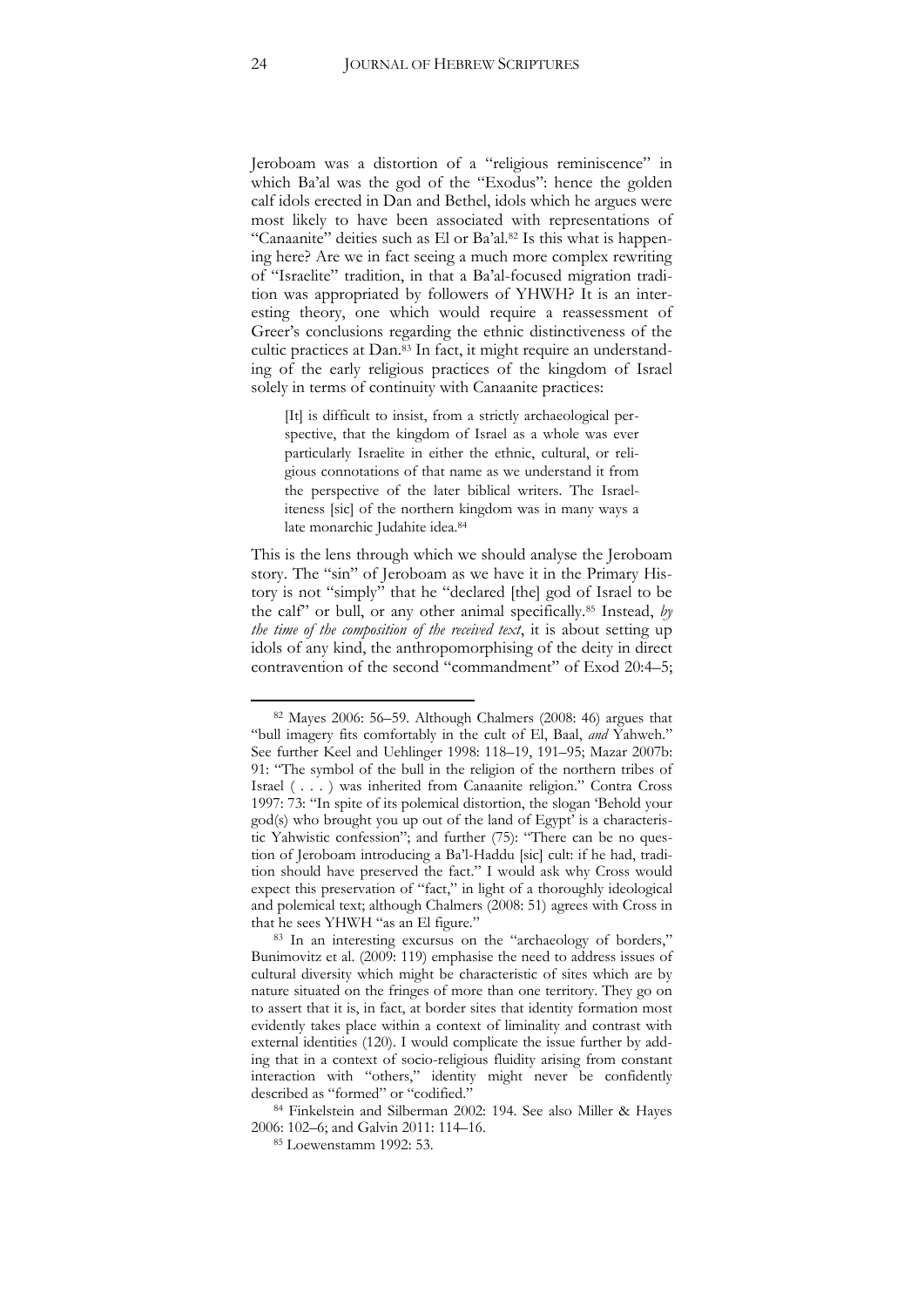and if Yahwism was not aniconic in its early stages, then it is highly unlikely that this "commandment" or Jeroboam's sin (which presupposes it) belongs to a tenth century context.<sup>86</sup> Of course, the rejection of Jerusalemite centrality is also the issue, and most scholars would locate the *terminus post quem* for the crystallisation of this ideology in the seventh century BCE context of Josiah's "reformation."<sup>87</sup> Now we are a "distance" of three hundred years from the "time of Jeroboam" and the picture has become very hazy indeed, but who better for Josiah to contrast himself with as the founder of a *new* "Israel" than the man who must have been long cast in Jerusalemite circles as the architect of a rebellion against "their king"? Jeroboam proved himself unworthy of the faith YHWH had shown in him, but through the destruction of Bethel (amongst other "heretical" sanctuaries), Josiah would not only prove himself more than worthy; he would redeem "Israel" from the condemnation echoing down through the centuries:

From the perspective of the Josianic court, the northern realm had been a complete failure as part of YHWH's covenantal plan for national existence, doomed by Jeroboam almost immediately after its inception.<sup>88</sup>

I believe these connections identify interdependence between these two foundation myths of "Israel"; and in this regard, the story about Bethel—and by association, that of Dan—is a projection into the past of the historical "character" of these sanctuaries preserved in the collective memory so that they can be used as symbols of "all that is not right in Israel."<sup>89</sup> Used in *the stories of Josiah's "reform,"* they function to bring "closure" to that state of affairs, so that a new foundation is (retrospectively) laid for the future "Israel." The negative image of these

<sup>88</sup> Leuchter 2006: 72.

<sup>86</sup> On the aniconic nature of "Israelite" religion, see Laughlin 2009: 353; Chung 2010: 7–14. See further, Grabbe 2007: 161–62. On the general decline in anthropomorphic representations of the divine, see Keel and Uehlinger 1998: 135–40. On the likelihood of a late date for the composition of the "decalogue" ("a point of arrival rather than departure" harmonising earlier ethical traditions), see Mayes 1991.

<sup>87</sup> It could be argued that cultic centralisation as a whole informs the polemic against the twin sites of Dan and Bethel. The confusion arising from variant references throughout the Bible as to whether there was one or two calves (cf. Chalmers 2008: 30–36) would be somewhat redundant in this light. Even if Jeroboam wished for a single god to be worshipped, there would be two idols if there was one in each sanctuary (cf. 2 Kgs 10:29). Chalmers might be correct to see the accusations of polytheism as later distortions of whatever "truth" we might be dealing with (41, 50–51), but I think the priority for the biblical commentators on the "memory" of Jeroboam was to present the practices he introduced as *non-Yahwistic and de-centralised*.

<sup>89</sup> Davies (2005: 3–4) attributes "the production of much of the material in Judean literature" to the rivalry between Jerusalem and Bethel, but adds that "it must have achieved its literary expression in the period when Jerusalem reasserted its supremacy over Bethel."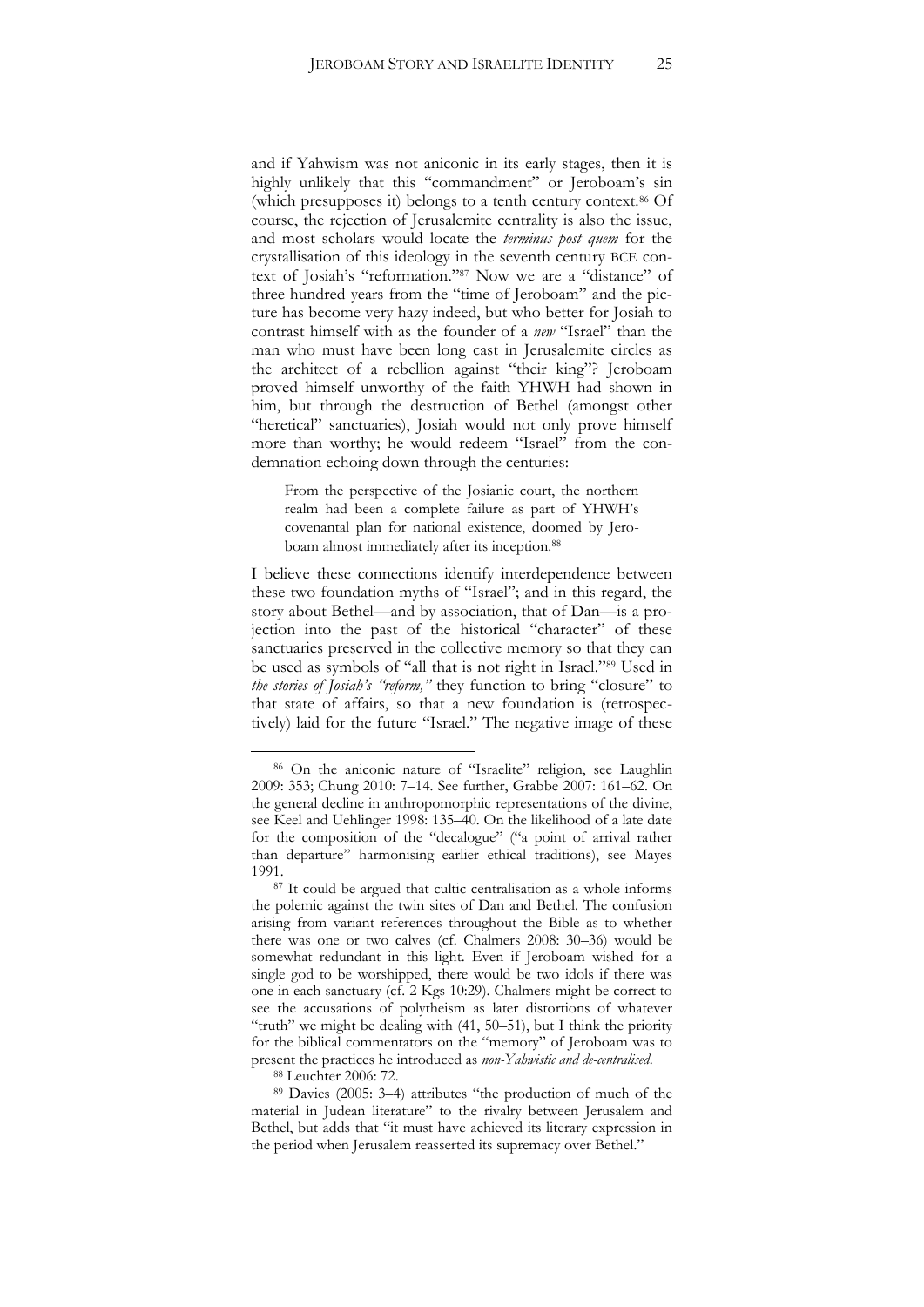sites disassociates them from the court history of the kingdom of Israel, as it is quite beyond belief that any kingdom would perpetuate the demonisation of its own founder. Just like the Elijah-Elisha narratives which seek to continue this polemic against Israel into the ninth century; and the prophetic condemnations of eighth century prophets which presuppose the doom of the kingdom, the stories of Jeroboam's idols at sanctuaries marking either end of his territory should be read in the context of religiously-charged political propaganda perpetuated by Jerusalemite court scribes and storytellers.

#### **6. SOLOMON THE BUILDER KING—OMRIDE GRANDEUR AND "EXODUS" IDEOLOGY**

The story of Jeroboam, then, is a complex foundation myth (in that it addresses retrospectively the concerns of more than one historical context), dislocated both temporally and ideologically from whatever original context to which it *might* have belonged, but in the biblical text, this foundation myth has its own foundation—the reign of Solomon; more specifically, the building projects upon which the "House of Joseph" were forced to work.<sup>90</sup> A critical reading of the Genesis–2 Kings presentation of Solomon reveals the Jerusalem-centred theology and the grandiose claims to a "golden age" under the Judean king which stands not only in conflict with the international context within which such an "empire" might have existed, but also with the accumulating evidence from the field of archaeology that the biblical picture of this empire has intentionally reversed the reality of the northern kingdom Israel dominating the highlands from the ninth century on.<sup>91</sup> The biblical writers, whose concern it was to harmonise the religious and political centralisation of Jerusalem with a reimagining of the history of the people "Israel," worked hard to avoid anyone in the future drawing conclusions such as this:

If we were to accept only the archaeological record and the extrabiblical [sic] literary evidence from the ancient Near East, we would have to conclude that Omri of Samaria, who is referred to in the ninth-century BCE inscriptions of Shalmaneser III, is the first known king of Israel.<sup>92</sup>

The reign of the Omrides, this uncomfortable truth from a Jerusalemite perspective, was the true "golden age" of Israel, and the biblical account amounts to the Judean appropriation and suppression of the Omride legacy.<sup>93</sup> A relatively late date for this literary-ideological appropriation would provide a context for the audience accepting the biblical chronology which

<sup>90</sup> See Miller & Hayes 2006: 213–16.

<sup>&</sup>lt;sup>91</sup> Against seeing the biblical picture of David-Solomon as a "golden age," see Linville 1998: 89–91. Cf. also Miller & Hayes 2006: 186–87.

<sup>92</sup> Gelinas 1995: 230.

<sup>93</sup> See especially Finkelstein and Silberman 2002: 180–95.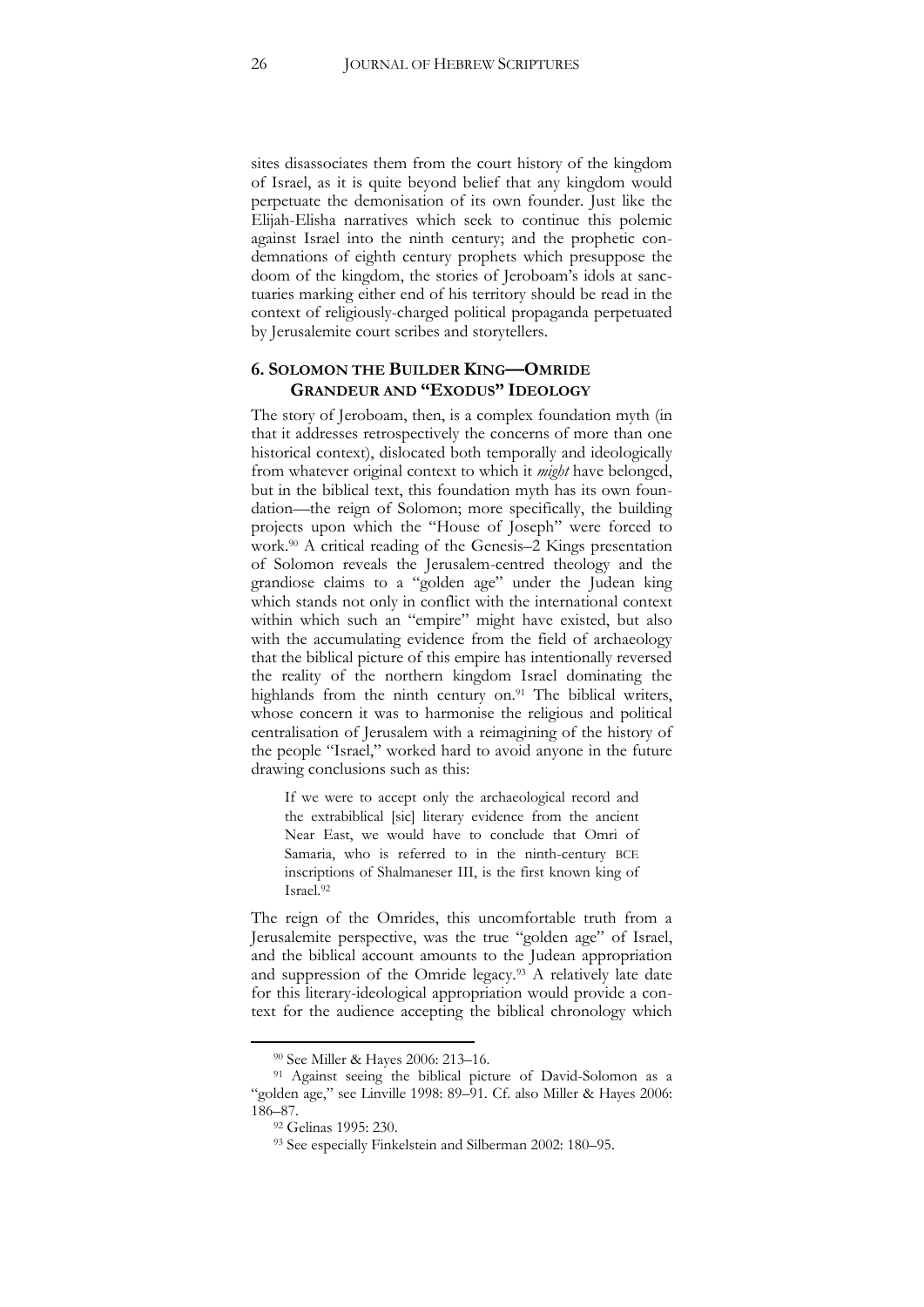places Solomon (and Rehoboam) neatly before the formation of the Israelite kingdom.<sup>94</sup> In other words, the distance in time between the Assyrian annexation of Israel and the composition of the stories designed to glorify Solomon as the great builder king facilitated the "forgetting" of the Omride dynasty the very real power and grandeur of which had dominated the region.<sup>95</sup> Omri, the king who built armies which would (under his son, Ahab) go on to stand against Shalmaneser III in the powerful anti-Assyrian coalition of 853 BCE which asserted the strength of Israel, is afforded a handful of lines in the biblical text: he did "what was evil in the sight of YHWH ( . . . ) more evil than all who were before him" (1 Kgs 16:25).<sup>96</sup> All the man did, apparently, was acquire the hill of Samaria, build his palace there, and die. He may have "shown power" (16:27), but not the kind of which Jerusalemite Yahwists, overseeing the composition of the history, approved. Similarly, the triumph of Ahab over Ben-Hadad of Aram (Syria) is attributed to YHWH (20:26–29) while his "ivory house" and all the cities he built (or perhaps fortified; 22:39) appear in a somewhat incidental "postscript." The account of Ahab's reign is so dominated by the theological polemic of the Elijah-Elisha sequence that attention is diverted from any historical concerns, so the reality of the building projects of that king could easily have faded from memory to be pushed back in time and readily appropriated within the context of the Solomon story.<sup>97</sup> Whatever the

 $\overline{\phantom{a}}$ 

<sup>97</sup> On the likelihood that the Elijah-Elisha sequence is retrospectively given a ninth-century context, see Miller & Hayes 2006: 313–15.

<sup>&</sup>lt;sup>94</sup> The schematic length of the reign of Solomon (forty years; the same as David) is overlooked by Green (1978) in his consideration of a connection between Pharaoh Siamun and Solomon, when he makes the surprising statement that "the dates for the 21<sup>st</sup> and the 22<sup>[n]d</sup> Dynasties must be moved backward or forward in accordance with the accepted end of Solomon's reign ( . . . ) by which they are fixed" (356)! For a more enlightened approach to the potential for correlations, see Ash 1999: 22–26. For Davies (2009: 67), the existence of Rehoboam himself is doubtful.

<sup>&</sup>lt;sup>95</sup> On the shifting conclusions from archaeology on the "stables" and palaces at Megiddo, which in the 1960s reassigned the former to Ahab and the latter to Solomon (the palaces were uncovered beneath the stables); and more recently placed the palaces in a ninth century context, see Finkelstein and Silberman 2002: 137–40.

<sup>96</sup> Dever (2004: 69) applies the relevant Assyrian text to argue that Ahab's kingdom could not have simply sprung "into full-blown existence overnight" and that the "ascendancy of Omri and Ahab  $(\dots)$ requires us to postulate predecessors who had founded a kingdom somewhat earlier." Does it really require us to postulate a *kingdom* as the Bible presents that of Solomon, or would a tribal affiliation suffice, one which led to the coalescence over roughly seven decades into a territorial state? It is an interesting argument, but I would draw attention initially to Dever's ready acceptance of the Assyrian text claiming that Shalmeneser was faced by two-thousand Israelite chariots (not to mention ten-thousand foot soldiers; ANET 277–81)! Why deconstruct one source and not another? For a more recent analysis of the archaeology of Samaria and Megiddo, see Chapman 2015.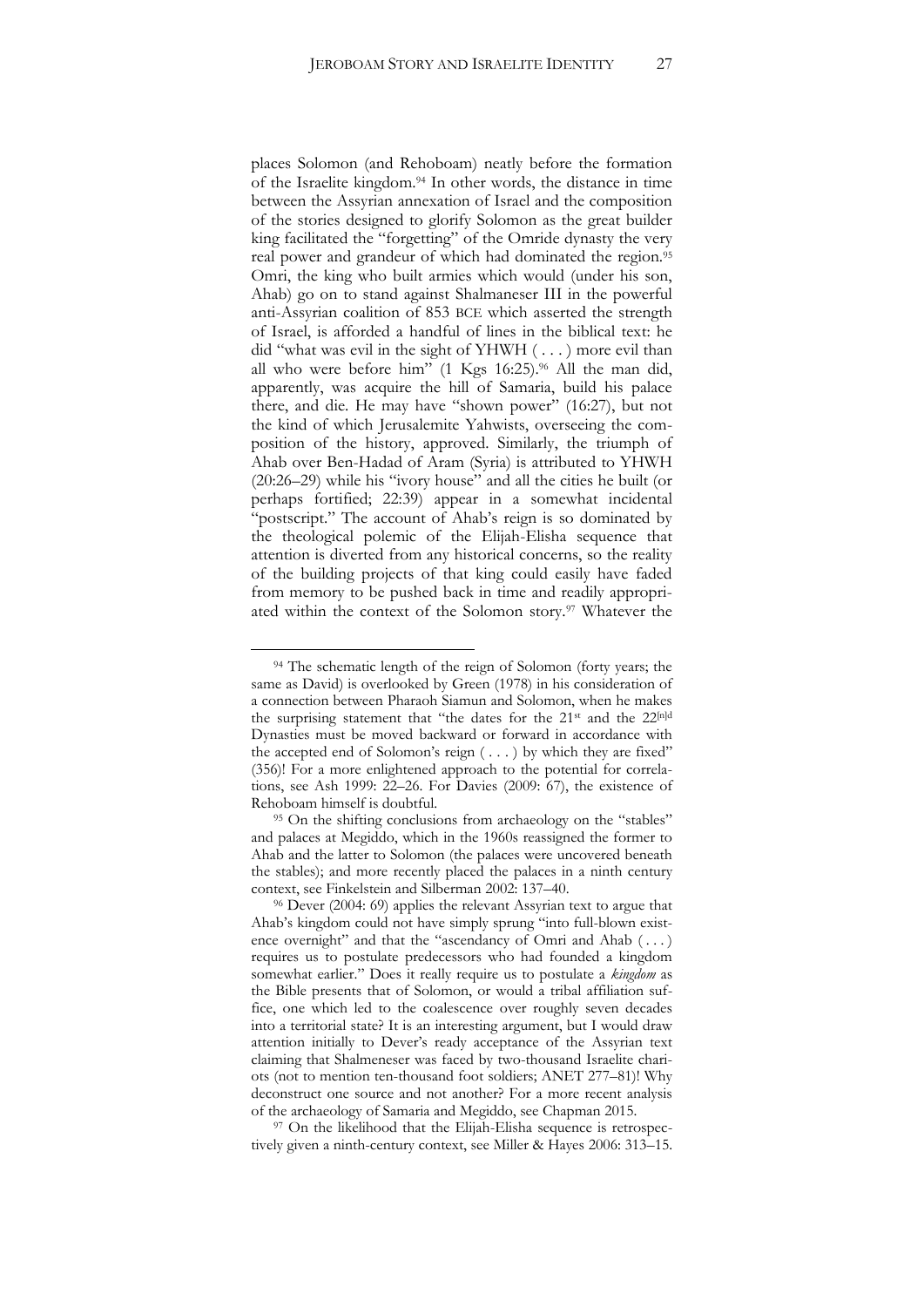case, the temporal dislocation from the age of the Omrides permitted their demonisation in terms favourable to the later theological concerns of Jerusalemite Yahwists, with the accounts of their reigns reduced to nothing more than a literary stage for the propagandistic manifestation of same. It is within the context of the Solomon story, however, that we find the basis for the "first narrativisation" of the tradition of coming up from Egypt, for the image of Solomon as the great builder king facilitates his casting as the tyrant who oppresses the northern tribes. Whether such oppression really occurred is difficult to say, but Solomon might only have built or restored within and around Jerusalem itself.<sup>98</sup> If this is the case, then the image of a great workforce comprised of ten tribes outside his immediate sphere of influence belongs to the realm of fantasy; it is an image concerned with aligning him ideologically with rulers in the Ancient Near East with whom the biblical writers could only hope to compare him.<sup>99</sup> Similarly, the biblical claim that one of Solomon's wives was the daughter of Pharaoh (1 Kgs 3:1; once again, an anonymous Pharaoh—why remember or record Shishak but not this one?) appears on the surface to amount to Solomon's diplomatic relations with Egypt, but it tells us something else—that Solomon's kingship was recast as an Egyptian-style monarchy.<sup>100</sup> This is the perception of Solomon's reign (and subsequently, that of Rehoboam) which piques my interest, for it is within this context that the story of Jeroboam makes much more sense:

If one pays careful attention to the message that was proclaimed at the sanctuaries in Bethel and Dan at the same time that the images of the bulls were set up  $(\ldots)$ , then one can see that such activities were part of a program that was to give expression to an emancipation intended to free

Also Blenkinsopp 1996: 57–58. Young (1998: 252) observes that it has likely "been heavily redacted by someone sympathetic with Jehu's revolution."

<sup>98</sup> Hendel 2005: 80.

<sup>99</sup> Thompson 1999: 202: "[T]he narratives describe a Croesus-like Solomon in a manner reminiscent of the way the kings of great states like Egypt, Assyria and Babylon liked to describe themselves.'

<sup>100</sup> Green 1978, argues for Siamun as Solomon's "Father-in-law"; but cf. n. 94, above, on his ready acceptance of the biblical chronology informing his conclusions. Miller & Hayes (2006: 208) take a decisive stance in the opposite direction: "We decline to speculate on which Pharaoh gave his daughter to Solomon in marriage ( . . . ), since we regard the whole 'pharaoh's daughter' theme as suspect." See further Keel and Uehlinger (1998: 178) for Egyptian cultural influence in Israel (although they appear to take the biblical account of the "United Monarchy" at face value; cf. idem: 133). A concise summary of opinions and bibliography relevant to the question of Egyptian cultural influence in the time of David and Solomon can be found in Ash 1999: 13–20. On the "Canaanite" influence on the nature of "the Israelite Monarchy," see Day 1998 (who notably plays down any Egyptian connections).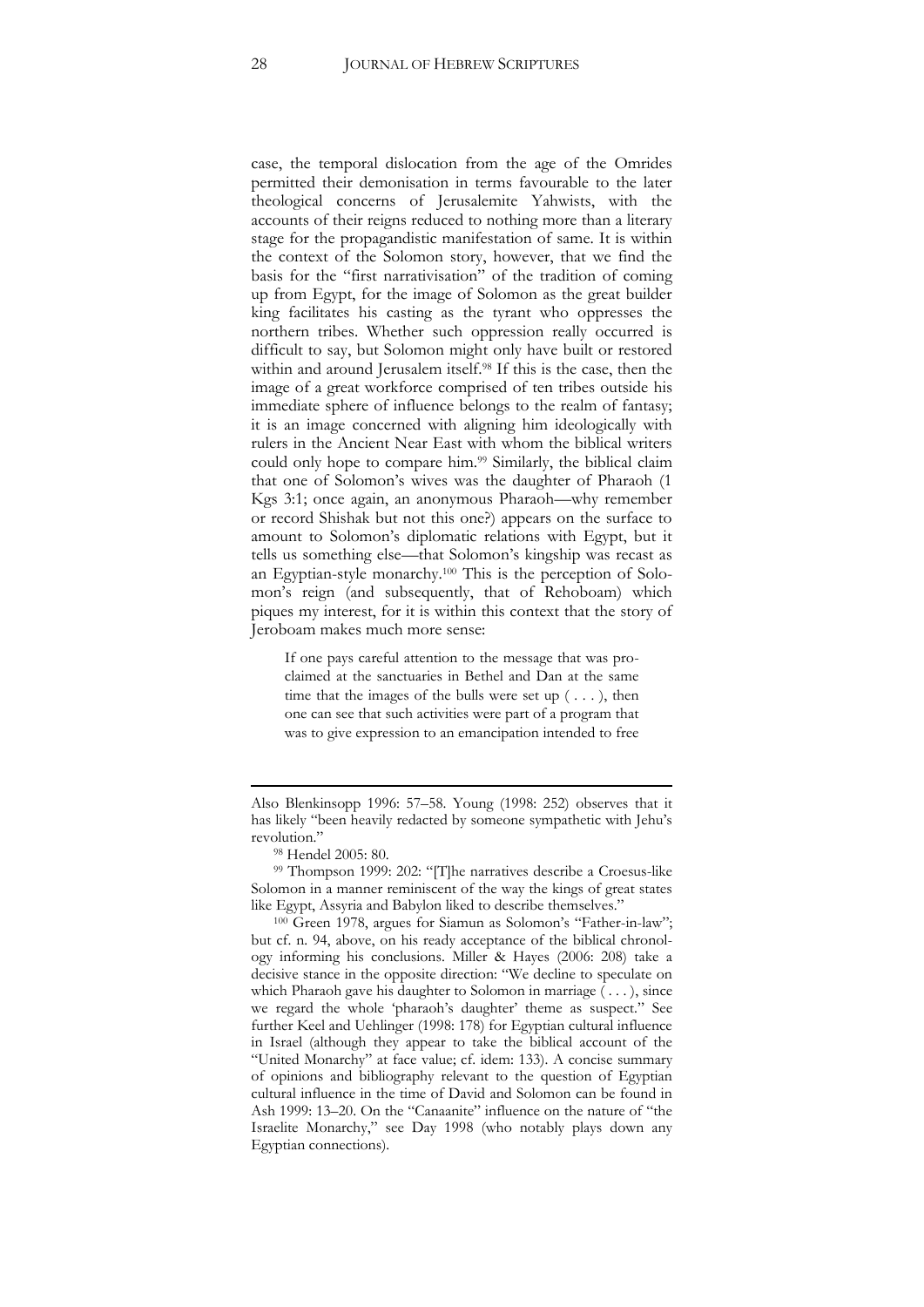them concurrently from subjection both to Egypt and Jerusalem.<sup>101</sup>

This comes close to the matter, but to what subjection(s) are Keel and Uehlinger referring? According to the story, Jeroboam set up these idols immediately following his return from Egypt; that is, before Shishak came up to Palestine. Considering that the biblical text has the Pharaoh attacking Jerusalem five years later, Jeroboam's Israel has no experience of subjection by Egypt.<sup>102</sup> Attacks on Megiddo or any other site later brought into the sphere of Israel's territorial influence may be retrospectively attached to the developing account of Jeroboam, but none of this concerns the biblical writers. Instead, the answer to the above question is that any perception of subjection should be seen within the context of the Egyptianised image of Solomon's kingdom, in that from a literary-ideological point of view, Jerusalem and Egypt are one and the same. Dealing with a vague (possibly false) memory of the experience of the "House of Joseph" as it "slaved" for a king in the south, Jerusalem was cast as "Egypt" through the attachment of a combination of popular literary motifs related to Ancient Near Eastern monarchic propaganda and memories of ancient interaction with and "liberation" from Egypt. This is where the "first narrativisation" of the "Exodus" tradition really comes into its own, for it is here that the negative connotations of Egypt lying dormant in the collective memory are appropriated amidst an array of related concepts and half-truths so that it aligns perfectly with an assertion of identity on the part of "Israel." There is a sense that a significant event occurred which led to the rejection of the Jerusalemite monarchy or chieftainship, because the polemic against Solomon was designed to explain the dissolution of a pre-existing relationship amongst the people of the highlands, north and south. I believe that a memory survived of a fundamental schism which set the developing states of Israel and Judah upon different cultural trajectories. What better way to present Solomon in this story, especially in light of the memories of interaction with Egypt presupposed by Exodus, than that of an "Egyptian" king oppressing his own people? It facilitates both sides of the cultural divide, sufficiently glorifying the king of Jerusalem so that he has the ability to do such a thing, while incorporating and harmonising an Israelite assertion of ethnic distinctiveness.<sup>103</sup> In

<sup>101</sup> Keel and Uehlinger 1998: 191.

<sup>102</sup> See Ben-Dor Evian 2015, for a short article (or "extended abstract") relating to the archaeological evidence for Egyptian presence and influence in early Iron Age IIA Israel.

<sup>103</sup> Chung's suggestion (2010: 16) that "the tradition of Israel's exodus from Egypt was marginalised in the kingdom of Judah from the time of the reign of David and Solomon" makes too much of the biblical concept of an ethnically unified people sharing a single foundation myth prior to the inception of the kingdom of Israel. I believe that the people occupying the southern highlands did not utilise the memories of an Egyptian migration until "Israel" became part of their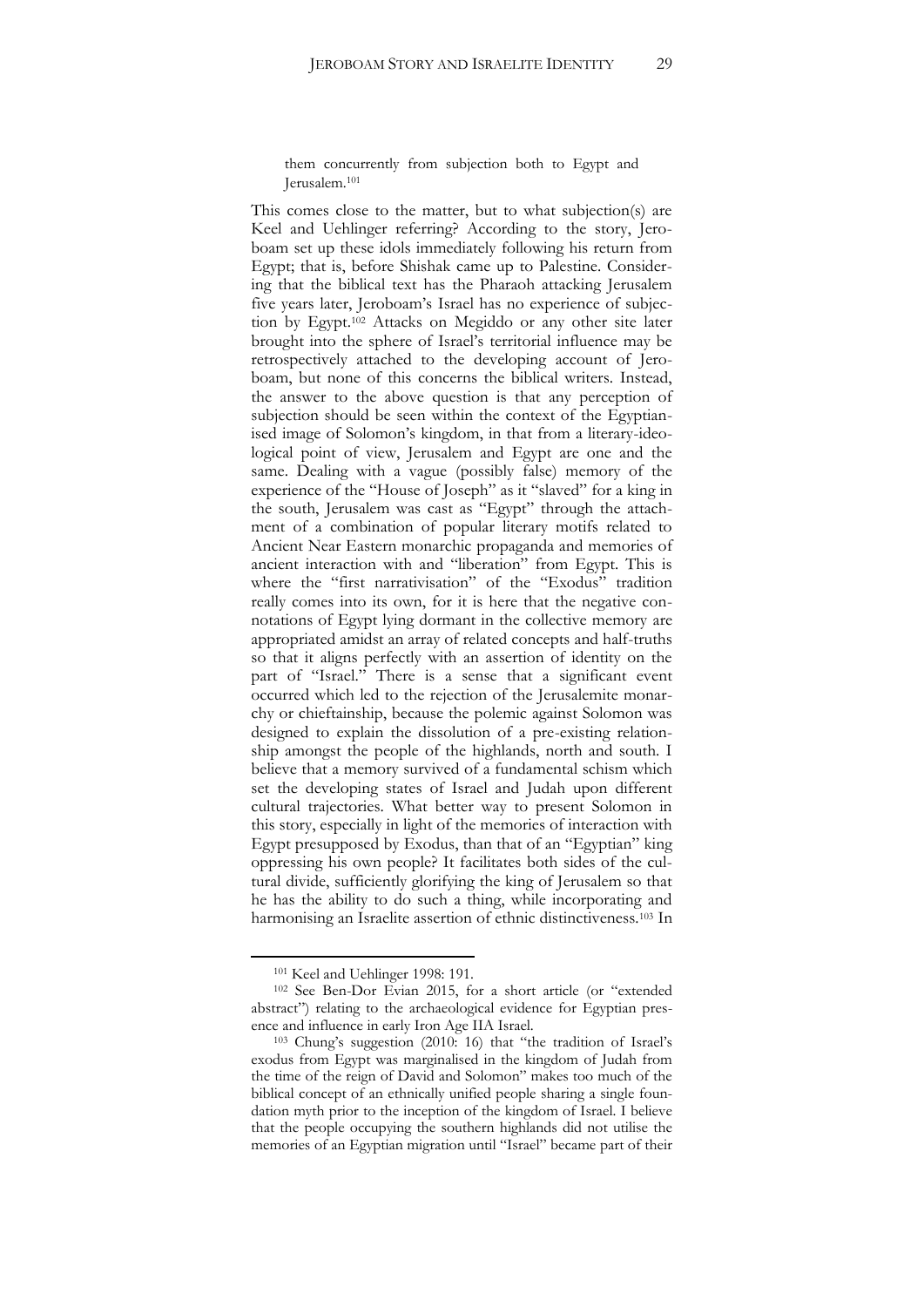this sense, Shishak need not be seen as the "Pharaoh of the Exodus," the conveniently positioned Egyptian king arriving amidst a crisis of Israelite identity, because both Solomon and Rehoboam fit the bill; and Exodus has two Pharaohs oppressing the Hebrews (with the second increasing the workload as Rehoboam does). Shishak may not be the "Pharaoh of the Exodus" in any real way, but he certainly facilitates the projection into the past of the foundation of *the kingdom of Israel*.

#### **7. SHISHAK IN A STORMY SEA—SUMMARY**

In a sense (and before drawing conclusions as to the ideological purposes of 1 Kgs 11–14) we are trying to determine whether the biblical account of the inception of the kingdom of Israel accords with the emergence in the region *at the time implied by the* text of an "ethnic state" to such a degree that said account can be relied upon to reconstruct the history of that kingdom. 104 Joffe's definition of an "ethnic state" relates to the conclusions of Mayes that the withdrawal of Shishak from Palestine and the subsequent power-vacuum in the region precipitated the emergence of Israel in the context of smaller states—centred upon long-established sites significant to ethnic identities—coalescing within a single territorial centralised entity.<sup>105</sup> Yet the

shared identity. While this might have occurred from the late eighth century at the very earliest, I think that the late seventh century is the most suitable context; although cf. Davies, Graham 2004: 26–27.

<sup>104</sup> Joffe 2002: 426: "[T]hey [that is, ethnic states] are novel and historically contingent political systems which appear in the Levant during the first millennium BCE thanks to the confluence of several factors, not the least of which is the collapse of imperial domination and the longstanding city-state system. New forms of local identity and organization developed during the centuries of relative dislocation, which were later utilised in part by reemergent [sic] elites." The concept of an "ethnic state" is useful, considering the overuse of terms such as "city-state" or "nation-state." Gelinas (1995: 236) remarks: "Scholars attempting to write a history of Palestine from the tenth through the sixth century BCE must address the issues relating not only to the geographical, archaeological and epigraphic studies of this period in Palestine, but also to questions arising out of anthropological research on states, both their formation and collapse." Dever (2004: 76–86) deals with the problematic definition of "statehood" within the context of the debate surrounding the "United Monarchy."

<sup>&</sup>lt;sup>105</sup> It is within this context that I am reluctant to accept Dever's (2004) attack on the "revisionist" refutation of the nature and extent of both the "United Monarchy" and a tenth century inception of a kingdom of Israel based upon an acceptance of the former. Dever points to urbanisation, centralised administration, monumental architecture and population increase (and relocation) as indicative of the formation of an "Israelite" state in the tenth century; but even if Finkelstein's Low Chronology is proved wrong and the relevant sites remain dated to the tenth century, there is still no evidence that i) these sites are connected politically or ethnically; or ii) that the sites *implied by the biblical text as central to the kingdom of Israel* asserted any power over those which have provided evidence for Dever's criteria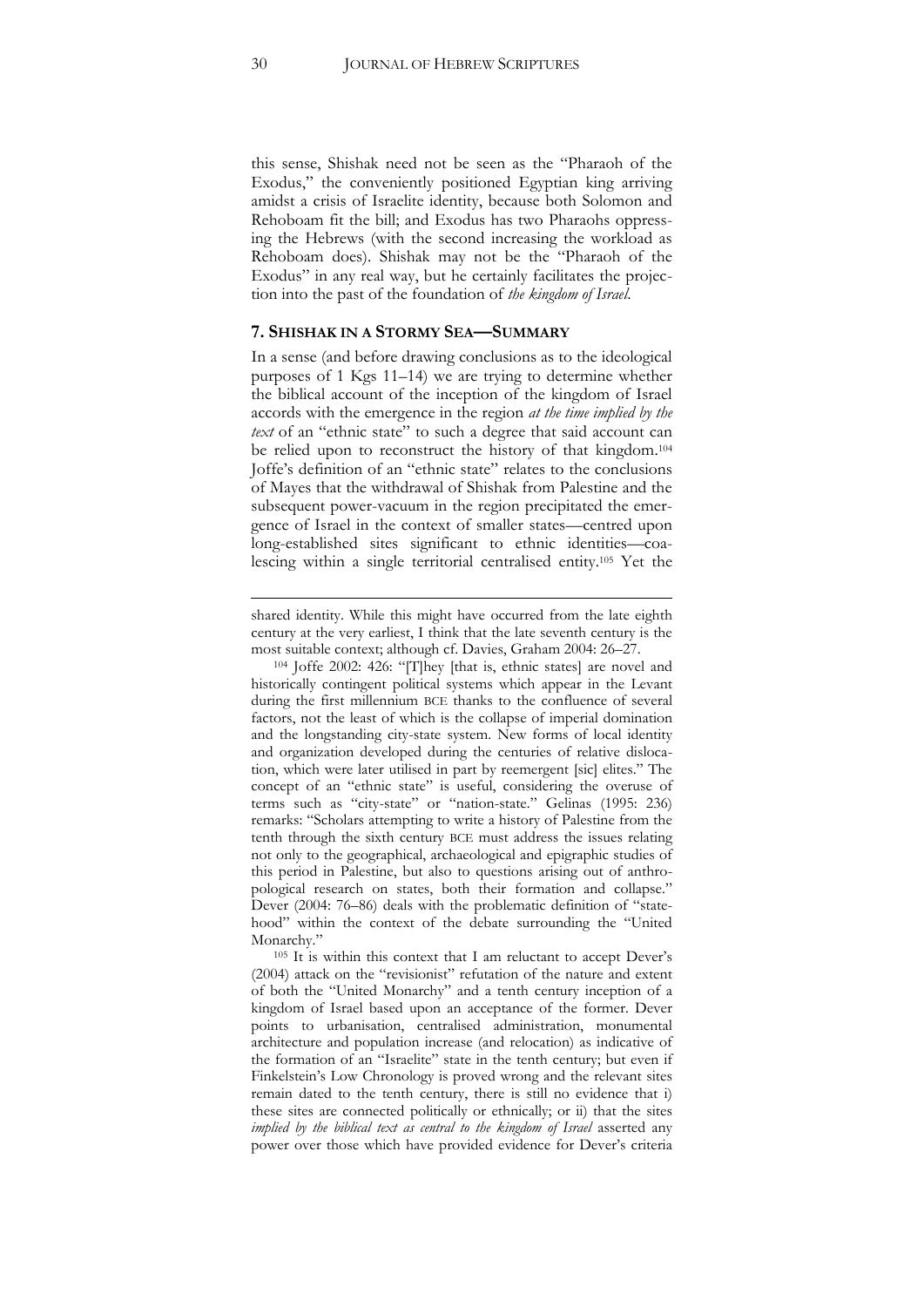Bible, apart from possibly inferring the importance of Shechem for the *reinvigoration* of an identity group called "Israel" (the emphasis should be read in relation to the existence centuries earlier of "Merneptah's Israel"), does not convey this connection at all, despite its reference to the Egyptian king.<sup>106</sup> Instead, the Jeroboam story is concerned solely with how Israel broke away from both Davidic rule centred upon Jerusalem and the cultic manifestations of royal theology promoted by that monarchy. As such, the story is overtly biased in favour of both Jerusalem and Yahwism, which should immediately weaken any claims that this story reflects the actual concerns of a people called "Israel" in a kingdom of the same name conceived in the tenth century BCE. <sup>107</sup> In fact, I think there is very little in the Jeroboam story that belongs to a tenth century context. Instead, it is, in my opinion, a conflation of evolving traditions concerning i) the foundation of the kingdom of Israel; ii) the demonisation of the Omride dynasty;<sup>108</sup> related to iii) Judean

1

<sup>106</sup> The concept of "reviving" Israel is behind Miller & Hayes' assertion that "the rebel kingdom took the *old name* 'Israel' " (2006: 265, emphasis mine).

<sup>107</sup> Cf. Grabbe 2007: 121. Chung (2010: 24) agrees that "the Deuteronomist's condemnation of Jeroboam's religious policies is characterised by unjustness and bias, since his point of view is essentially Judean, that is, it originates in the southern kingdom." Chung, however, would see this point of view as contemporary with the alluded historical context, as he accepts the biblical picture of a "United Monarchy."

<sup>108</sup> One would imagine that if Shoshenq I invaded the territories around northern Israel in the *ninth* century BCE—as per Morkot and James 2015; Thijs 2015; and James and Van der Veen 2015—he would have encountered a significantly strong "Omride" army, an account of which would have contributed greatly not only to the theological agenda of the "southern" writers of Kings (had he lost), but also to the "Exodus" ideology of negative interaction with Egypt. I think James and Van der Veen (2015) go too far by suggesting that Shoshenq encountered Aramean forces and subsequently helped to "liberate" Israel, a scenario casting Shoshenq I as the mysterious "saviour" of 2 Kgs 13:5! I will admit, however, that the confusion surrounding the "whitewashing" of Omride grandeur in favour of the Jerusalemite Solomon might add to the difficulties of maintaining the Shishak-Shoshenq I correlation, but one thing I would advise those intent on severing said link is to stop accepting the biblical picture of Jeroboam's flight to and return from Egypt; and presuming that this intimates an alliance of any kind. This literary motif is part of a pro-

of statehood. In a similar vein (and because Dever refers to excavations at Beth-Shemesh; 82–84), I would argue that a picture of a centralised Judean state based upon the archaeology of Beth-Shemesh—a "frontier site" to the west of Jerusalem—requires evidence of subordination to Jerusalem before convincing correlation with the biblical account. Beth-Shemesh may show evidence of "the involvement of a central government in the town's daily life" (Bunimovitz et al. 2009: 133), but if its description as a "frontier" or "border" site is based upon the biblical picture of a Jerusalem-centred state, any possibility of seeing it as subordinate to any other site, or indeed recognising its potential autonomy in the tenth century, goes out the window.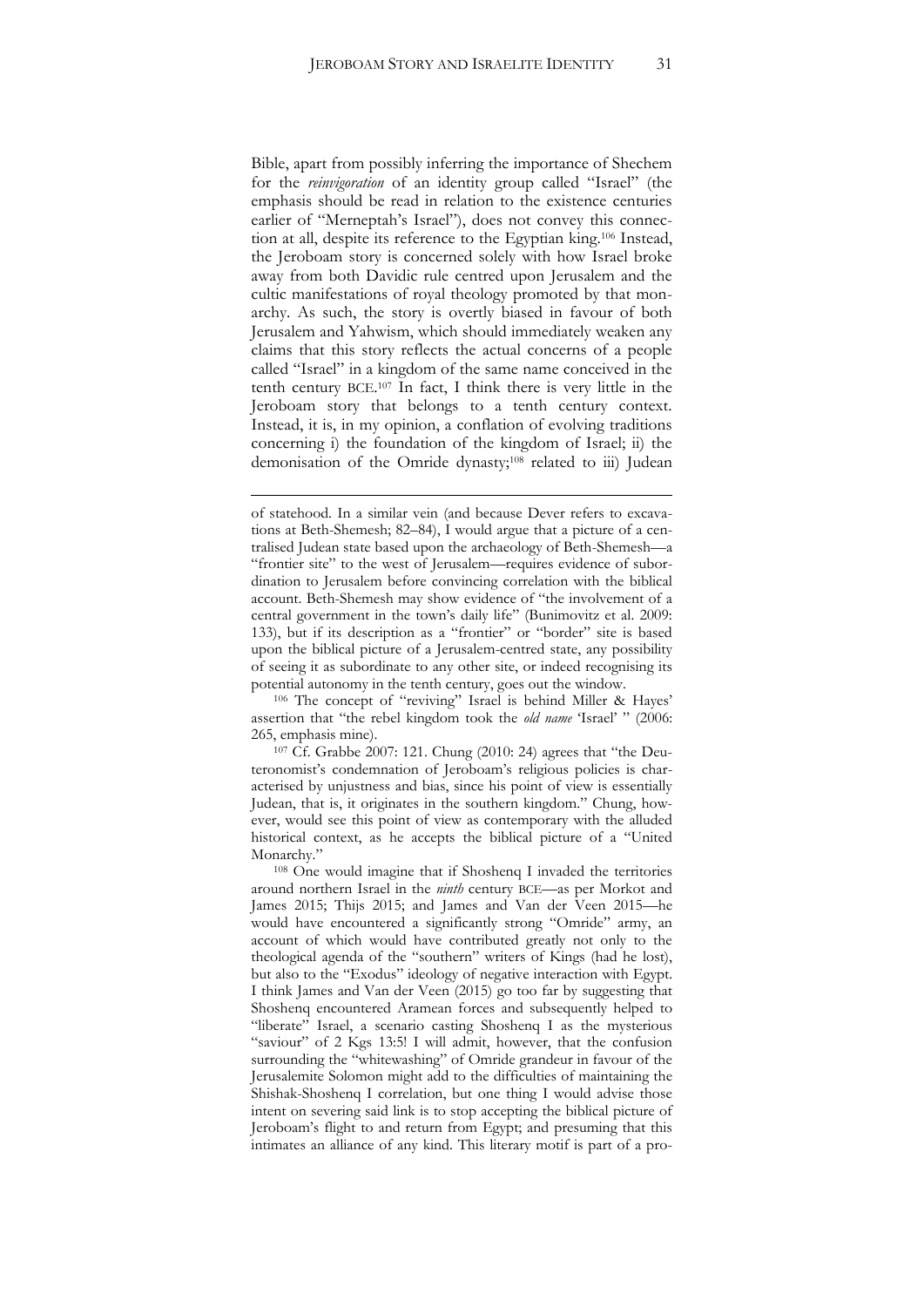polemic against northern cultic practices (possibly later redacted to project the prophetic condemnation of Jeroboam II back to the origins of Israel);<sup>109</sup> iv) Jerusalemite political propaganda regarding the Davidic legacy; and v) interaction with Egypt. As such—and I would emphasise that I refer here to *the current form of the story—*it does not have a definitive historical setting which I would call a "memory context"; at least not one which envisages a real Jeroboam establishing any kingdom in the north. Whatever memory context we might posit for an "original" version of this story is drawn only from the preservation in the text of the correlation between Shishak's military campaign and a vague memory on the part of a pre-monarchic "Israelite" entity of his activity in Palestine.

As noted above, Israel Finkelstein argues that the likely target of Shishak's unusual incursion into the highlands was prompted by the growing power of the "Saulide State" centred on Gibeon, and that the memory of that event was later adopted into Judean-Israelite tradition so that Jerusalem is elevated by proxy to a status worthy of attack by an Egyptian Pharaoh. I have said something similar, of course, of Megiddo, but according to the Bible, Megiddo was part of the kingdom of Israel by the time of Shishak's campaign. The confusion arising from archaeology considering whether some or all of the site was razed by the Egyptians cautions against drawing conclusions either way, but the fact that there is no memory preserved in the Bible of the Megiddo attack is problematic with regard to the historicity of the Jeroboam story. We could on the one hand choose to accept that Megiddo was in Israelite hands at the time, and that it is from here that the memory of an Egyptian attack arises, only to be later attached to Jerusalem. In observing that Jerusalem is not mentioned in the campaign list where one would expect to find it, Clancy argues that "[t]he most likely explanation is that Shoshenq omitted Jerusalem because it was neither rich nor important."<sup>110</sup> It is to this understanding of Jerusalem that we should apply the inverse portrayal of the city in the Bible. After all, why would a marauding Egyptian army ignore the mighty Jerusalem of the Solomonic empire?

The other option is that Megiddo was not in Israelite hands; that no one fled the city with tales of an attack which

 $\overline{a}$ 

ject of continuity incorporating the "telescoping" of Exodus imagery.

<sup>109</sup> This does not necessarily mean that Jeroboam I did not exist, just that his legacy was reassessed in light of prophetic condemnations of Jeroboam II. In this light, it might serve us well to reduce Jeroboam I to the "arch evil figure" (Russell 2009: 47) in the biblical history of Israel, a character in the literary presentation of Israel's past who facilitates later theological reflections on the fateful events closing the eighth century. Russell argues that the connection of Bethel with the "celebration of an Israelite exodus from Egypt" pre-dates these events, but he is careful not to suggest an early date for the attachment of Jeroboam I (again, if he ever existed) to the initiation of such a celebration in the northern kingdom.

<sup>110</sup> Clancy 1999: 5–6.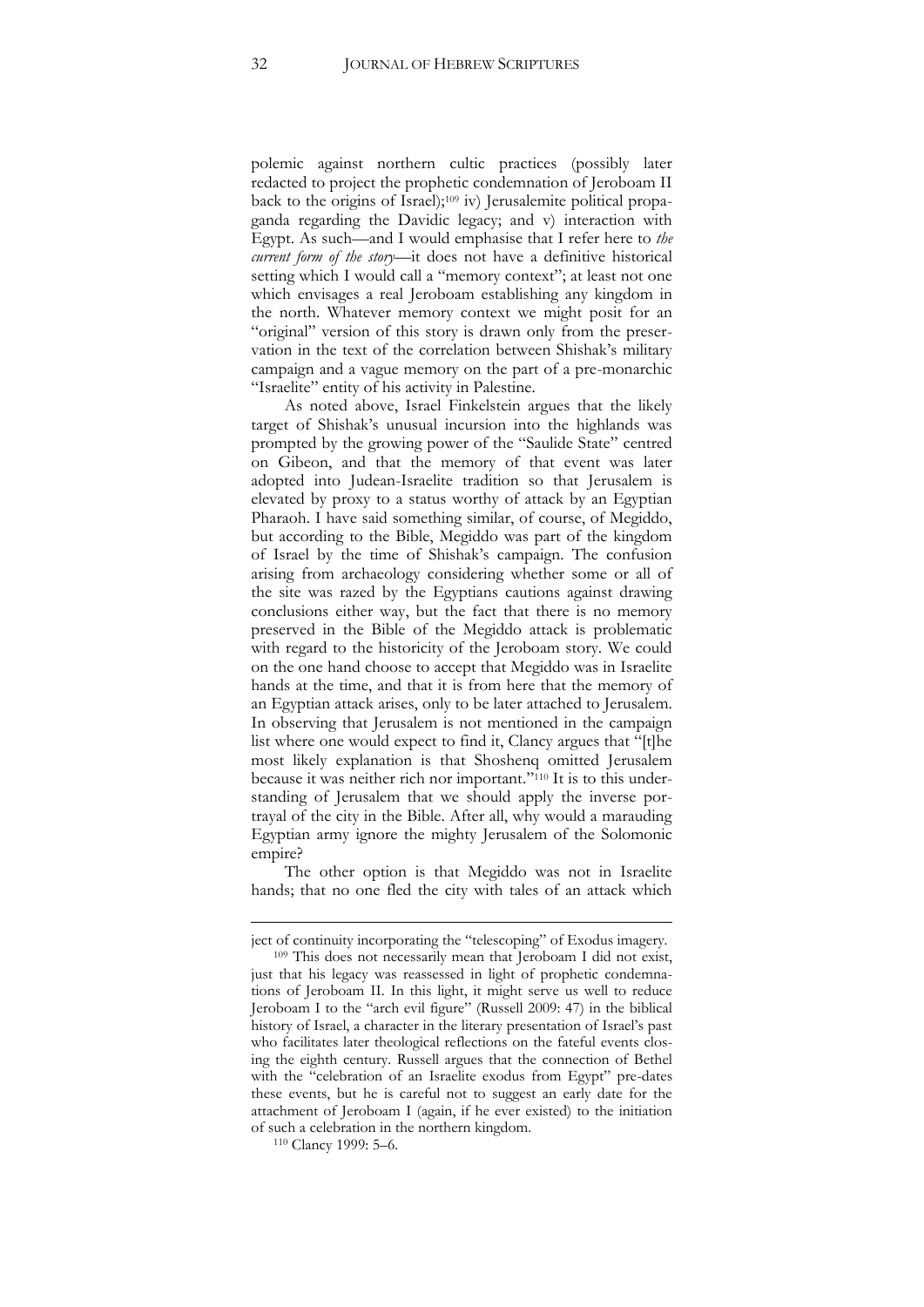came to form part of Israelite collective memory, and as such Megiddo has nothing to do with the memory of Shishak; an option which leaves us with an "Israelite" enclave at Gibeon. Again, however, this is not remembered in the Bible; Jerusalem, Jerusalem, Jerusalem, we read, until it feels like we are marching around in similar circles to those devised by scholars trying to find out where Shishak actually went! Someone remembered Shishak, however; someone who either identified themselves as "Israelite" at the time or later came to do so. Whatever became of the stories of an Egyptian incursion into the region by elements outside "Israel," the appropriation of those stories by developing "Israel" became the foundation for a tale preserving a context of a crisis of identity. The apparent confusion in the text as to "who is Israel?" may just as well be indicative of a real memory of an ethnic schism as opposed to a political one, into which has been interpolated the interests imagined of Judah at the (much later) time of composition. It is Shishak, however, who is the *mnemohistorical "anchor" for the tenth century context* of the Jeroboam story;<sup>111</sup> and I cannot see any conceivable reason for his presence specifically in the story (as opposed to just another anonymous Pharaoh) other than a real memory of some kind of interaction with Egypt corresponding with his reign.<sup>112</sup> Through Shishak, ninth century memories of Omride power have been dislocated and "forgotten" to glorify a comparatively weak kingdom in the "south" which did not concern Shishak in his campaign. To this weak kingdom is afforded the capability of oppressing its northern neighbours, aspects of which are a combination of the inversion of the reality under the Omrides as well as the appropriation of vague memories of some sort of liberation from Egyptian power. The withdrawal of Shishak following his Palestinian campaign is interpreted as a victory over Egypt and the crisis of identity regarding the ethnic label "Israel" is associated in memory with this event because it facilitated the ascension of the Omrides, the first truly Israelite "empire." In the wake of the dissolution of the Saulide state, whose chiefdom may have been comprised of early Israelites and thus entertained pretensions of being the earliest territorial "Israel," the focus of the foundation myth of the kingdom of Israel was intentionally shifted from Gibeon and Saul to Shechem and Jeroboam. At any rate, the demonisation of the Omride dynasty attacked the legitimacy of an "Israel" centred upon Samaria, so that a foundation myth pre-

<sup>111</sup> By the term "mnemohistorical anchor," I mean a person, place or event in an historical narrative (the existence of whom or which is not in dispute) through which are "anchored" chronologically the memories informing a tradition or story, the details of which are presented as entirely factual.

<sup>112</sup> Although related to the "historicisation" of prophetic activity in the prophetic books, the words of Ben Zvi (2006: 49–50) are particularly relevant here: "Narratives about the communal past, that is, 'historical' narratives—whether accurate from our perspective or not—most often tend to contain temporal anchors and refer to particular circumstances in the social memory of the group."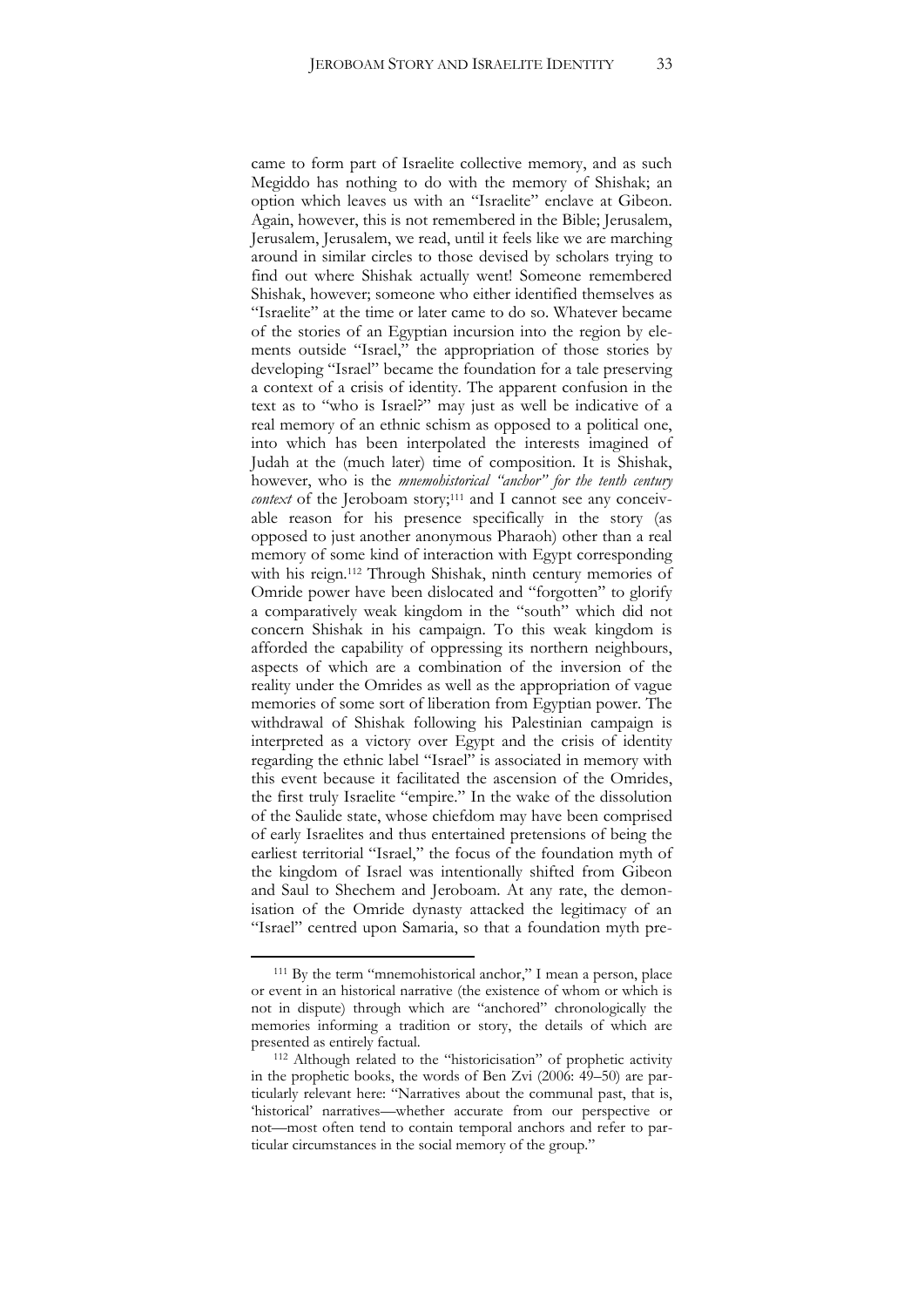ceding the Samarian-based kingdom (and with pretensions of Solomonic splendour) was absolutely necessary. This also facilitated an attack on the legendary (fictional?) figure of Jeroboam so dislocated from historical accuracy that it could not be contested. For modern historians, it is virtually impossible to penetrate:

The historical discussion today about the role and nature of the tenth century in the history of Palestine is a close variant on the old question that teachers of philosophy put to their students, about whether there is a sound of trees falling in the woods when there is no one to hear it.<sup>113</sup>

From an historiographical point of view, then, the story of the tenth century "foundation" of Israel inhabits a "no-man's land" of memory between historical contexts of interaction with Egypt (for which we can argue based primarily upon the Merneptah Stele) and the ascendancy of the Omride dynasty, which Jerusalemite scribes diluted in order to facilitate their inversion of Omride domination. The stories of Israelite kings in a ninth century context are even more fantastical in their polemic, an approach which completely dominates the accounts;<sup>114</sup> and so, as modern historians, we find ourselves moving swiftly into the eighth century, where the action really appears to be. Not surprisingly, with the retrospective on the Assyrian annexation of Israel, this is where Jerusalemite polemic really comes into its own.

As a result, the excellent analysis of the ethnicity and identity of ancient Israel by Sparks moves from the Merneptah Stele at the close of the thirteenth century BCE to the beginning of Assyrian domination in the eighth century BCE; and any study on ethnicity and identity in ancient Israel driven solely by extra-biblical evidence would likely overlook the Jeroboam story. Despite this, we can ask: what is being remembered in the Jeroboam story? Is it really the foundation of a kingdom? I do not believe so. In fact, I think this is less about the inception of a territorial kingdom and more about the earliest crystallisation of "Israel" as an entity bound by a single ideology, one which distinguishes it from its southern neighbours so that it later coalesces as a territorial entity with the development of states resulting from external pressures and international influence. Insofar as its connection to the "Exodus" story is concerned, Jeroboam's statement that "These are your gods" calls the people to worship amidst the assertion of "Israel" as a homogeneous entity rejecting Jerusalemite religion, whatever that may have been at the time (and amidst the confusion of literary retrospective, we should be cautious to presume religious uniformity of any kind). The vague memories of coming up from Egypt that contribute to the connections with LBA and Early Iron Age realia—those which keep the debate going

<sup>113</sup> Thompson 1999: 200.

<sup>114</sup> On the Elijah-Elisha narratives, see for example, Blenkinsopp 1996: 58–64; and Wilson 1984: 194–206.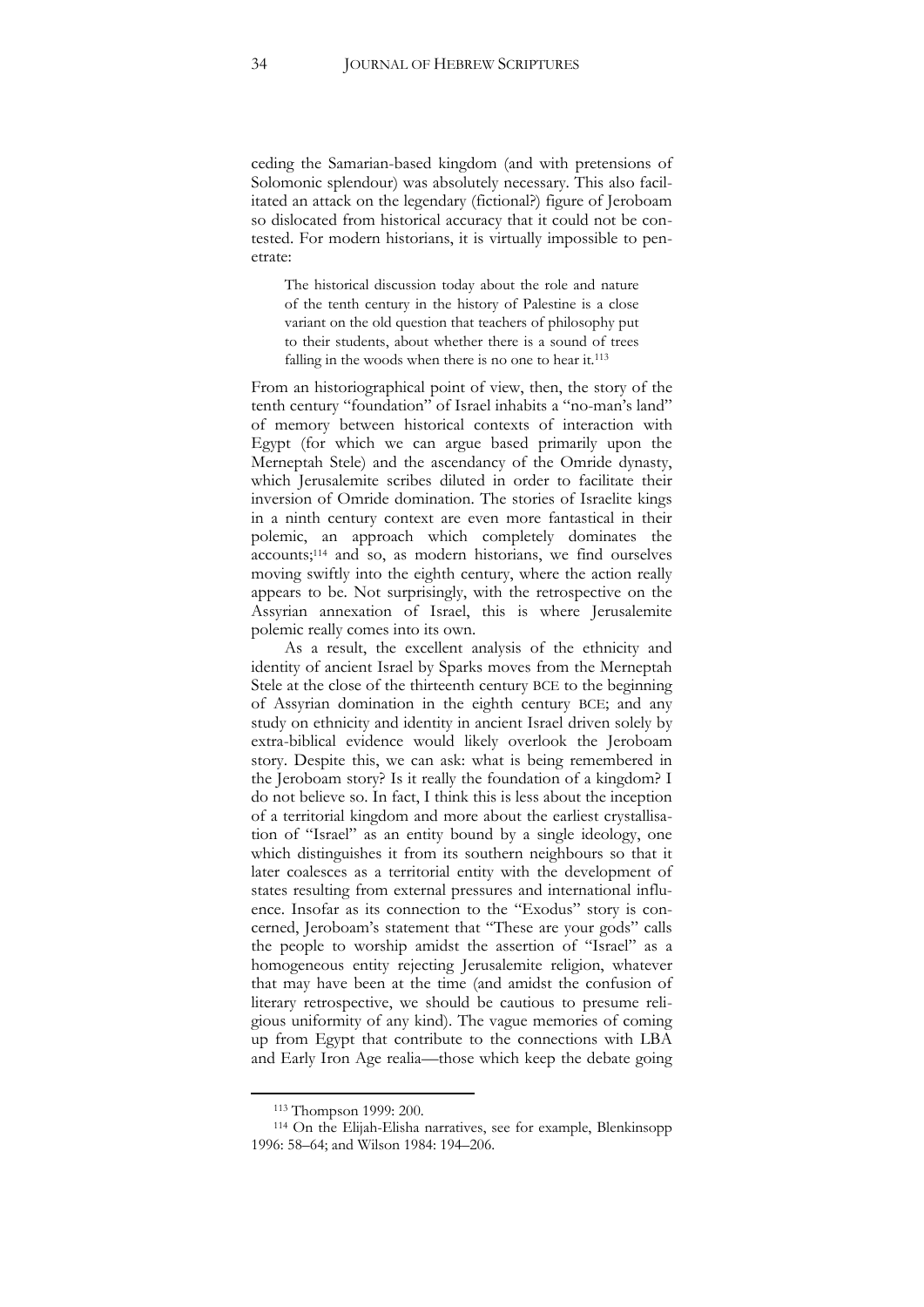as to the historicity of Exodus—are brought into the spotlight but narrativised as a distinctive appropriation of the tradition within the constraints of this new "Israelite" identity, separating it from Judean-Yahwistic concerns. If this is a "Charter Myth" (and on this I assume a subtle distinction from the conclusions of Van der Toorn), it is one of ethnic amalgamation, albeit one facilitating the state formation of *the ninth century*. <sup>115</sup> Part of the debate surrounding Exodus sees certain elements of those who crossed the Jordan and entered the highlands bringing Yahwism with them (the *Shasu Yhw*), and so it is simplistic to conclude that Jeroboam's "reformation" was to Ba'al religion. It might still have been Yahwism (and by this I mean simply a structure of worship of the deity YHWH), but its articulation occurred within a framework of "Canaanite" religious expression; and this is what is retrospectively condemned.<sup>116</sup> It is also worth bearing in mind what has been suggested above regarding the connections between the Jeroboams of both the tenth and eighth century contexts, particularly when analysing the retrospectives on the eighth century prophetic condemnations of Israel. Some may find such a connection simplistic and historically dismissive, but in my defence I say this: does the prophecy against Bethel and the subsequent interaction with the "old prophet" not anticipate (and presuppose) Amos and his conflict with Amaziah? I am certainly tempted to see in the figure of the "man of God" from Judah that very prophet from Tekoa, thus laying the foundation for ideological continuity with the eighth century context. Of course this may read too much into the text, and I am certainly not suggesting that Amos met with the same fate as his literary doppelganger, but the presence in both stories of this conflict between institutional and peripheral prophets and a king named Jeroboam should at the very least furrow some brows!<sup>117</sup> For me, it is clear that the received Jeroboam story is incredibly complex and wonderfully constructed, preserving as it does numerous allusions to the periods through which it was transmitted along the way.

<sup>115</sup> For more on Exodus as the "Charter Myth" of Israel ("a powerful instrument to weld the Israelite clans and families together into one nation"), see especially Van der Toorn 1996 (291–302; quote from p. 302), and 2001; also Albertz 2001 (a response to Van der Toorn in the same volume).

<sup>116</sup> Cf. Dever 1987: 233: "[T]he material basis of the early Israelite cult can hardly be distinguished from that of the Canaanite cult of the Late Bronze Age (... and ...) there is nothing in the archaeological record per se that reflects 'Yahwism.' "

<sup>117</sup> Cf. Davies 2006: 122–23; 2009: 62–63. The motif of disobeying the word of YHWH and the subsequent death by lion attack is used in a similar vein in 1 Kgs 20:35–36.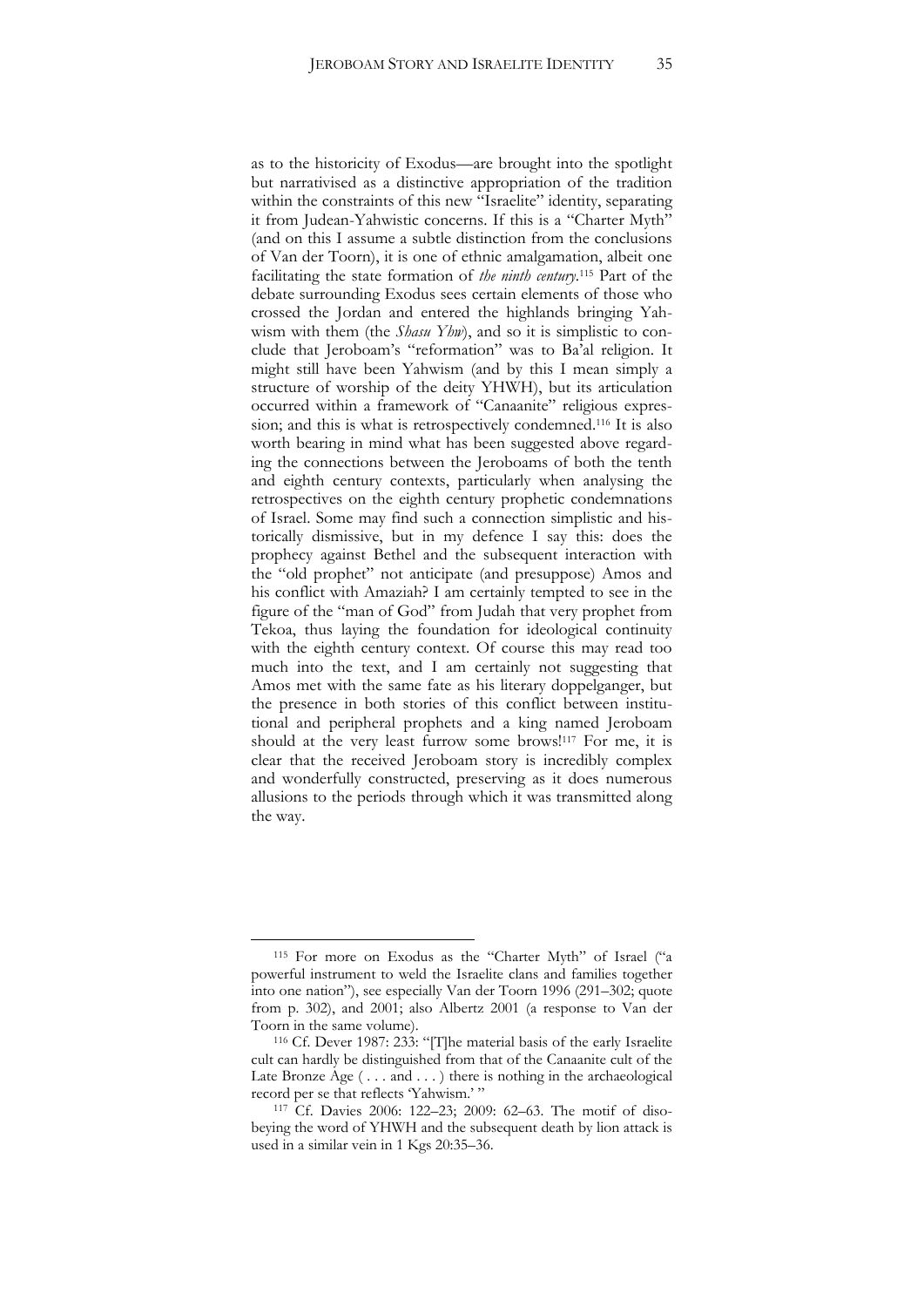#### **REFERENCES**

- Ahlström, G. W., and D. Edelman. 1985. Merneptah's Israel. *JNES* 44/1: 59–61.
- Albertz, R. 2001. Exodus: Liberation History against Charter Myth. Pp. 128–43 in *Religious Identity and the Invention of Tradition: Papers Read at a NOSTER Conference in Soesterberg, January 4–6, 1999*. The Netherlands: Van Gorcum.
- Amit, Y. 1990. Hidden Polemic in the Conquest of Dan: Judges XVII–XVIII. *VT* 40/1: 4–20.
- \_\_. 2003. Epoch and Genre: The Sixth Century and the Growth of Hidden Polemics. Pp. 135–51 in *Judah and the Judeans in the Neo-Babylonian Period*. Eds. O. Lipschits and J. Blenkinsopp. Winona Lake: Eisenbrauns.
- Anderson, B. W. 1957. The Place of Shechem in the Bible. *The Biblical Archaeologist* 20/1: 10–19.
- Ash, P. S. 1999. *David, Solomon and Egypt: A Reassessment*. Sheffield: Sheffield Academic.
- Assmann, J. 1998. *Moses the Egyptian: The Memory of Egypt in Western Monotheism*. Cambridge, MA: Harvard University Press.
- \_\_. 2003. *The Mind of Egypt*. Cambridge, MA: Harvard University Press.
- \_\_. 2006. *Religion and Memory: Ten Studies*. Stanford: Stanford University Press.
- \_\_. 2011. "Collective Memory and Cultural Identity." Pp. 212–15 in *The Collective Memory Reader*. Eds. J. K. Olick, V. Vinitzky-Seroussi, and D. Levy. New York: Oxford University Press.
- Bakon, S. 2012. Egypt: The Nemesis of Israel and Judah. *JBQ* 40/1: 9–14.
- Ben-Dor Evian, S. 2015. Shoshenq I and the Levant: synchronising chronologies. Pp. 17–19 in *Solomon and Shishak: Current Perspectives from Archaeology, Epigraphy, History and Chronology. Proceedings of the Third BICANE Colloquium held at Sidney Sussex College, Cambridge 26–27 March, 2011*. Eds. P. James and P. G. Van der Veen. Oxford: Archaeopress.
- Ben Zvi, E. 2006. De-Historicizing and Historicizing Tendencies in the Twelve Prophetic Books: A Case Study of the Heuristic Value of a Historically Anchored Systemic Approach to the Corpus of Prophetic Literature. Pp. 37– 56 in *Israel's Prophets and Israel's Past: Essays on the Relationship of Prophetic Texts and Israelite History in Honor of John H. Hayes.* Eds. B. E. Kelle and M. B. Moore. London: T&T Clark.
- Bimson, J. J. 2015. Shishaq and Shoshenq: A Chronological Cornerstone or Stumbling Block? Pp. 3–9 in *Solomon and Shishak: Current Perspectives from Archaeology, Epigraphy, History and Chronology. Proceedings of the Third BICANE Colloquium held at Sidney Sussex College, Cambridge 26–27 March,*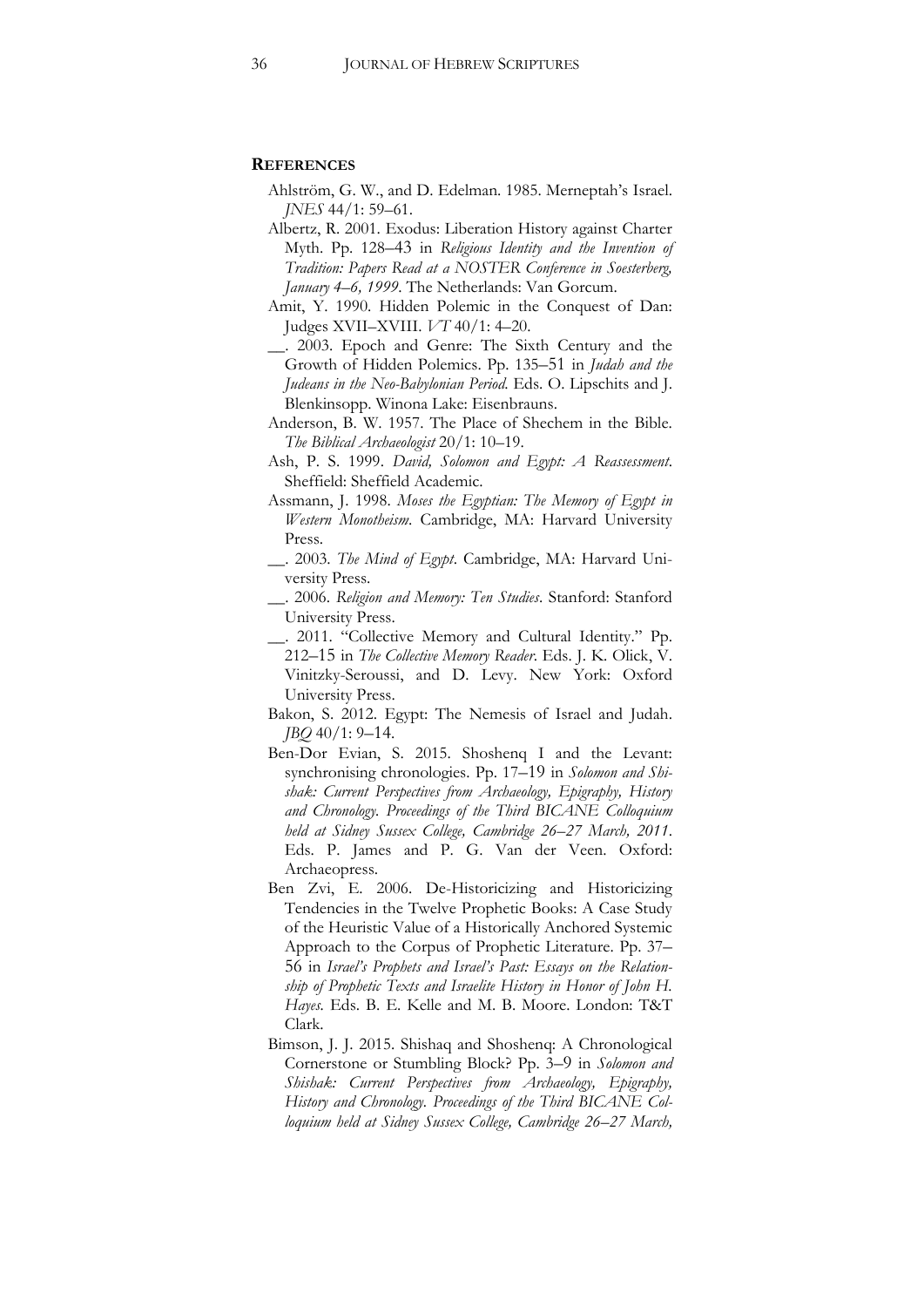*2011*. Eds. P. James and P. G. Van der Veen. Oxford: Archaeopress.

- Biran, A. 1994. Tel Dan: Biblical Texts and Archaeological Data. Pp. 1–17 in *Scripture and Other Artifacts: Essays on the Bible and Archaeology in Honor of Philip J. King*. Eds. M. D. Coogan et al. Louisville, KY: Westminster John Knox Press.
- Blenkinsopp, J. 1996. *A History of Prophecy in Israel.* Revised and enlarged edition. London: Westminster John Knox.
- \_\_. 2003. Bethel in the Neo-Babylonian Period. Pp. 93–107 in *Judah and the Judeans in the Neo-Babylonian Period*. Eds. O. Lipschits and J. Blenkinsopp. Winona Lake: Eisenbrauns.
- Bodner, K. 2012. *Jeroboam's Royal Drama.* Oxford: Oxford University Press.
- Bunimovitz, S., Z. Lederman and D. W. Manor. 2009. The Archaeology of Border Communities: Renewed Excavations at Tel Beth-Shemesh, Part 1: The Iron Age. *NEA* 72/3: 114–42.
- Campbell, E. F., Jr. and J. F. Ross. 1963. The Excavation of Shechem and the Biblical Tradition. *The Biblical Archaeologist* 26/1: 1–27.
- Carr, D. M. and C. M. Conway. 2010. *An Introduction to the Bible: Sacred Texts and Imperial Contexts*. West Sussex: Wiley-Blackwell.
- Chalmers, R. S. 2008. *The Struggle of Yahweh and El for Hosea's Israel*. Sheffield: Sheffield Phoenix.
- Chapman, R. L. III. 2009. Putting Sheshonq I in His Place. *PEQ* 141: 4–17.
- \_\_. 2015. Samaria and Megiddo: Shishak and Solomon. Pp. 137–47 in *Solomon and Shishak: Current Perspectives from Archaeology, Epigraphy, History and Chronology. Proceedings of the Third BICANE Colloquium held at Sidney Sussex College, Cambridge 26–27 March, 2011*. Eds. P. James and P. G. Van der Veen. Oxford: Archaeopress.
- Chung, Y. H. 2010. *The Sin of the Calf: The Rise of the Bible's Negative Attitude Toward the Golden Calf.* New York: T&T Clark.
- Clancy, F. 1999. Shishak/Shoshenq's Travels. *JSOT* 86: 3– 23.
- Cohn, R. L. 1985. Literary Technique in the Jeroboam Narrative. *ZAW* 97: 23–35.
- Cross, F. M. 1997. *Canaanite Myth and Hebrew Epic: Essays in the History of the Religion of Israel.* London: Harvard University Press.
- Davies, G. 2004. Was there an Exodus? Pp. 23–40 in *Search of Pre-exilic Israel: Proceedings of the Oxford Old Testament Seminar*. Ed. J. Day. London: T&T Clark.
- Davies, P. R. 2005. The Origin of Biblical Israel. *JHS* 5.
- \_\_. 2006. Amos, Man and Book. Pp. 113–31 in *Israel's Prophets and Israel's Past: Essays on the Relationship of Prophetic Texts*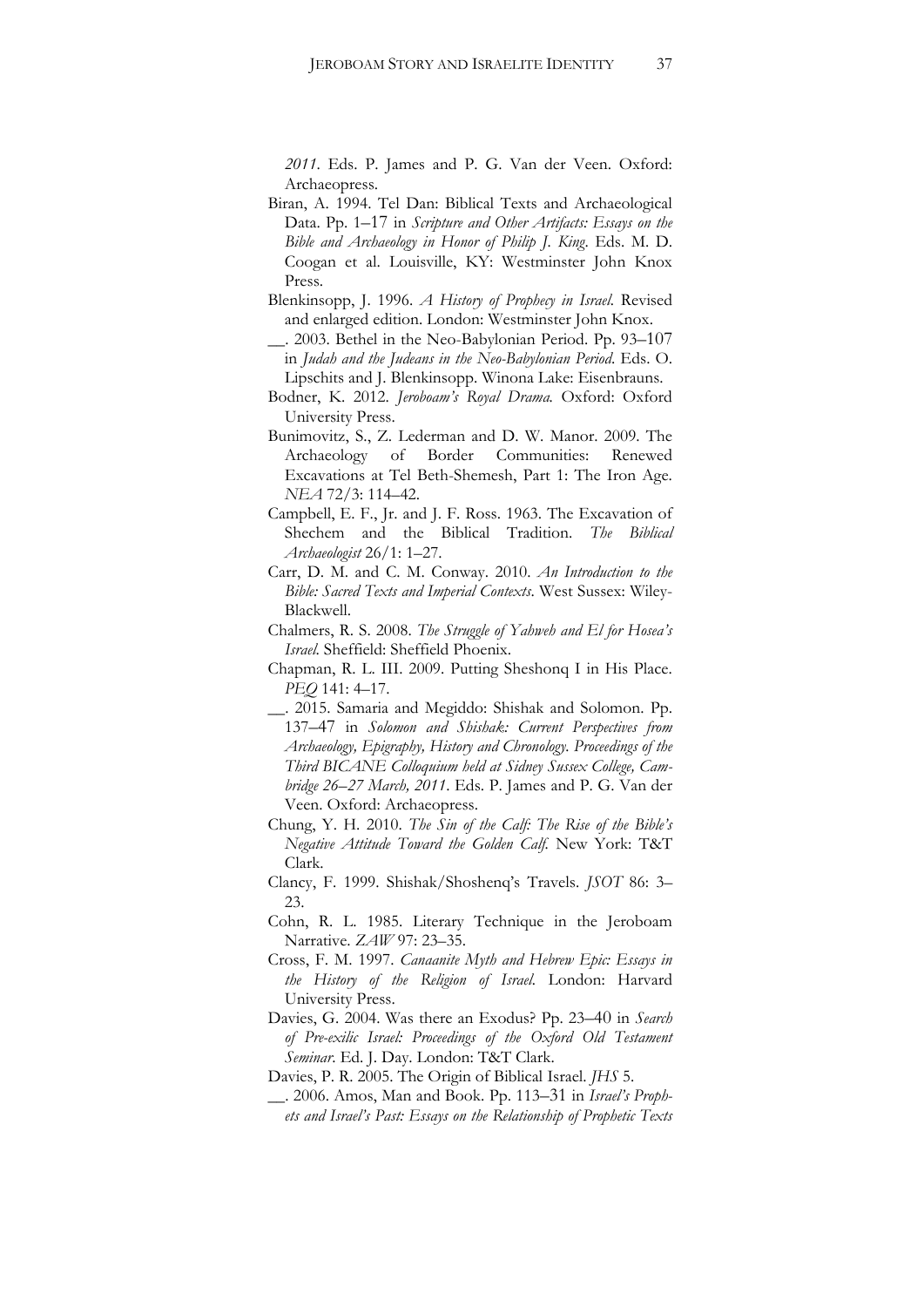*and Israelite History in Honor of John H. Hayes.* Eds. B. E. Kelle and M. B. Moore. London: T&T Clark.

- \_\_. 2009. Why Do We Know About Amos? Pp. 55–72 in *The Production of Prophecy: Constructing Prophecy and Prophets in Yehud*. Eds. D. V. Edelman and E. Ben Zvi. London: Equinox.
- Day, J. (ed.). 1998. The Canaanite Inheritance of the Israelite Monarchy. Pp. 72–90 in *King and Messiah in Israel and the Ancient Near East: Proceedings of the Oxford Old Testament Seminar*. Sheffield: Sheffield Academic.
- Dever, W. G. 1987. The Contribution of Archaeology to the Study of Canaanite and Early Israelite Religion. Pp. 209– 47 in *Ancient Israelite Religion: Essays in Honor of Frank Moore Cross*. Eds. P. D. Miller, P. D. Hanson and S. D. McBride. Minneapolis: Fortress Press.
- \_\_. 2004. Histories and Non-Histories of Ancient Israel: The Question of the United Monarchy. Pp. 65–94 in *In Search of Pre-exilic Israel: Proceedings of the Oxford Old Testament Seminar*. Ed. J. Day. London: T&T Clark.
- Dodson, A. 2015. Shoshenq I: A Conventional(ish) View. Pp. 10–16 in *Solomon and Shishak: Current Perspectives from Archaeology, Epigraphy, History and Chronology. Proceedings of the Third BICANE Colloquium held at Sidney Sussex College, Cambridge 26–27 March, 2011.* Eds. P. James and P. G. Van der Veen. Oxford: Archaeopress.
- Dorsey, D. A. 1987. Shechem and the Road Network of Central Samaria. *BASOR* 268: 57–70.
- Edelman, D. V. 2012. Exodus and Pesach/Massot as Evolving Social Memory. Pp. 161–93 in *Remembering and Forgetting in Early Second Temple Judah*. Eds. C. Levin and E. Ben Zvi. Tübingen: Mohr Siebeck.
- Finkelstein, I. 2007. The Two Kingdoms: Israel and Judah. Pp. 147–57 in *The Quest for the Historical Israel: Debating Archaeology and the History of Early Israel*. Ed. B. B. Schmidt. Atlanta: Society of Biblical Literature.
- Finkelstein, I. and N. A. Silberman. 2002. *The Bible Unearthed: Archaeology's New Vision of Ancient Israel and the Origin of its Sacred Texts.* New York: Touchstone.
- Finkelstein, I. and L. Singer-Avitz. 2009. Reevaluating Bethel. *ZDPV* 125/1: 33–48.
- Fleming, D. E. 2012. *The Legacy of Israel in Judah's Bible: History, Politics, and the Reinscribing of Tradition.* New York: Cambridge University Press.
- Fried, L. S. 2002. The High Places (Bāmôt) and the Reforms of Hezekiah and Josiah: An Archaeological Investigation. *JAOS* 122/3: 437–65.
- Frisch, A. 2000. The Exodus Motif in 1 Kings 1–14. *JSOT*  87: 3–21.
- \_\_. 2011. Comparison with David as a Means of Evaluating Character in the Book of Kings. *JHS* 11.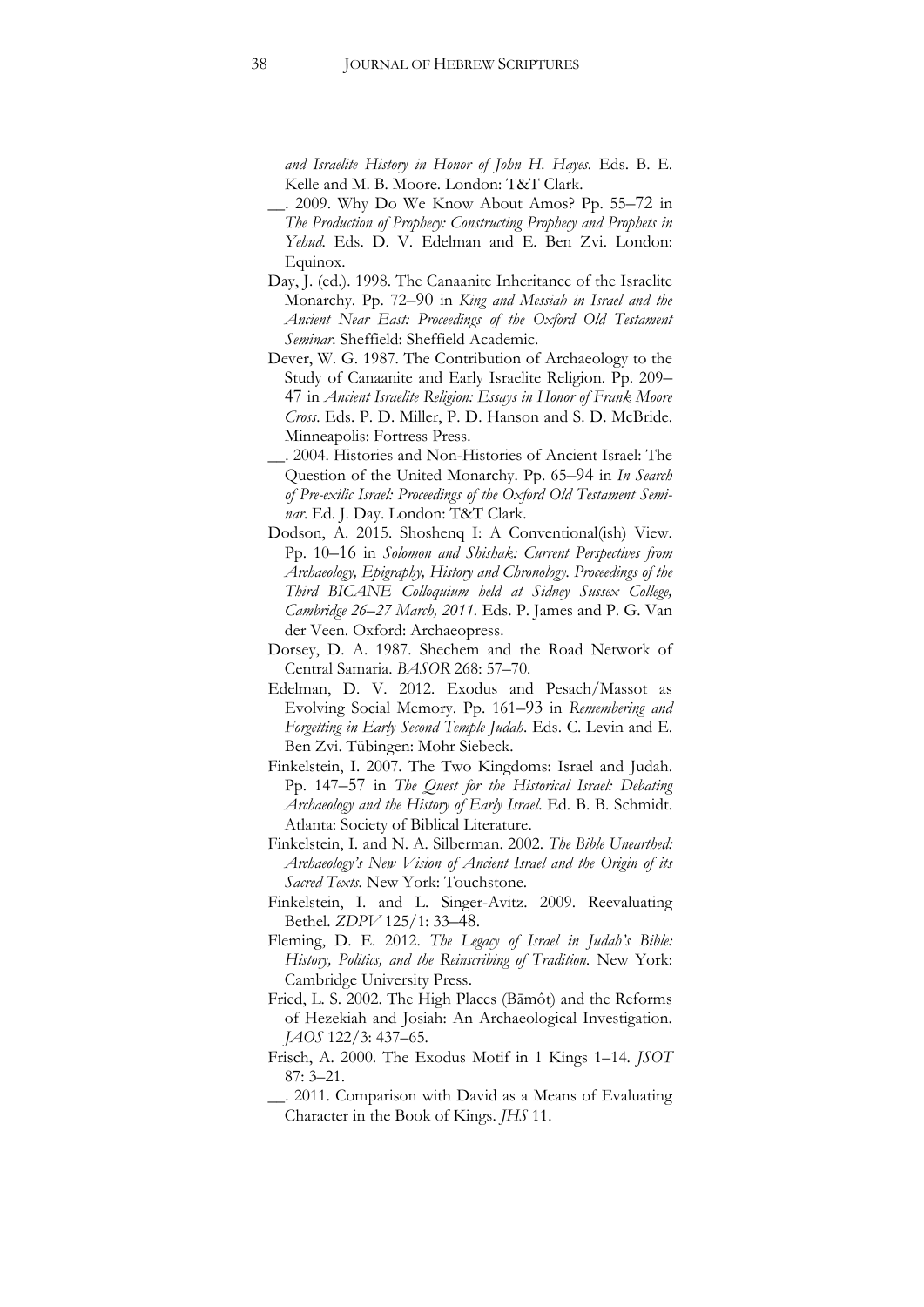- Galvin, G. 2011. *Egypt as a Place of Refuge*. Tübingen: Mohr Siebeck.
- Gelinas, M. M. 1995. United Monarchy-Divided Monarchy: Fact or Fiction? Pp. 227–37 in *The Pitcher is Broken: Memorial Essays for Gosta Ahlström*. Eds. S. Holloway and L. Handy. Sheffield: Sheffield Academic.
- Grabbe, L. L. 2007. *Ancient Israel: What Do We Know and How Do We Know It?* London: T&T Clark.
- Green, A. R. 1978. Solomon and Siamun: A Synchronism between Early Dynastic Israel and the Twenty-First Dynasty of Egypt. *JBL* 97/3: 353–67.
- Greer, J. S. 2010. An Israelite *Mizrāq* at Tel Dan? *BASOR* 358: 27–45.
- \_\_. 2013. *Dinner at Dan: Biblical and Archaeological Evidence for Sacred Feasts at Iron Age II Tel Dan and Their Significance.* Leiden: Brill.
- \_\_. 2014. Was "Israelite" Sacrifice Practiced at Tel Dan? Grand Rapids Theological Seminary, MI. 118.
- Hasel, M. G. 1994. Israel in the Merneptah Stela. *BASOR*  296: 45–61.
- Hauser, A. J. 1979. Unity and Diversity in Early Israel Before Samuel. *JETS* 22: 289–303.
- Hendel, R. 2005. *Remembering Abraham: Culture, Memory, and History in the Hebrew Bible.* New York: Oxford University Press.
- Hjelm, I. and T. L. Thompson. 2002. The Victory Song of Merneptah, Israel and the People of Palestine. *JSOT* 27/1: 3–18.
- James, P. and P. Van der Veen. 2015. When *Did* Shoshenq I Campaign in Palestine? Pp. 127–36 in *Solomon and Shishak: Current Perspectives from Archaeology, Epigraphy, History and Chronology. Proceedings of the Third BICANE Colloquium held at Sidney Sussex College, Cambridge 26–27 March, 2011*. Eds. P. James & P. G. Van der Veen. Oxford: Archaeopress.
- Joffe, A. H. 2002. The Rise of Secondary States in the Iron Age Levant. *JESHO* 45/4: 425–67.
- Jonker, L. (ed.). 2011. *Texts, Contexts and Readings in Postexilic Literature: Explorations into Historiography and Identity Negotiation in Hebrew Bible and Related Texts.* Tübingen: Mohr Siebeck.
- Keel, O. and C. Uehlinger. 1998. *Gods, Goddesses, and Images of God*. Minneapolis: Fortress Press.
- Kitchen, K. A. 1966. *Ancient Orient and Old Testament*. London: Tyndale Press.
- Kottsieper, I. 2007. The Tel Dan Inscription (*KAI* 310) and the Political Relations Between Aram-Damascus and Israel in the First Half of the First Millennium BCE. Pp.

 $\overline{a}$ 

<sup>118</sup> PDF available through article on the ASOR weblog (asorblog.org) via hyperlink to bibleinterp.com.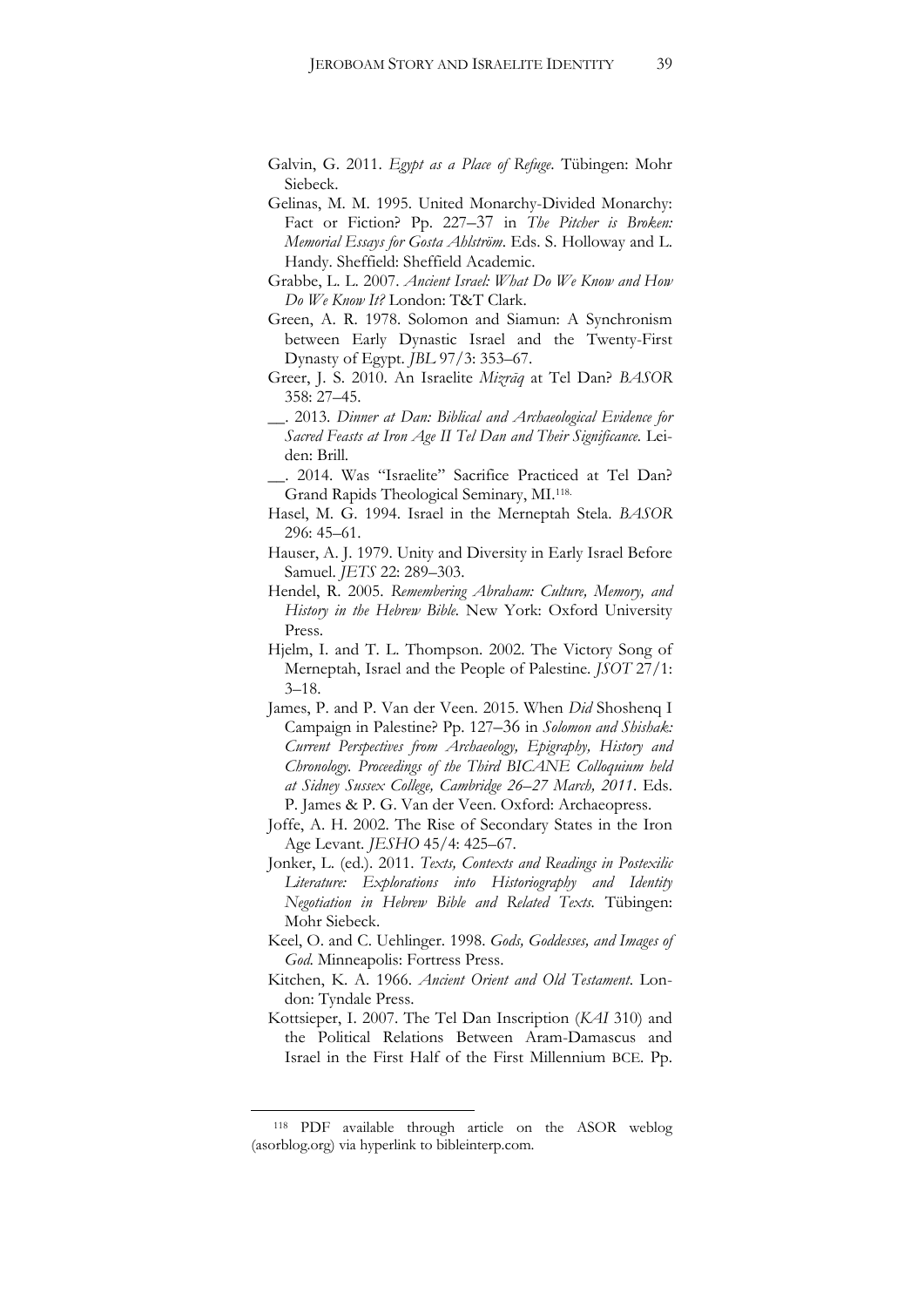104–34 in *Ahab Agonistes: The Rise and Fall of the Omri Dynasty.* Ed. L. L. Grabbe. London: T&T Clark.

- Laughlin, J. C. 2009. 'To the God Who is in Dan': The Archaeology and History of Biblical Dan. *RevExp* 106: 323–59.
- Leuchter, M. 2006. Jeroboam the Ephratite. *JBL* 125/1: 51– 72.
- Levin, Y. 2012. Did Pharaoh Sheshonq attack Jerusalem? *Biblical Archaeological Review* 38/4: 42–52, 66.
- Linville, J. R. 1998. *Israel in the Book of Kings: The Past as a Project of Social Identity.* Sheffield: JSOT Press.
- Loewenstamm, S. E. 1992. *The Evolution of the Exodus Tradition*. Jerusalem: Magnes Press.
- Mayes, A. D. 1973. Israel in the Pre-Monarchy Period. *VT* 23/2: 151–70.
- \_\_. 1991. The Decalogue of Moses: An Enduring Ethical Programme? Pp. 25–40 in *Ethics and the Christian*. Ed. S. Freyne. Dublin: Columba Press.
- \_\_. 2006. The Exodus as an Ideology of the Marginalised. Pp. 48–69 in *Recognising the Margins: Developments in Biblical & Theological Studies*. Eds. W. G. Jeanrond and A. D. Mayes. Dublin: Columba Press.
- \_\_. 2010. Pharaoh Shishak's Invasion of Palestine and the Exodus from Egypt. Pp. 129–44 in *Between Evidence and Ideology: Essays on the History of Ancient Israel read at the Joint Meeting of the Society for Old Testament Study and the Oud Testamentisch Werkgezelschap Lincoln, July 2009*. Eds. B. Becking and L. L. Grabbe. The Netherlands: Brill.
- Mazar, A. 2007a. The Search for David and Solomon: An Archaeological Perspective. Pp. 117–39 in *The Quest for the Historical Israel: Debating Archaeology and the History of Early Israel*. Ed. B. B. Schmidt. Atlanta: Society of Biblical Literature.
- \_\_. 2007b. The Israelite Settlement. Pp. 85–98 in *The Quest for the Historical Israel: Debating Archaeology and the History of Early Israel*. Ed. B. B. Schmidt. Atlanta: Society of Biblical Literature.
- Millard, A. 1994. King Solomon's Shields. Pp. 286–94 in *Scripture and Other Artifacts: Essays on the Bible and Archaeology in Honor of Philip J. King*. Eds. M. D. Coogan et al. Louisville, KY: Westminster John Knox.
- Miller, J. M. and J. H. Hayes. 2006. *A History of Ancient Israel and Judah*. 2nd ed. Louisville: Westminster John Knox.
- Mitchell, G. 1993. *Together in the Land: A Reading of the Book of Joshua.* Sheffield: JSOT Press.
- Morkot, R. and P. James. 2015. Dead-Reckoning the Start of the 22nd Dynasty: From Shoshenq V back to Shoshenq I. Pp. 20–41 in *Solomon and Shishak: Current Perspectives from Archaeology, Epigraphy, History and Chronology. Proceedings of the Third BICANE Colloquium held at Sidney Sussex College,*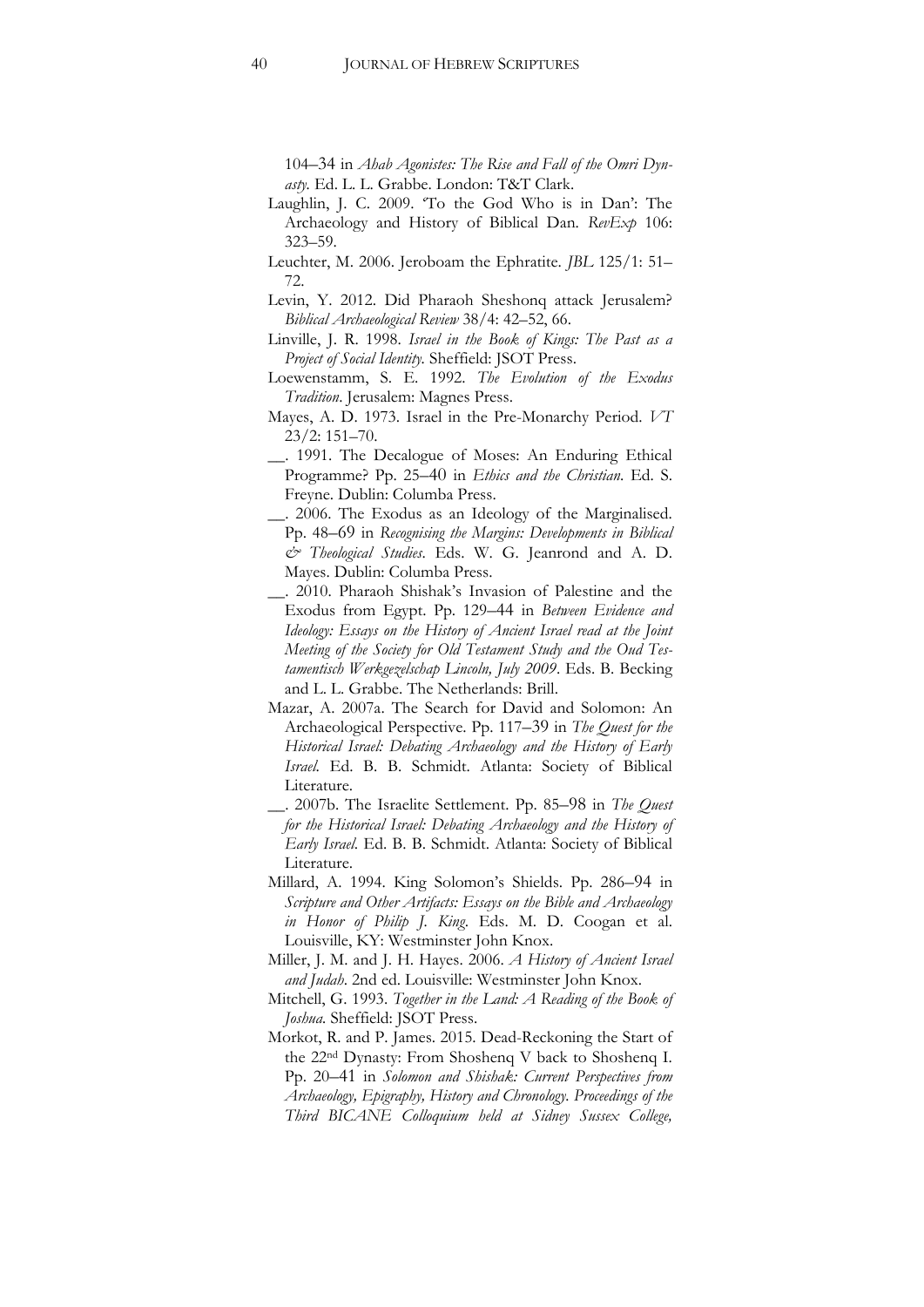*Cambridge 26–27 March, 2011.*Eds. P. James and P. G. Van der Veen. Oxford: Archaeopress.

- Mullen, E. T., Jr. 1993. *Narrative History and Ethnic Boundaries: The Deuteronomistic Historian and the Creation of Israelite National Identity.* Atlanta: Scholars Press.
- \_\_. 1997. *Ethnic Myths and Pentateuchal Foundations: A New Approach to the Formation of the Pentateuch.* Atlanta: Scholars Press.
- Na'aman, N. 2010. The Israelite-Judahite Struggle for the Patrimony of Ancient Israel. *Biblica* 91: 1–23.
- \_\_. 2011. The Exodus Story: Between Historical Memory and Historiographical Composition. *JANER* 11: 39–69.
- Nakhai, B. A. 2001. *Archaeology and the Religions of Canaan and Israel*. Boston: American Schools of Oriental Research.
- Nietzsche, F. 1980. *On the Advantage and Disadvantage of History for Life*. Trans. by P. Preuss. Indianapolis, IN: Hackett.
- Noll, K. L. 1998. The God Who is Among the Danites. *JSOT* 80: 3–23.
- Olick, J. K. et al. (eds.). 2011. *The Collective Memory Reader*. New York: Oxford University Press.
- Pritchard, J. B. (ed.). 2011. *The Ancient Near East: An Anthology of Texts & Pictures*. NJ: Princeton University Press.
- Russell, S. C. 2009. *Images of Egypt in Early Biblical Literature: Cisjordan-Israelite, Transjordan-Israelite and Judahite Portrayals.* Berlin: de Gruyter.
- Schniedewind, W. M. 2004. *How The Bible Became A Book: The Textualization of Ancient Israel*. Cambridge: Cambridge University Press.
- Smith, A. D. 1991. *The Ethnic Origins of Nations.* Repr., Oxford: Blackwell.
- Smith-Christopher, D. L. 2002. *A Biblical Theology of Exile*. Minneapolis: Fortress Press.
- Sparks, K. L. 1998. *Ethnicity and Identity in Ancient Israel: Prolegomena to the Study of Ethnic Sentiments and Their Expression in the Hebrew Bible.* Winona Lake, IN: Eisenbrauns.
- Stager, L. E. 1985. Merenptah, Israel and the Sea Peoples: New Light on an Old Relief. *ErIsr* 18: 56–64.
- Sweeney, M. A. 2001. *King Josiah of Judah: The Lost Messiah of Israel*. New York: Oxford University Press.
- Thijs, A. 2015. From the Lunar Eclipse of Takeloth II back to Shoshenq I and Shishak. In *Solomon and Shishak: Current Perspectives from Archaeology, Epigraphy, History and Chronology. Proceedings of the Third BICANE Colloquium held at Sidney Sussex College, Cambridge 26–27 March, 2011.* Eds. P. James and P. G. Van der Veen. Oxford: Archaeopress.
- Thompson, T. L. 1999. *The Mythic Past: Biblical Archaeology and the Myth of Israel.* London: Jonathan Cape.
- Ussishkin, D. 1994. Gate 1567 at Megiddo and the Seal of Shema, Servant of Jeroboam. Pp. 410–28 in *Scripture and*